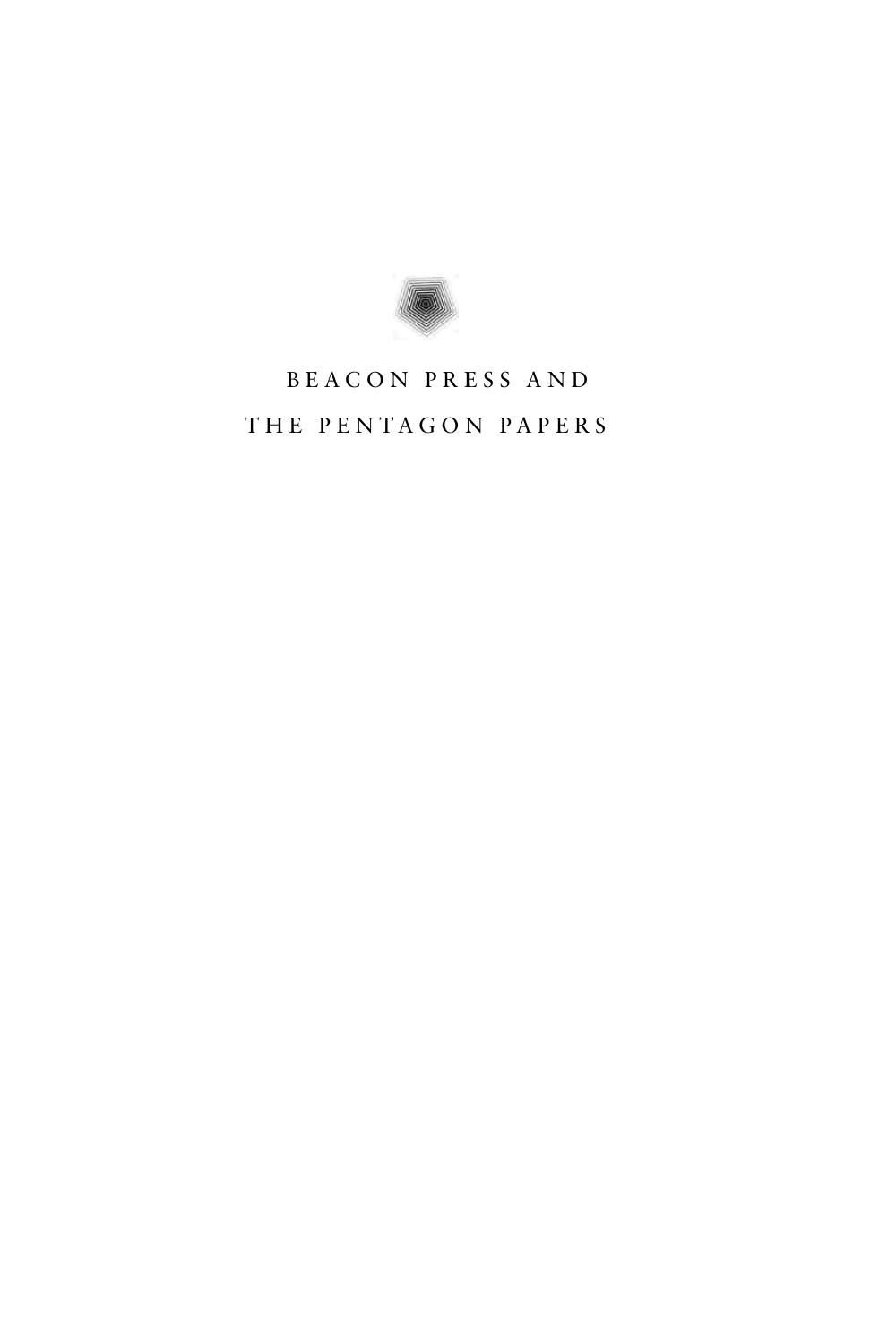Beacon Press 25 Beacon Street Boston, Massachusetts 02108-2892 www.beacon.org

Beacon Press books are published under the auspices of the Unitarian Universalist Association of Congregations.

Grateful acknowledgment is made to Allison Trzop, the author of this history, and to the Unitarian Universalist Veatch Program at Shelter Rock for their generous support of this project.

© 2007 by Allison Trzop

Originally submitted as a master's degree project for Emerson College in May 2006

All rights reserved Printed in the United States of America

10 09 08 07 8 7 6 5 4 3 2 1

This book is printed on acid-free paper that meets the uncoated paper ANSI/NISO specifications for permanence as revised in 1992.

Composition by Wilsted & Taylor Publishing Services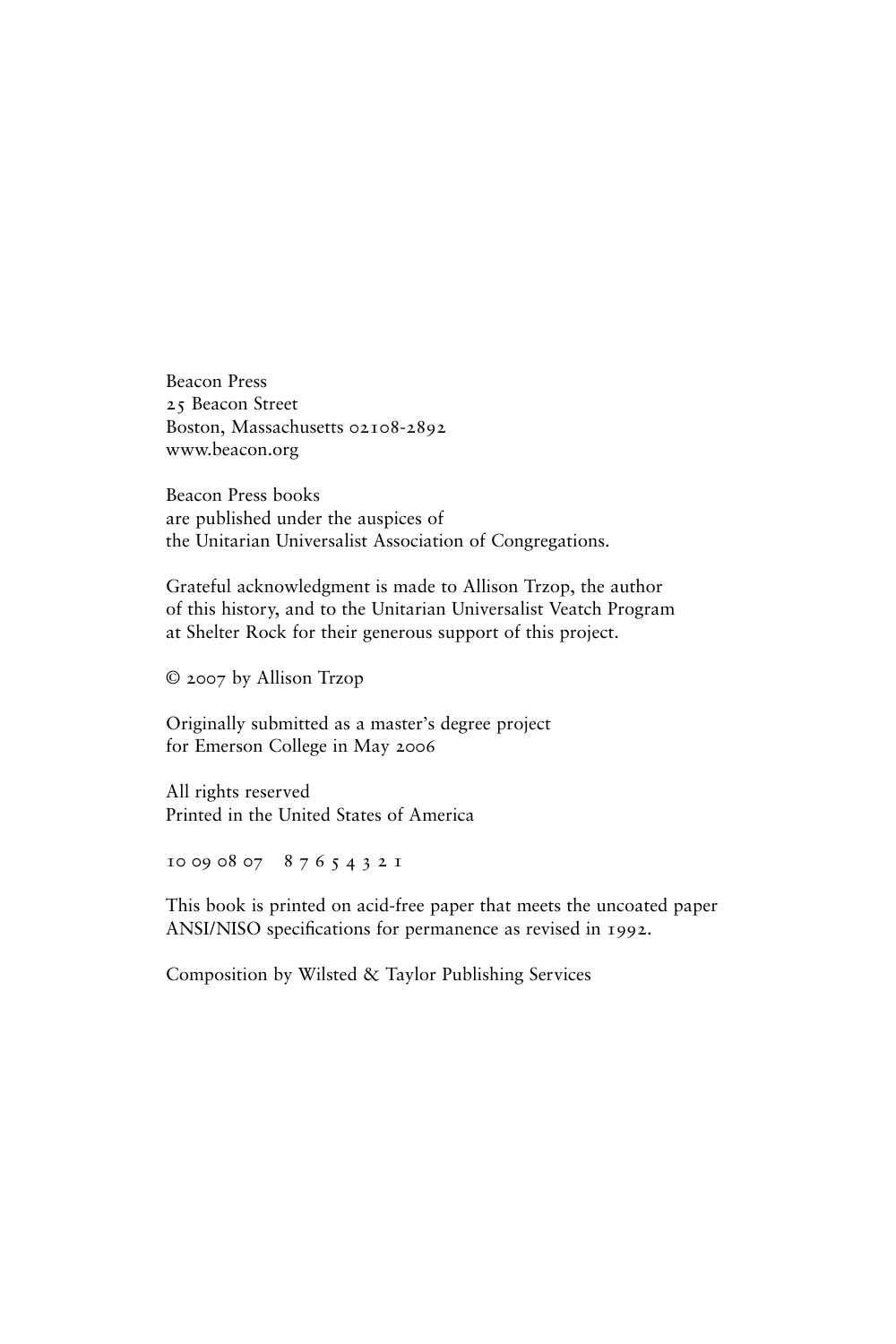It's tragic when a nation, dedicated and committed to the principle of freedom, reaches such a point that the greatest fear we have is from the government itself.

edwin lane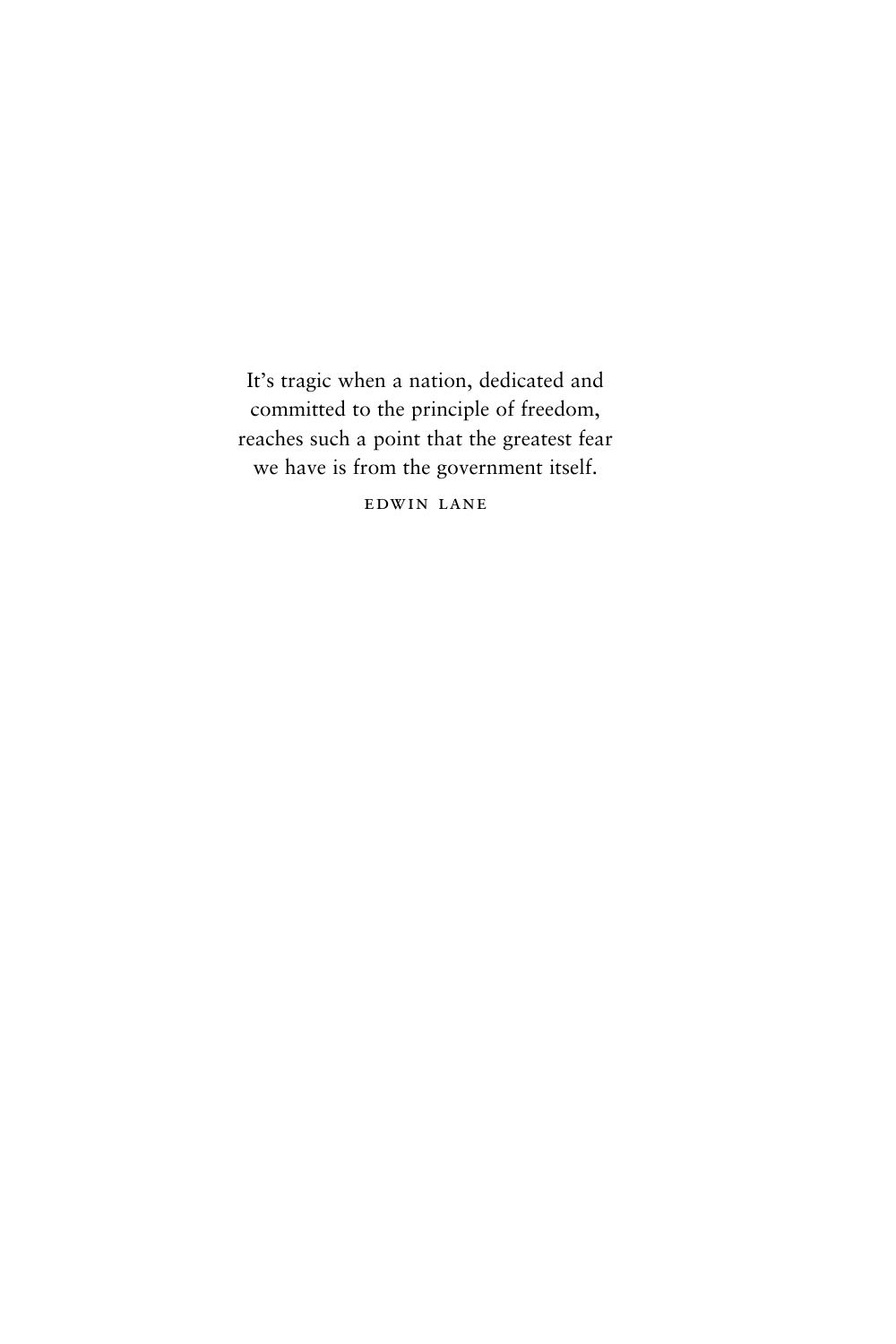#### **1971**

- june 13 The *New York Times* publishes its first article on the Pentagon Papers under the headline "Vietnam Archive<sup>"</sup>
- june 29–30 Senator Mike Gravel reads from the papers to his Senate subcommittee and enters the rest into its records. The papers are made public.
- august 17 Beacon Press publicly announces its intention to publish the papers.
- october 10 The government version of the Pentagon Papers is published.
- october 22 The Beacon Press edition of the Pentagon Papers is published simultaneously in cloth and paper in four volumes.
- october 27 FBI agents appear at the New England Merchants National Bank asking to see UUA records. The bank refuses to comply without a subpoena.
- october 28 A subpoena is issued that calls for copies of all withdrawals and deposits in UUA accounts between June 1 and October 15, 1971.
- october 29 A subpoena is served on the UUA's bank.

The U.S. Court of Appeals orders a halt of all investigation until the court rules on the scope of Gravel's senatorial immunity under the Constitution's Speech and Debate Clause.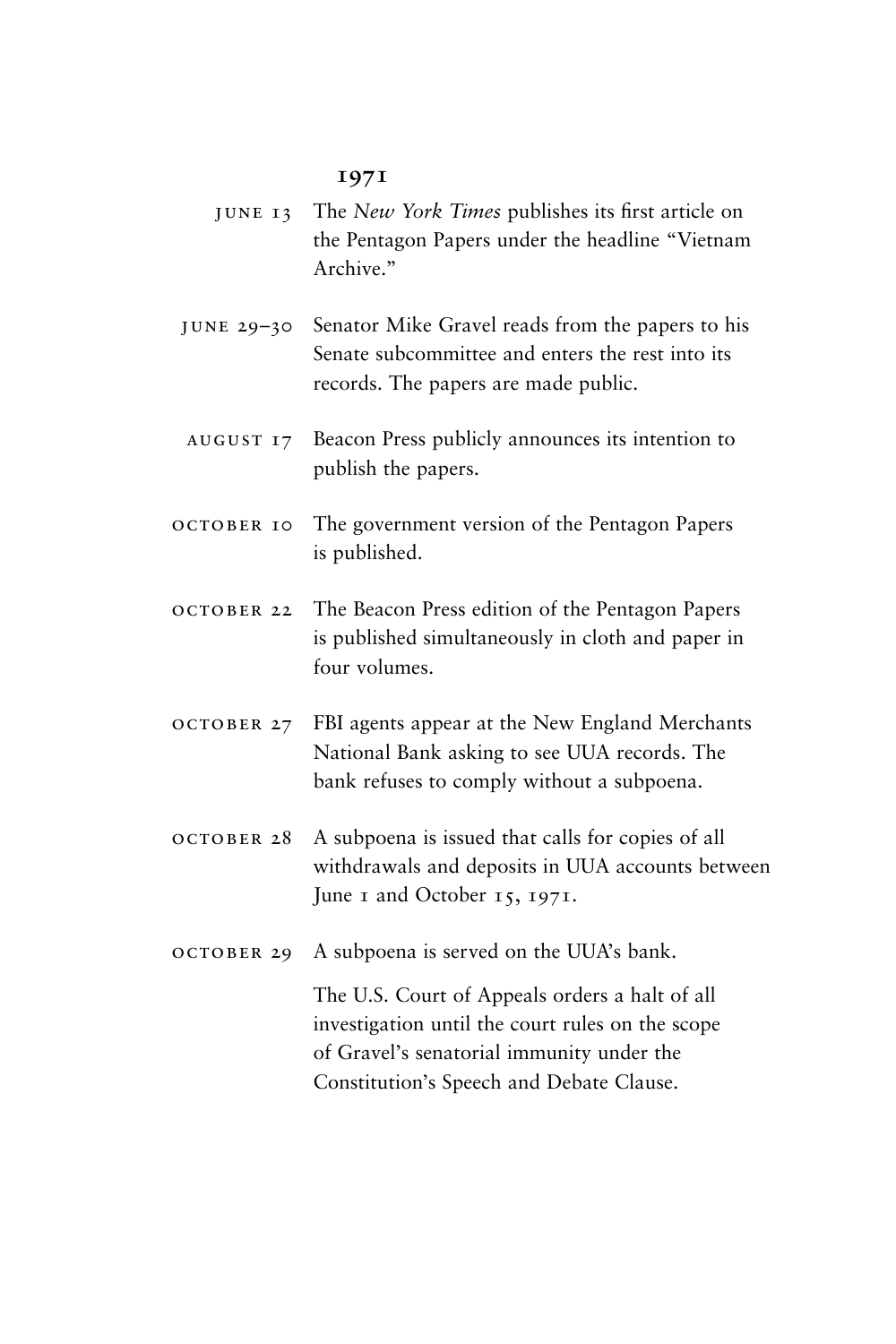november 4 The UUA is informed for the first time that the FBI has been examining records of UUA bank accounts.

# **1972**

january 11 UUA attorneys seek a temporary injunction from continuing investigation based on a violation of religious liberty.

> 1:30 p.m. The UUA holds a press conference to inform the public of its action. During the press conference FBI agents serve two subpoenas on Gobin Stair, director of Beacon Press.

2:15 p.m. FBI agents withdraw the subpoenas from Gobin Stair.

3:30 p.m. New England Merchants National Bank is informed by telephone that the subpoena has been withdrawn.

- january 21 Gobin Stair is served another subpoena to appear at the Ellsberg-Russo trial in Los Angeles on March 7.
	- APRIL 20 For the first time in history, the Senate goes before the Supreme Court to argue a case.
		- MAY 5 Volume 5 of the Pentagon Papers, edited by Noam Chomsky and Howard Zinn, is published.
		- june 5 Gobin Stair is served another subpoena to testify at the Ellsberg-Russo trial.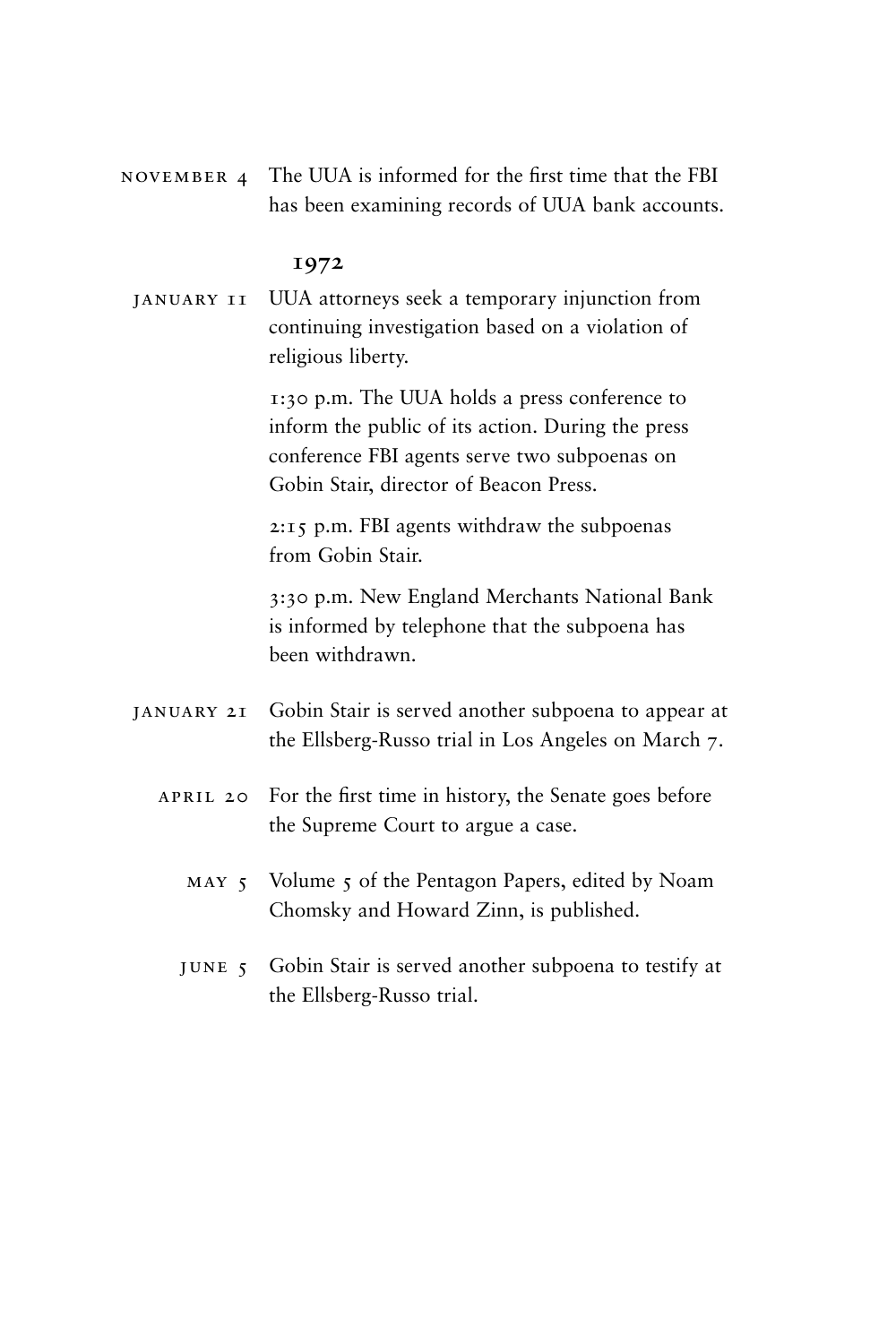- june 17 At 2:30 a.m. five men are arrested for breaking into the Democratic National Committee headquarters at the Watergate Hotel.
- june 29 In a 5–4 decision, the Supreme Court denies immunity to Gravel's aides and Beacon Press.

# **1973**

may 11 The Ellsberg case is dismissed.

# **1974**

august 8 President Nixon resigns.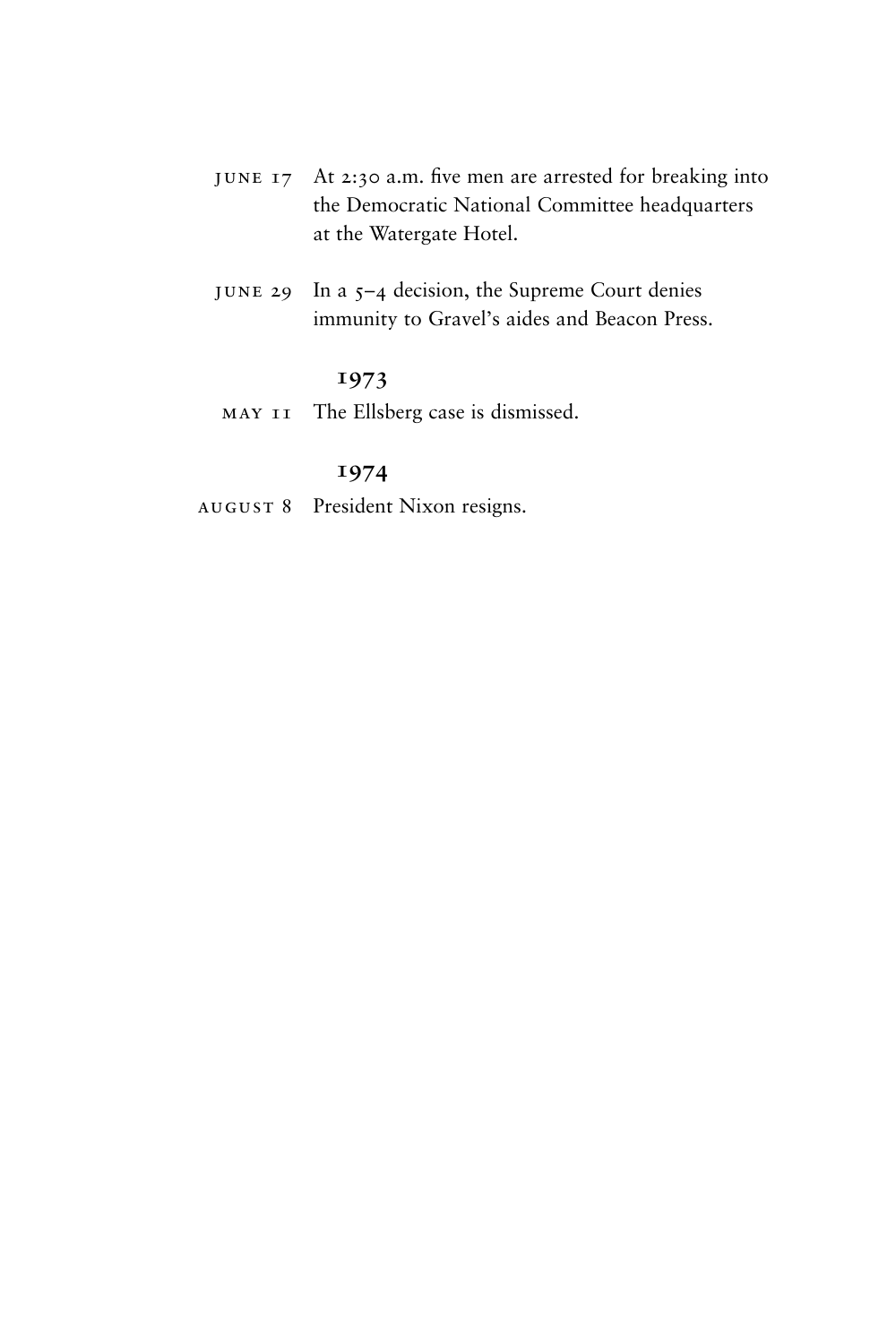# **CONTENTS**

- 1. Press *1*
- 2. Papers *9*
- 3. Publish *16*
- 4. Perish *29*
- 5. Promise *45*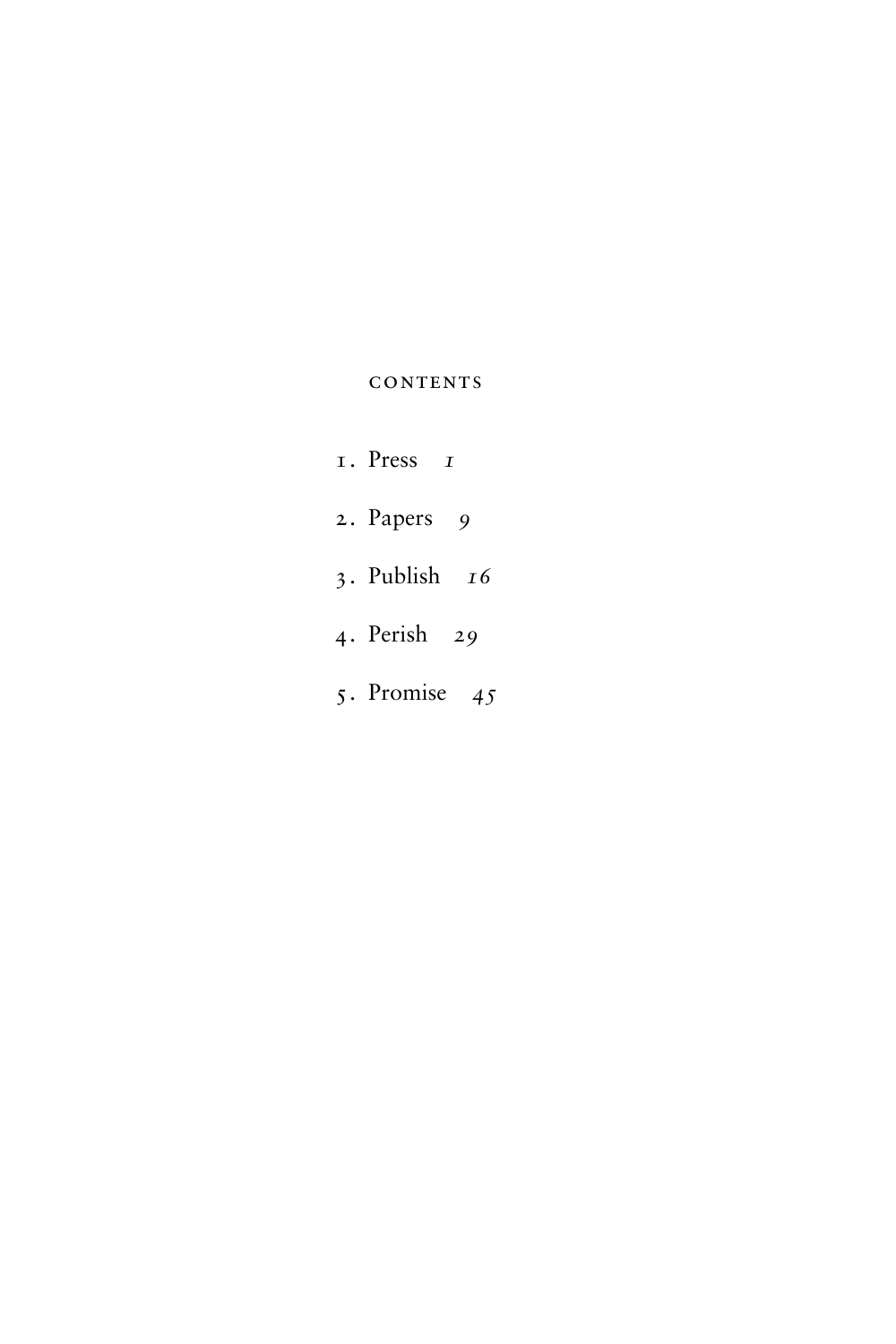

MARSHALL FIELD, publisher

JOHN G. TREZEVANT executive vice president JAMES F. HOGE JR., editor RALPH OTWELL, managing editor ROBERT E. KENNEDY, associate editor RUSS STEWART, vice president ROBERT W. McALLISTER, vice pres., industrial relations

vice president, editorial director LEO R. NEWCOMBE, vice pres., general manager GABE JOSEPH, vice pres., advertising-marketing ALBERT E. VON ENTRESS, vice pres., circulation WALTER C. BISHOP, vice pres., financial<br>VIRGIL P. SCHROEDER, vice pres., production

**EMMETT DEDMON** 

**Editorial Page** 

Wed., Feb. 9, 1972

# The FBI church threat

The FBI and the U.S. Justice Department continue to take seriously their Mission: Possible — the numbing of America. Last October, Beacon Press, a department of the Unitarian Universalist Assn., with offices in Boston, published the Sen. Mike Gravel (D-Alaska) version of the Pentagon papers. A few days after publication date, FBI agents, armed with a grand jury subpena, appeared at New England Merchants National Bank of Boston and demanded access to the denomination's bank records for the period from June 1 to Oct. 15

Temporarily, the government's investigation has been suspended, pending the disposition of a church-initiated court suit seeking a restraining order. During the last few days, Dr. Robert N. West, UUA president, has been flying to major cities like a jetset Paul Revere, hoping to alert the nation to the clear and present danger involved in what he has termed "an unprecedented threat to religious freedom." In Chicago last Friday, the church executive characterized "this unwarranted intrusion on religious liberty" as a calculated government attempt to intimidate his denomination. Even if the government files no suit against the church, Dr. West said, the

investigation itself is likely to have a "chilling effect" on members and prospective members of the church.

Along with leaders of the National Council of Churches and the Synagog Council of America, we agree that the government's action appears to be punitive in purpose and repressive in effect. To say the least, the Constitution does not give the government a license to harass an organization that publishes documents (already in the public domain) which embarrass or anger the present powers-that-be in Washington. We believe the Justice Department's moves against the church reflect an astonishing disregard for the First Amendment's guarantees of freedom of religion. freedom of the press and freedom of association.

We hope the public hears and heeds Dr. West's appropriate cries of alarm. As this modern Paul Revere knows, the security of the nation can be jeopardized, not only by outside foes, but also by zealots on the inside who are so determined to "bring us together" that they are prepared to stifle the voices of legitimate and responsible dissent. The government has no right to insure domestic tranquillity by injecting novocaine in the body politic.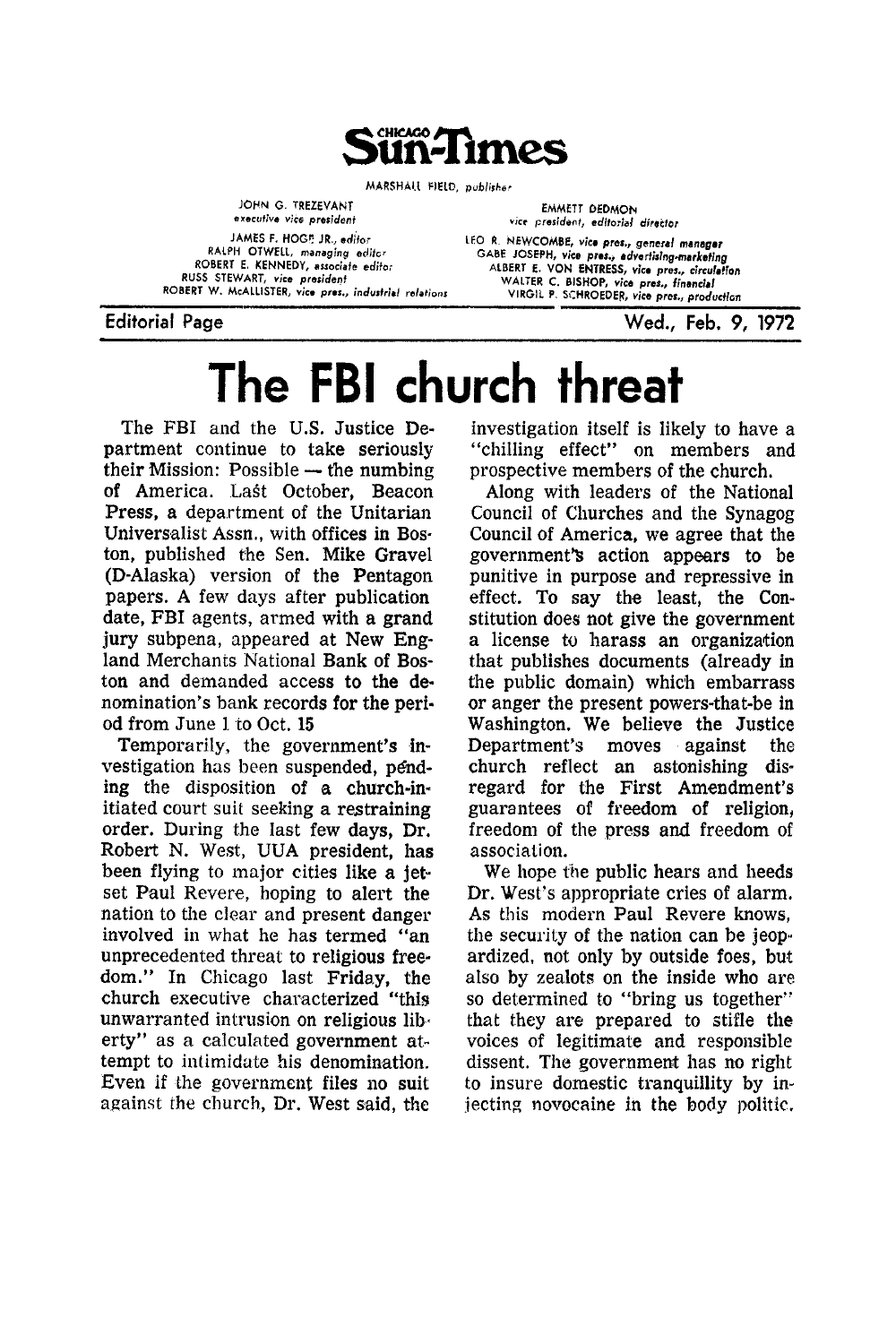

### 1. press

In 2004, a Boston-based independent press celebrated a milestone that few houses reach: 150 years of continuous book publishing. The origins of Beacon Press, however, can be traced back even further, to 1825 the founding year of the American Unitarian Association. The AUA, a religious organization, began producing theological books and tracts in line with its liberal social philosophy. Early publications were outsourced for printing until 1854, the year the AUA set aside a Book and Tract Fund to lay the groundwork for the official Press of the American Unitarian Association.<sup>1</sup> Situated within AUA headquarters at 21 Bromfield Street, the press included a bookstore accessible to the public. Nearby Boston Common was established just seventeen years before the press moved into its first home.

By 1900, both the press and the AUA had moved into offices at 25 Beacon Street, on Boston's Beacon Hill. The press, under shifting degrees of autonomy from the AUA, brought out 136 publications during the nineteenth century. Press publications from this period included *Thoughts Selected From the Writings of the Rev. William E. Channing* (1854), a collection of influential transcendentalist sermons; *A Soldier's Companion* (circa 1861–1865), a booklet disseminated to Union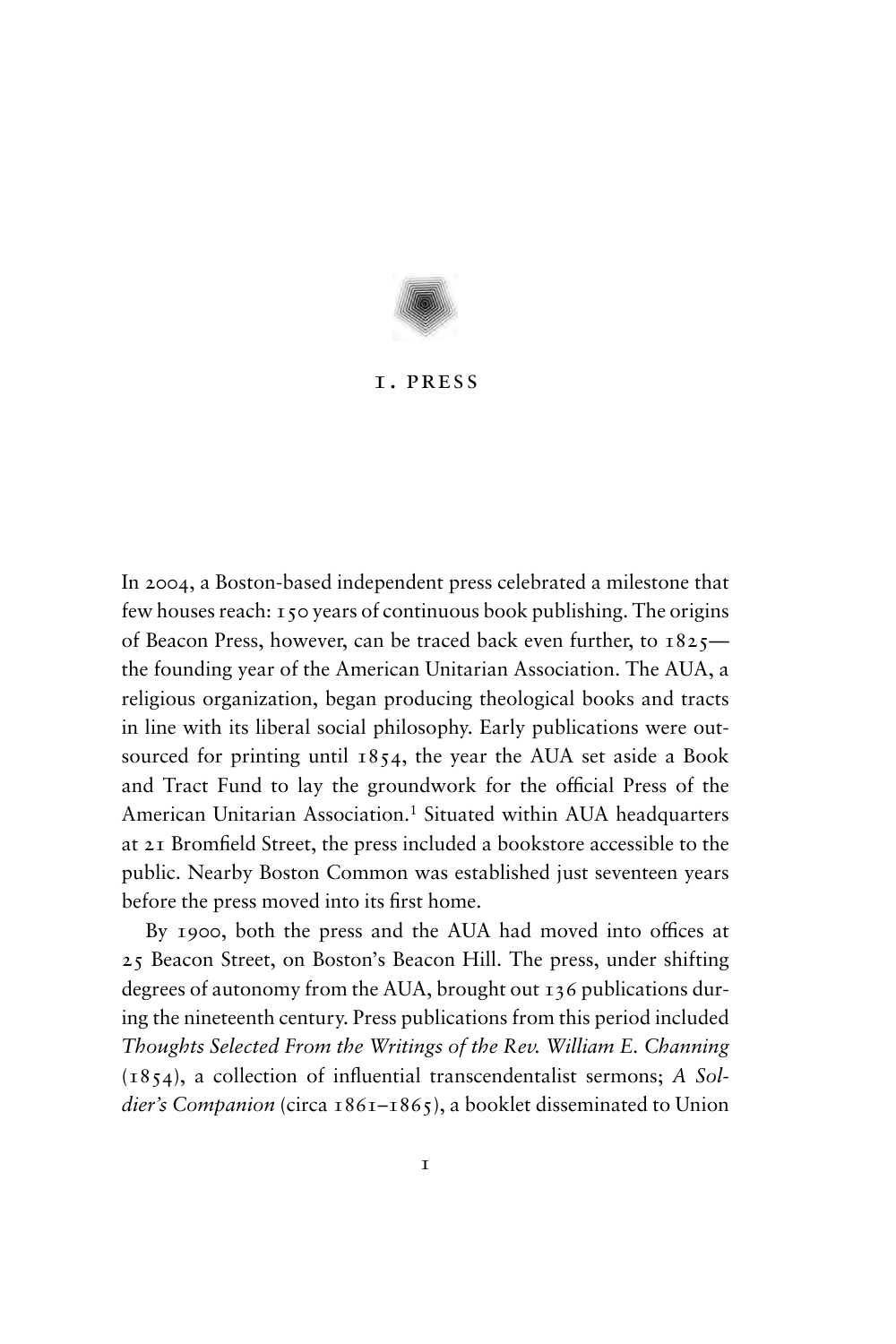troops during the Civil War that was a hybrid between a field manual and an abolitionist tract; and *Seven Stormy Sundays* (1858), by early humorist and feminist Lucretia Hale.

In 1900, the AUA appointed its first president, a man who would radically reshape both the organization and its press. The Reverend Samuel Atkins Eliot II (son of the then president of Harvard University, Charles Eliot) outlined a bold vision of progressive publishing for the AUA press.<sup>2</sup> Eliot noted, "Books which appeal to the higher instincts of men do not, as a rule, command a large circulation, and cannot be handled by publishing houses which are primarily commercial enterprises."<sup>3</sup> Under his model, then, the press would continue to publish books aligned with its enlightened mission regardless of the bottom line.

Eliot's ambitious overhaul of the AUA publishing organ began with a rechristening. The name "Beacon Press" represented the eponymous location of the AUA. The emblematic renaming also "specifically made reference to the object that had given Beacon Hill its name nearly three centuries earlier."<sup>4</sup> Author Susan Wilson recounts that story in her chapbook, *A Brief History of Beacon Press*:

In 1634, when Beacon Hill was sixty feet taller and much wilder, a primitive tar bucket was suspended from a pole on top of this hill. If colonial Bostonians needed to be warned of enemies approaching by land or by sea, the bucket was set aflame and hoisted up the pole. The idea of shedding light to warn of imminent dangers was appealing to Eliot and the Association, and it was reflected in the original Beacon colophon, created by New York type designer Frederick William Goudy. Appropriate as well, beginning in 1906, was the printing of the phrase *In luce veritatis*, "In the light of truth," beneath the Beacon symbol.<sup>5</sup>

Eliot did more than outfit the press with a rugged and romantic icon—he installed Charles Livingston Stebbins as Beacon's inaugural publication agent, the first AUA staff position devoted exclusively to publishing. Well-educated and equipped with experience in the book industry, Stebbins "concentrated on new books outside the religious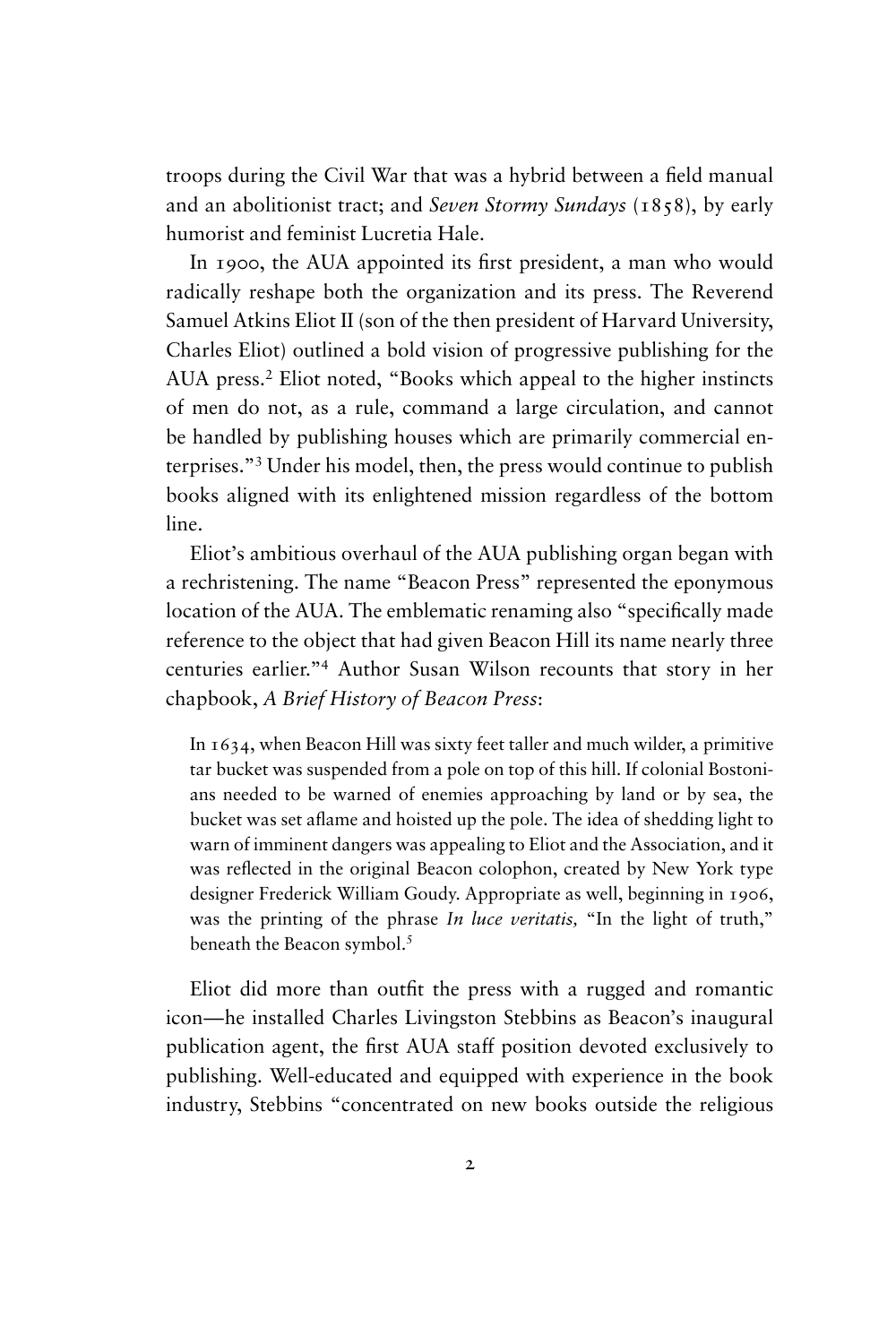field."<sup>6</sup> Beacon Press published 133 books between 1902 and 1913.<sup>7</sup> The importance of that number becomes clear, considering that "roughly the same number of books had been published by the AUA during the entire nineteenth century, and only one-third of those were AUA originals."<sup>8</sup> Among the originals published in this period: Seth Curtis Beach's *Daughters of the Puritans: A Group of Brief Biographies* (1905), highlighting the contributions of female reformers such as Harriet Beecher Stowe and Margaret Fuller;<sup>9</sup> *From Servitude to Service*: *History and Work of Southern Institutions for the Education of Negroes* (1905), which contained work by Kelly Miller, the son of a free black and a slave, who became dean of the College of Arts and Sciences at Howard University; and pacifist and best-selling author David Starr Jordan's *The Call of the Nation* (1910).

Through most of the nineteenth century, the publishing arm of the AUA had flourished as a coterie, largely printing and reprinting the work of white, male Unitarian ministers. With Eliot and Stebbins at the helm, Beacon Press mounted an aggressive campaign to publish a broader range of authors, including leading European intellectuals. As Eliot had foreseen, the pursuit of "truth" would not always be a profitable one; the 1910 AUA Yearbook read, "The best books by no means always have the largest sales . . . Four fifths of the books published [by Beacon Press] would not have seen the light had they not borne the imprint of the Association."<sup>10</sup>

When Stebbins left Beacon in 1913, Forbes Robertson replaced him. Robertson held a comparatively passive approach to acquiring new books; this attitude, coupled with the two world wars and the Great Depression, reduced Beacon's output from approximately thirteen books per year in its heyday to only eight books per year between 1914 and  $1945$ .<sup>11</sup> This troubled period in U.S. history also witnessed internal growing pangs for the press:

On September 1, [1914,] the AUA formally incorporated Beacon Press in order to more clearly delineate the division between sales materials and free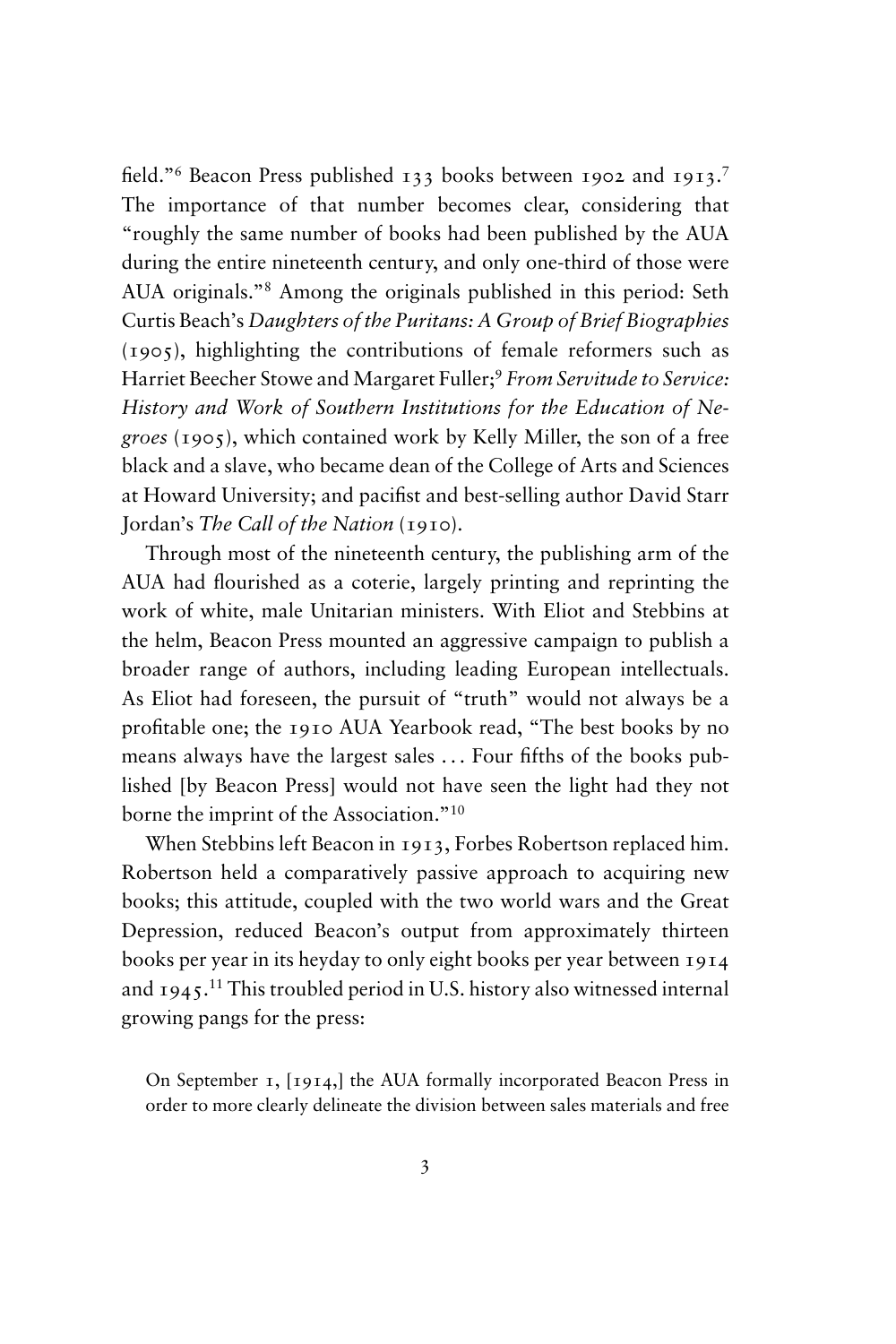religious literature. In theory, Beacon Press was henceforth to operate as a trade press, covering its expenses with monies from book sales. In reality, that rarely occurred. By 1918, the AUA placed Beacon in charge of all its own marketing, sales materials, staff salaries, advertising, and book publication. From that time on, AUA books—which, in the past, sometimes bore the Beacon imprint, and sometimes the AUA—were all to be marked Beacon. Within the next decade, Beacon Press was to have its own board of directors as well, with members selected for their knowledge of book publishing.<sup>12</sup>

While Beacon's business end morphed into a more commercial model, in terms of acquisitions, the press continued to operate in accordance with its mission. The year 1937 brought another seismic shift, as the Reverend Frederick May Eliot took over the presidency of the AUA.<sup>13</sup> Frederick Eliot's hopes for the press outpaced even those of his predecessor; a report from his first year on the job distinguished Beacon from the scholarly houses that it resembled editorially:

The university presses for various reasons—religious, political, and economic—are not interested in the publication of liberal religious books and it is our purpose to establish a Liberal Press, the foundations of which we have already laid. In these days of regimentation, we feel that it is essential that there should be a press in this country to combat the forces that would destroy liberalism.<sup>14</sup>

High moral standards saddled with the financial expectations of a trade house meant that Beacon would continue struggling to define its unique niche in the rapidly evolving landscape of American publishing. Beacon's list of publications during the transitional years, from 1913 to 1945, includes a marked emphasis on global affairs: *America, Save the Near East* (1918), by Paris Peace Conference attendee Abraham Rihbany, which agitated for "Syrian independence under U.S. protection"; *Racial Conflict in Transylvania* (1926), by John Moors Cabot; and *Zola and the Dreyfus Case* (1937), by Lee Max Friedman. Another notable title from this period is the Reverend George L. Thompson's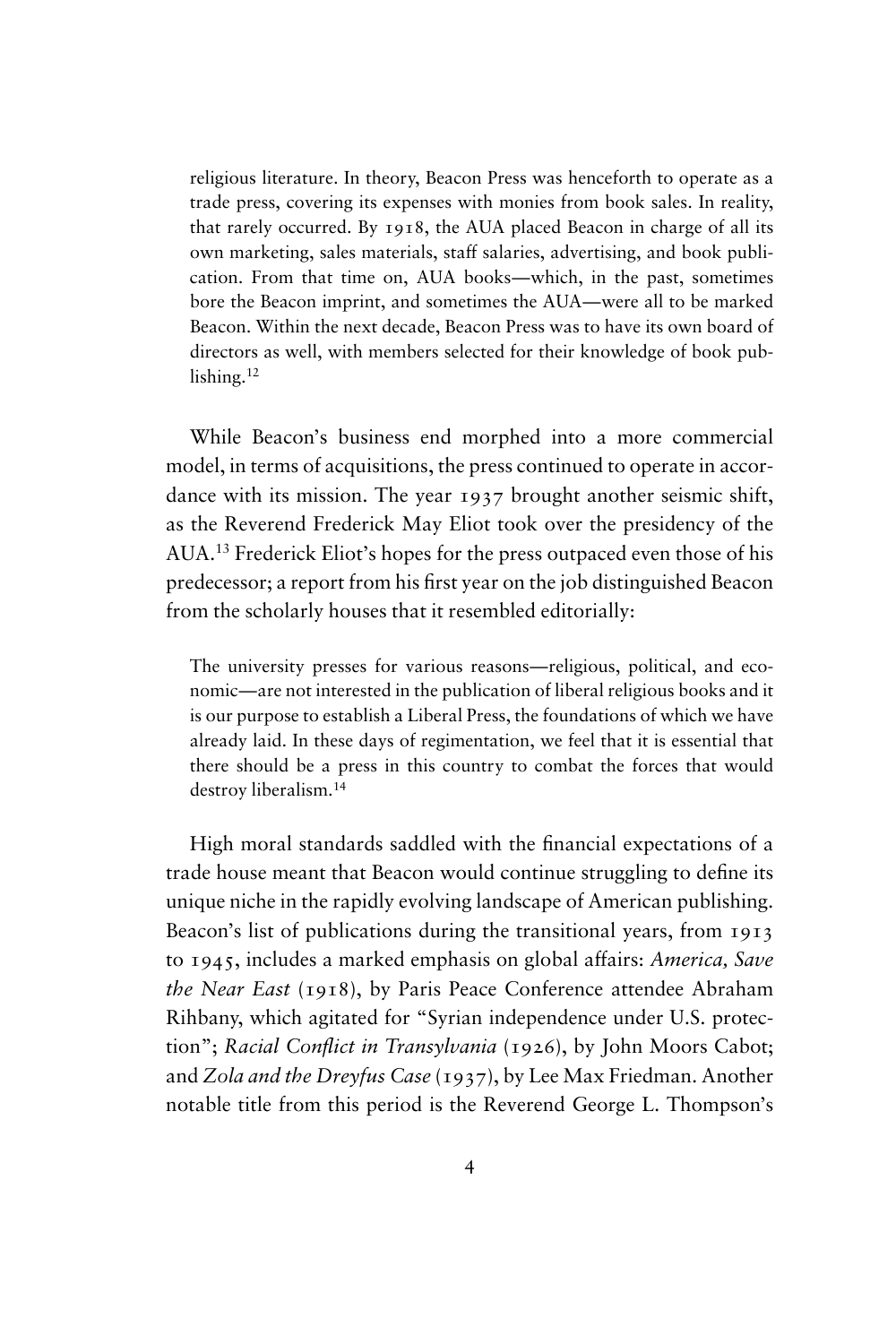*Young George Washington* (1932), the first Beacon book to be "officially taught in New York schools."<sup>15</sup>

To realize his dream of a "liberal press," Frederick Eliot brought aboard Mel Arnold to serve as Beacon's first director and editor in chief in 1945. In the words of Arnold's assistant, Edward Darling, Arnold was "a born crusader and a committed religious liberal" who walked around with "pockets stuffed with notes written on torn pieces of newsprint or on the backs of envelopes."<sup>16</sup> Eager to modernize Beacon's list, Arnold successfully pursued prominent intellectuals like Alfred North Whitehead, Lord Acton, and Albert Schweitzer.

In 1949, still under Arnold's watch, Beacon drew national attention when it brought out Paul Blanshard's *American Freedom and Catholic Power.* The book, an incendiary scrutiny of the Roman Catholic Church, expanded a series of articles first published in *The Nation,* articles so inflammatory that the magazine was banned in New York schools.<sup>17</sup> Blanshard tapped into the heated debate between Eleanor Roosevelt, who opposed federal aid for parochial schools, and the highprofile Cardinal Spellman, the archbishop of New York. In defense of Roosevelt, Blanshard said, "Freedom-loving Americans resent the attempt to brand Mrs. Roosevelt anti-Catholic because she opposes using public money for religious schools."<sup>18</sup> Luminaries such as Albert Einstein applauded Blanshard's work, stating, "I wish to express my gratitude to a man who is fighting the abuses of a powerful organization"19—but the mainstream media shied away from Blanshard's vociferous attack on one of America's most influential denominations.

At the time, Boston made the *New York Times* shortlist for largest Catholic populations; the city came in number two of three for "Archdioceses with Catholic populations in excess of 1,000,000."<sup>20</sup> One notable Massachusetts Catholic, Democratic Representative John W. McCormack, used his pulpit as House Majority Leader to cosponsor a bill that would distribute federal money to parochial schools. Against the backdrop of a Catholic stronghold, former Beacon editor Jeannette Hopkins described the risk of publishing an anti-Catholic book: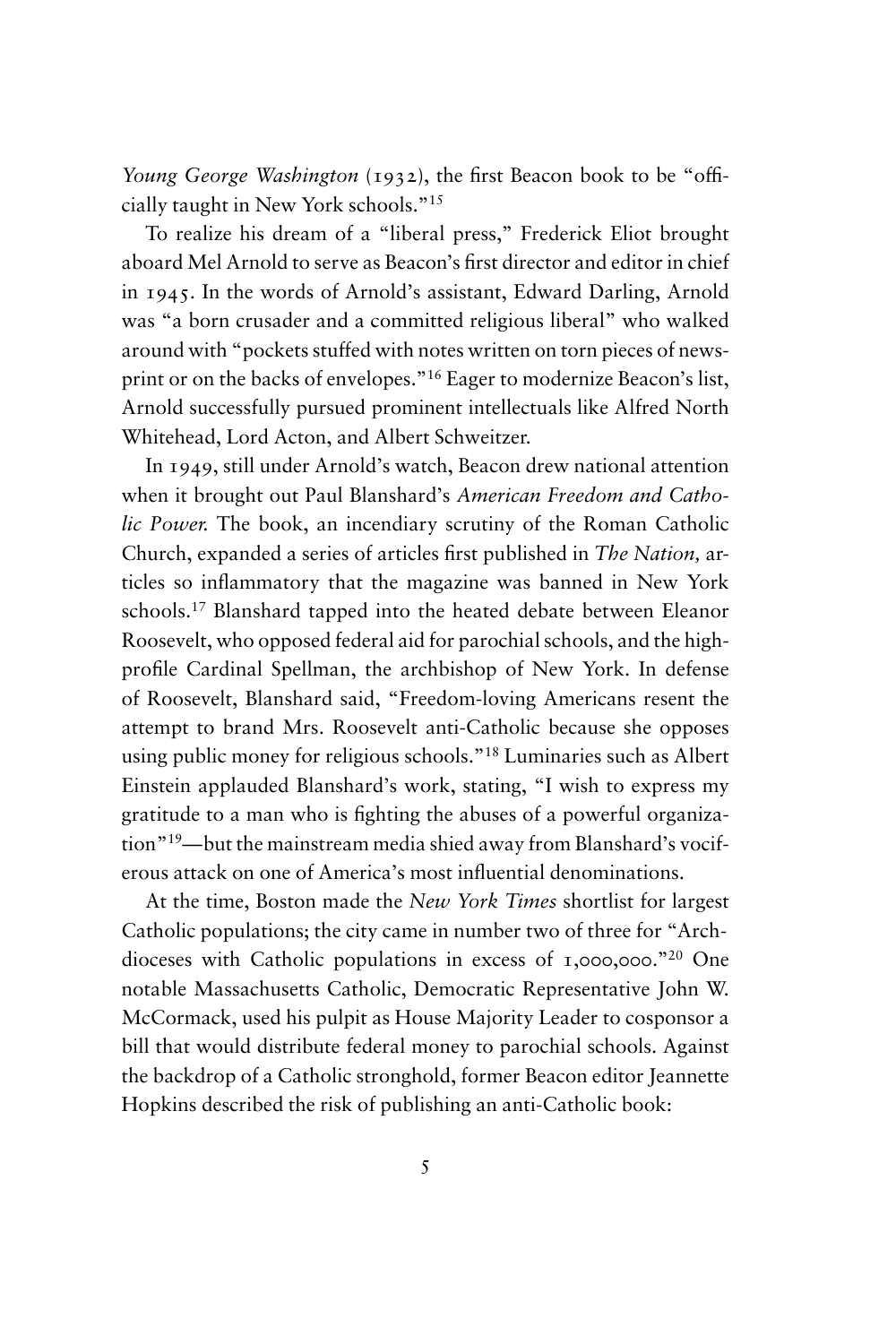It had been rejected by scores of other publishers before Mel Arnold found it. There were immediately widespread rumors that if Beacon Press dared to publish this book, Boston's city building inspectors would condemn the elevator at 25 Beacon Street, and refuse to collect the garbage, and that the denomination's invested funds would be frozen pending settlement of threatened lawsuits.<sup>21</sup>

Despite misgivings, Beacon published the book; none of the feared repercussions ensued. One unexpected consequence of the book's infamy was that newspapers were reluctant to review it. Despite the silence in the papers, as well as the fact that "the *New York Times* for a decade refused to run an ad for it, the book sold more than 300,000 copies in its first six years." Assessing the title's significance in-house, Hopkins cited *American Freedom and Catholic Power* as "the first Beacon book in defense of civil liberties—the First Amendment, in particular."<sup>22</sup> The stakes at play in printing Blanshard—defending constitutional rights, staring down bureaucratic pressure, publishing what other houses would not—would reemerge later in Beacon's history.

Mel Arnold took a position at New York–based publisher Harper & Row in 1956. The role of director at Beacon eventually went to his former assistant, Edward Darling.<sup>23</sup> Pointedly, that same year, the AUA's Walter Kring compared New York trade houses to Beacon in the *Christian Register*:

In strong contrast to what has become the publishing situation on Madison Avenue in New York . . . the Beacon Press has always felt that what is printed is of far more importance than whether the balance sheet is in the red or the black. Today the Beacon Press is known by many as one of the most courageous presses in America . . . But it has also become known as one of the quality presses of America, rating with those of universities in size and standards.<sup>24</sup>

From the "courageous" publishing years spanning Arnold and Darling, several key titles emerged: *Albert Schweitzer: An Anthology* (1947), edited by Charles R. Joy; *The Herblock Book* (1952), a collection of anti-McCarthyism drawings by Pulitzer Prize–winning political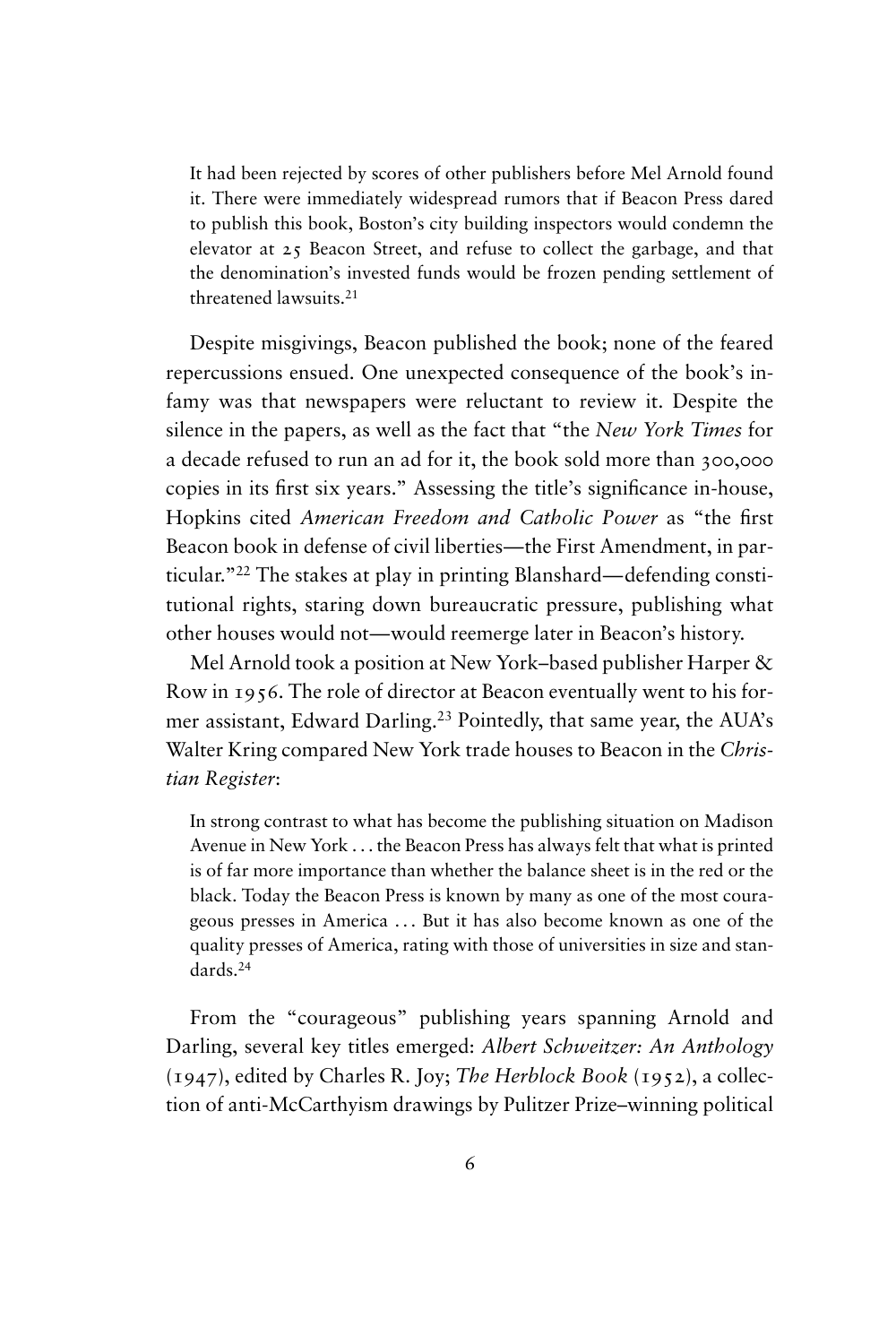cartoonist Herbert Block; *Notes of a Native Son* (1955), a debut nonfiction book by James Baldwin; *An Autobiography: The Story of My Experiments with Truth* (1957), by Mohandas K. Gandhi, "the only authorized American edition" of the book that had been published in India thirty years prior; and *Man's Search for Meaning* (1962), by Viktor E. Frankl, deemed "one of the ten most influential books in America" by a Library of Congress and Book-of-the-Month Club survey.<sup>25</sup> A retitling came at the tail end of Darling's directorship, as "the Unitarians and Universalists consolidated in 1961, becoming the Unitarian Universalist Association, or UUA."<sup>26</sup>

Gobin Stair became the third director of Beacon Press in 1962, holding that position through  $1975$ <sup>27</sup> Radical thinkers began to dominate the list in Stair's days, including Jürgen Habermas, author of *Toward a Rational Society: Student Protest, Science, and Politics* (1970); Herbert Marcuse, whose Beacon book *One-Dimensional Man: Studies in the Ideology of Advanced Industrial Society* (1964) garnered him renown as the "father of the New Left"; entertainer Paul Robeson, whose defiant 1958 polemic *Here I Stand* was reprinted by the press in 1971, having been "largely ignored by the white press"; and Mary Daly, lauded as "the ultimate Christian feminist," whose landmark book *Beyond God the Father: Toward a Philosophy of Women's Liberation*  $(1974)$  also rocked the Catholic firmament.<sup>28</sup>

Naturally, the war in Vietnam made an impact on Beacon books from the Stair era. Leading antiwar activists began to appear in the catalogs: Howard Zinn, whose *Vietnam: The Logic of Withdrawal* (1967) became "one of the first books to call for America's withdrawal from the civil war in Vietnam"; Jean-Paul Sartre, whose *On Genocide* (1968) likened American involvement in Vietnam to Hitler's persecution of Jews; and Arlo Tatum and Joseph S. Tuchinsky, who coauthored *Guide to the Draft* (1969), a manual for young men to use to avoid being drafted, which "sold like mad."<sup>29</sup> The seminal publication on this impressive wartime list, and the topic at hand, is the Senator Gravel edition of *The Pentagon Papers: The Defense Department History of*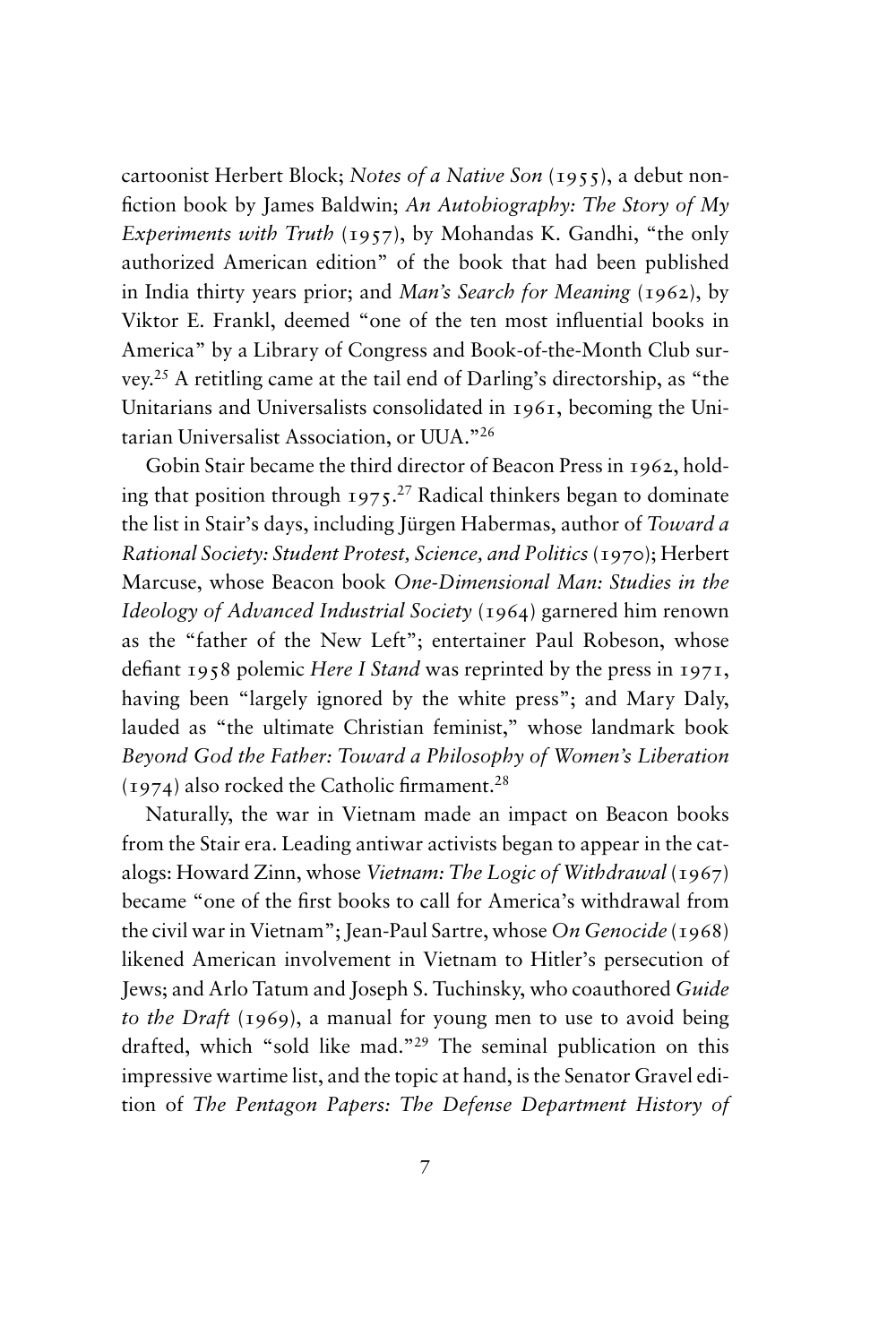*United States Decisionmaking on Vietnam* (1971), the first full edition of the top-secret papers that "blew the whistle on Vietnam."<sup>30</sup> The political climate surrounding *The Pentagon Papers* bore a striking resemblance to the situation during the publication of *American Freedom and Catholic Power*; unlike with Blanshard's book, the fallout from publishing *The Pentagon Papers* was far worse than anticipated.

While it is not the focus here, Beacon's tradition of important and controversial publishing continued beyond the era of Gobin Stair and *The Pentagon Papers.* Four people, three of them women, have sat in the director's office since Stair's time.<sup>31</sup> Several contemporary titles merit a mention: children's rights advocate Marian Wright Edelman's *The Measure of Our Success: A Letter to My Children and Yours* (1992); Cornel West's landmark collection of essays, *Race Matters* (1993); Pulitzer Prize–winning author Ben Bagdikian's *The New Media Monopoly* (2004); and E. J. Graff's *What Is Marriage For?* (2004). In terms of longevity and professional integrity, Beacon's indelible imprint upon the U.S. publishing industry remains unparalleled.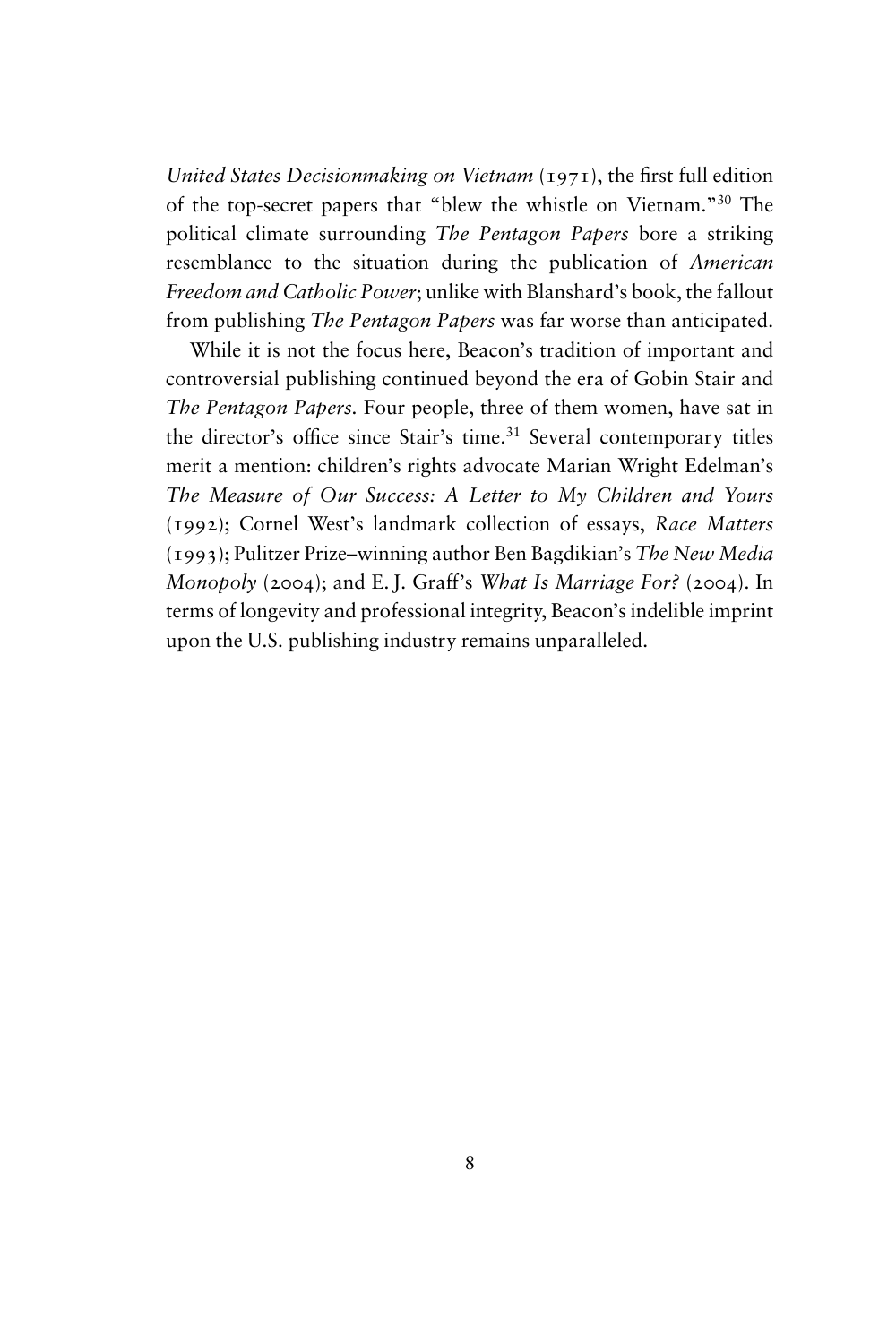

## 2. papers

On June 17, 1967, Defense Secretary Robert McNamara assembled a team of analysts, led by Leslie Gelb, director of the newfound Study Task Force, to draft "a full history of U.S. decisionmaking on Vietnam from the early 1940s through March of 1968."<sup>32</sup> Thirty-six men, many of whom remain anonymous, worked on the task force, their backgrounds ranging from military service to stints at the nation's most renowned think tanks. One known member was Daniel Ellsberg, the former marine who eventually leaked the papers that he and his colleagues produced.<sup>33</sup> The task force had unprecedented access to the Office of the Secretary of Defense files, along with the use of "outside" sources such as newspapers and books. McNamara instructed Gelb to churn out "encyclopedic and objective" studies and guided the task force to refrain from conducting interviews. Gelb described the resulting thirty-seven studies as "a history based solely on documents checked and rechecked with ant-like diligence."<sup>34</sup> Stamped "top secretsensitive," the 7,000-page study was meant for internal use only.

For the most part, each of the three dozen analysts worked on his respective essay, never reading the collection in its entirety. One excep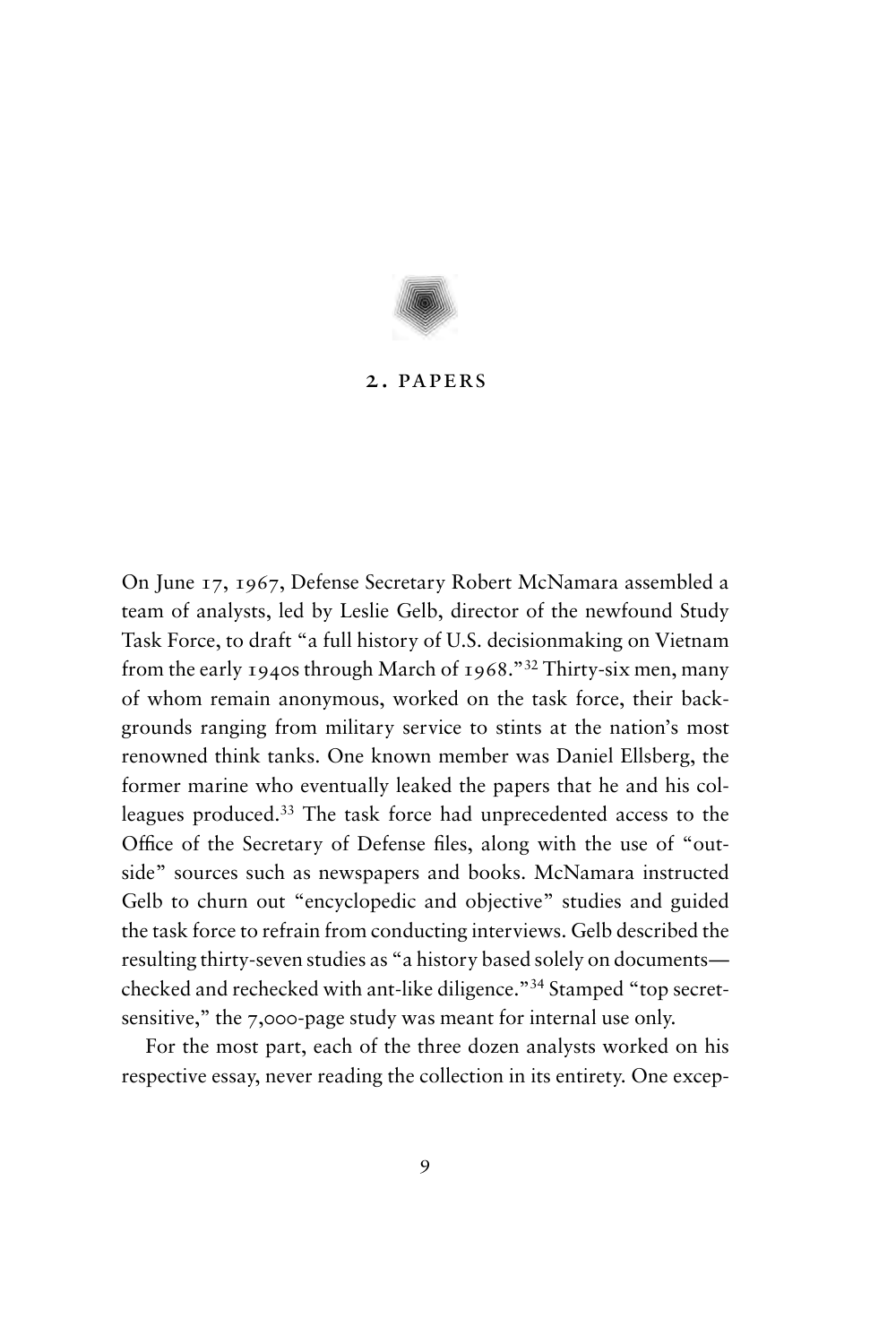tion was Ellsberg, who had experience at both the Pentagon and the Santa Monica–based think tank Rand Corporation.<sup>35</sup> A civilian with unusually high security clearance, Ellsberg had the unique opportunity to read the entire collection of studies, a copy of which was stored in his black, four-drawer "top secret safe" at Rand.<sup>36</sup> Ellsberg later wrote, "It occurred to me that what I had in my safe at Rand was seven thousand pages of documentary evidence of lying, by four presidents and their administrations over twenty-three years, to conceal plans and actions of mass murder. I decided I would stop concealing that myself. I would get it out somehow."<sup>37</sup> Disgusted by the disparity between the internal policymaking he was reading and the lies being spoon-fed to the public, Ellsberg began smuggling the documents out of Rand in October 1969.

Having decided not only to photocopy, but to leak the papers, Ellsberg enlisted the aid of Anthony Russo, a former Rand associate. Russo had a friend with a Xerox machine in a Los Angeles office. Midphotocopying, the men heard a knock at the door: it was the Los Angeles Police Department. Assuming the worst—that the government had already tracked them down—Russo thought to himself, "God, those guys are good." In reality, the coconspirators had accidentally tripped the building's burglar alarm, and the police officer departed after an explanation from the office owner, who was on-site to assist Russo and Ellsberg.<sup>38</sup>

In March 1971, Ellsberg handed over copies of the papers to Neil Sheehan of the *New York Times.* The *Times*took the papers but refused to tell Ellsberg when they would be published. On June 12, a Saturday evening, Tony Austin from the *Times* tipped off Ellsberg that the first published excerpts of the papers would run the following morning. Historian Howard Zinn recalls seeing Ellsberg that Saturday evening in June at Zinn's apartment in Newton, Massachusetts. The two men and their wives were going to see *Butch Cassidy and the Sundance Kid,* and Ellsberg seemed "very agitated," according to Zinn. Zinn knew Ells-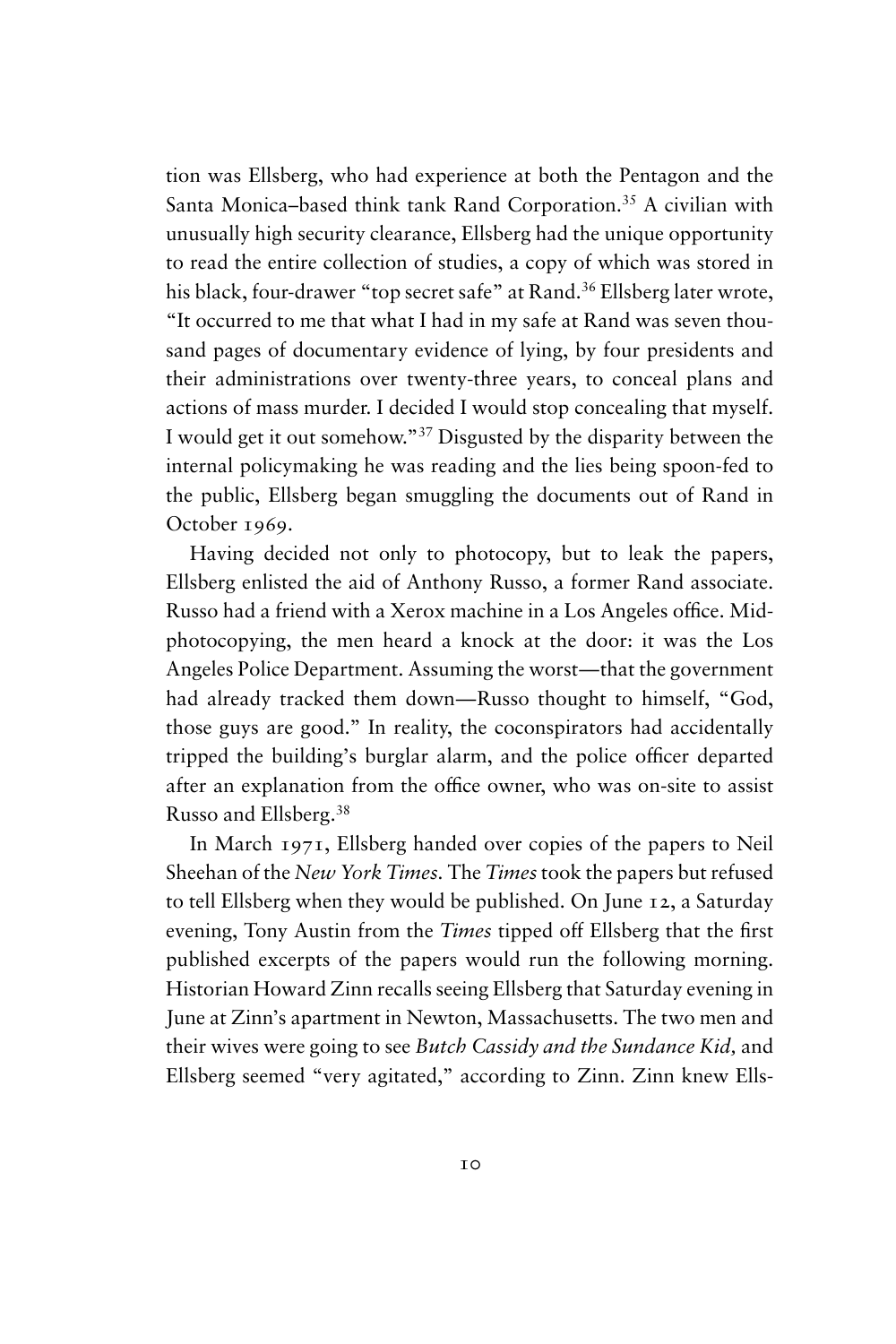berg from the latter's days as a research fellow at the Massachusetts Institute of Technology (MIT). In fact, Zinn was one of the first people to receive portions of the documents from Ellsberg. Because an aura of fear surrounded the papers, Zinn stashed them in his office at Boston University, where he "kept them under [his] desk, and read them in batches."<sup>39</sup>

On June 15, 1971, "the day the presses stopped," the *New York Times* was enjoined from publishing any more of the secret papers— "the first time in the nation's history a court had silenced a newspaper on grounds of 'national security.' "<sup>40</sup> In addition to Neil Sheehan, Ellsberg also handed over two sets of the copied documents to Ben Bagdikian of the *Washington Post.* One was meant for use by the *Post,* which began publishing excerpts immediately after the *Times* injunction.<sup>41</sup> Similarly, the *Post* was enjoined. Both the *Times* and the *Post* appealed to the Supreme Court. On June 30, the high court ruled on the side of a free press in the now-famous case of the *New York Times Co. v. United States* and the injunctions were lifted.<sup>42</sup> In what proved to be his last major opinion, long-sitting Justice Hugo LaFayette Black, the Roosevelt appointee, scolded, "Every moment's continuance of the injunctions against these newspapers amounts to a flagrant, indefensible, and continuing violation of the First Amendment."<sup>43</sup> The *Times* resumed publishing the following day.

As a condition of handing the papers over to the *Post,* Ellsberg demanded that Bagdikian deliver the second set of photocopies to a member of Congress. Ellsberg had tried to interest J. William Fulbright, chair of the Senate Foreign Relations Committee, but Fulbright was determined to solicit the papers directly from the Nixon administration.<sup>44</sup> Ellsberg had also approached South Dakota senator George McGovern, who, while initially receptive to publicizing the papers, ultimately backed away from them to avoid potential damage to his presidential bid.<sup>45</sup> Finally, Ellsberg asked Bagdikian to hand over the second box to Maurice "Mike" Gravel, the Democratic senator from Alaska.<sup>46</sup>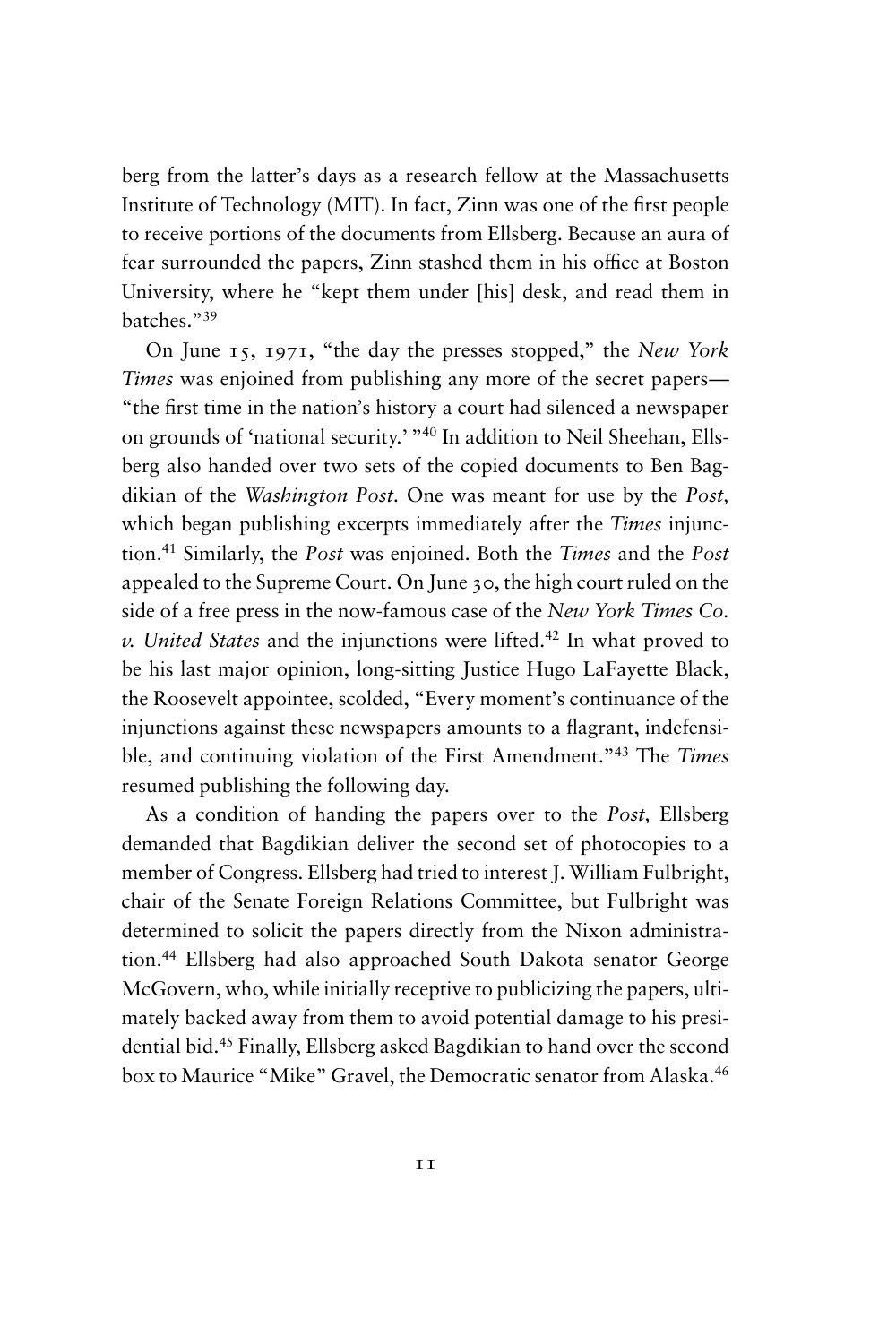In *Double Vision,* Bagdikian's memoir published by Beacon Press in 1995, the journalist described his reaction to the odd stipulation:

I argued, but in the end, agreed. It in no way tied my journalistic hands. Nevertheless, it still disturbs me ... It would have been an even tougher dilemma if I had known in the motel room what I would discover many days later: my delivery of "the second box" would become the basis for one of the most bizarre scenes in the history of the United States Senate.<sup>47</sup>

Ellsberg understood that "Ben's sense of professionalism conflicted with his acting as any kind of intermediary to Congress"; still, Ellsberg "couldn't see any other way to get the papers to Washington quickly" and decided that "[the *Post*] could do me this favor."<sup>48</sup>

*Double Vision* contains an account of Gravel and Bagdikian's exchange: "When Gravel came to our car, I told him the box was heavy and perhaps his two aides should take it out of the car. He said he did not want them to touch it since only he had congressional immunity.<sup>"49</sup> Gravel later told his account of receiving the papers with decidedly more flourish:

I met [Bagdikian] at midnight under the marquee of the Mayflower Hotel in the heart of Washington. His car was parked and I pulled up abreast of it. He opened the trunk, tossed the papers in my trunk, and I sped away. He had suggested we do it in the dark in some suburb, but I had once been a counterintelligence officer, and I said hell with that—that's just inviting someone to frag you.<sup>50</sup>

Bagdikian's version is only slightly at odds with Gravel's: the journalist recalls "drinks and unrelated small talk" in the Mayflower's bar afterward.<sup>51</sup> Of course, whether or not the two swapped pleasantries matters little; the more substantial handover had already taken place.

The bizarre scene that Bagdikian facilitated occurred on the floor of the U.S. Senate. Gravel had decided to take Ellsberg's advice and read all 5,400 pages of the papers during what he intended to be the "longest filibuster in Senate history"; consequently, Gravel was filibus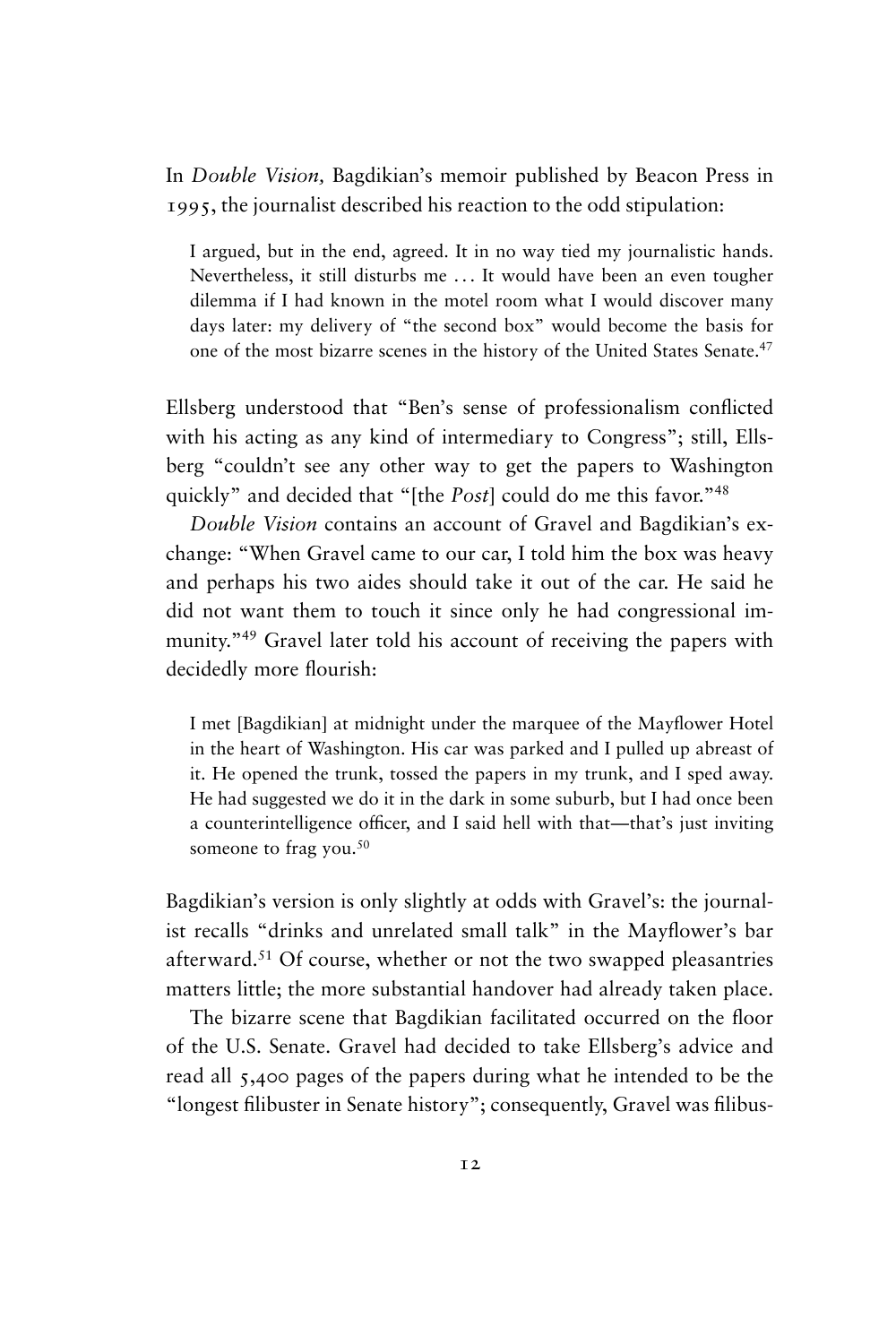tering a bill that would extend the draft.<sup>52</sup> To ready himself, Gravel prepared accordingly:

A successful filibuster demands elaborate preparations, including hours of a salt-free diet, a hidden urine bag tied inside the senator's trousers, medication to stay awake, special compounds to assuage battered vocal cords, and steel braces to keep legs from collapsing with exhaustion.<sup>53</sup>

Despite the extraordinary measures taken, Gravel's planned filibuster was blocked when "a quorum of 51 senators could not be mustered."<sup>54</sup>

Frustrated, Gravel announced an executive session of the obscure Senate Subcommittee on Buildings and Grounds. As committee chair, such a move was technically within his power. On the evening of June 29, 1971, Gravel began reading from Ellsberg's photocopied papers to those he had managed to gather; he stopped three hours later, on June 30.<sup>55</sup> To give a sense of the gravitas that evening, it's worth quoting Gravel's introductory remarks that night at some length:

Mr. President, recently I gained possession of the Pentagon Papers. I do not have them all, but believe that I possess more than half of the total work. I did not seek these papers. When they were offered I accepted them . . . It is a remarkable work . . . In the name of all this great nation and great people stand for, the people must know the full story of what has occurred over the past 20 years within their government . . . I do not believe that the war can continue once the people and their duly elected representatives have the story that is contained in the Defense Department documents. I do not believe we can burn the books and forget they were written . . . Immediate disclosure of the contents of these papers will change the policy that supports the war<sup>56</sup>

While the young senator had intended to read through the night, David E. Rosenbaum reported for the *New York Times* that, just after 1:00 a.m. , Gravel "said with tears streaming down his face that he was 'physically incapable of continuing any longer' " before entering the papers into the public record.<sup>57</sup>

Many of Gravel's congressional colleagues, along with members of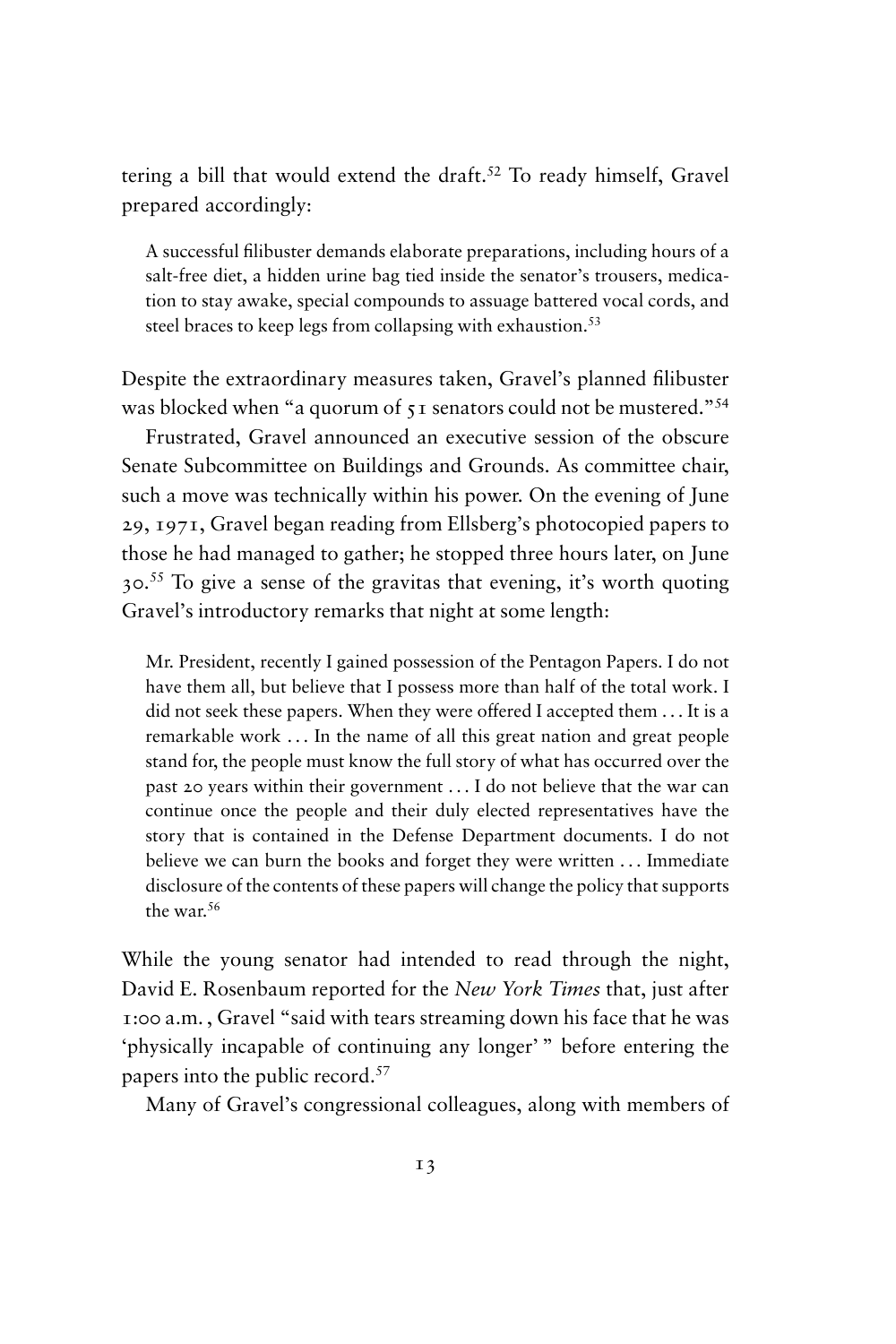the media, viewed his actions as precocious and overdramatic.<sup>58</sup> In the coming months, the unpopular young turk was often satirized for his raw emotional display that evening in June. Days after Gravel's breakdown, Warren Weaver wrote in the *New York Times*:

The latest indoor sport on Capitol Hill is to try to guess what impelled [Senator] Gravel ... to attempt to read a part of the Pentagon Papers into the public record, and ultimately to burst into uncontrollable tears. "Mike Gravel is a Taurus," a long-time friend said of the Democratic Senator.<sup>59</sup>

Responding to accusations of acting "immature," Gravel appeared on *Face the Nation* on July 4, saying, "I wept because it hurts . . . to see our nation dragged in the mud . . . to be part of a nation that is killing innocent human beings." In October, the *Garden City Newsday* reported Gravel's account of that night: " 'I came to the passage about metal crashing through bodies,' Gravel said. 'And it welled up in me.' Even as he had wept, Gravel said, he had thought, 'Goddammit, how embarrassing this is that I, a male, sit here and can't stop crying.' "<sup>60</sup> Gravel was chagrined by his behavior, which he considered to be feminine, but it was a woman who came to his defense with a pithy letter to the editor in the *New York Times,* writing, "If more men wept over our past and present involvement in Indochina, perhaps this war would be ended—now. Women have wept, orphans have wept, children have wept, widows have wept. Now let the Senators weep—at long last."<sup>61</sup> No matter how Gravel's actions played out with other Americans, his boldness won him the admiration of Daniel Ellsberg, who applauded Gravel for taking on what "no other senator had dared."<sup>62</sup>

Officially, the Pentagon Papers were now available in the public domain, "however, publication of the papers by the Government Printing Office was blocked when Senator [Jennings] Randolph of West Virginia 'refused to authorize payment of a stenographer for a public record.' "<sup>63</sup> To make the papers widely accessible, Gravel would have to convince a private publisher to print them. The senator tried more than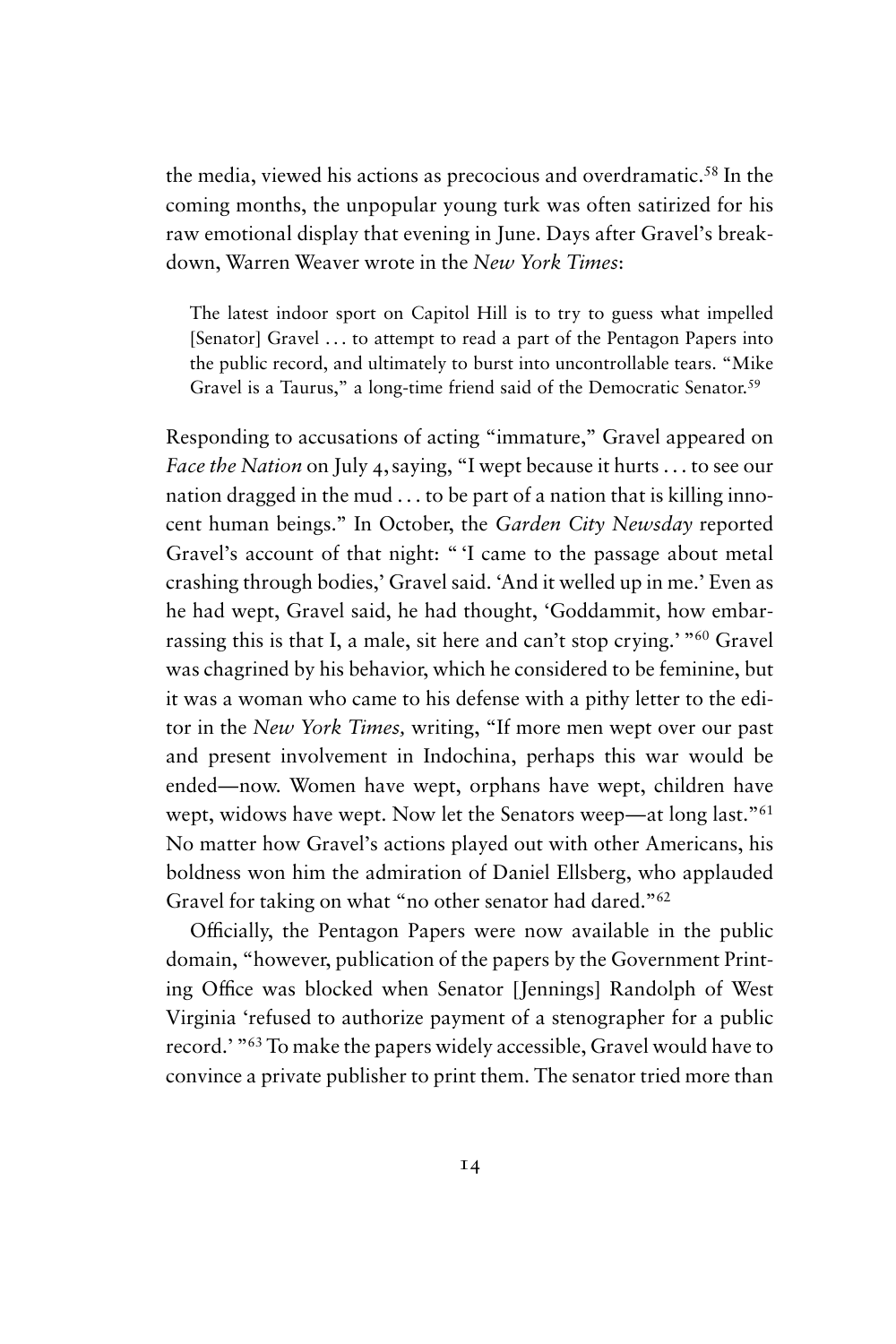thirty publishing houses before finding one willing to risk working on the papers. Several months later, in October 1971, Gravel's name and visage appeared on the eponymous first full edition of *The Pentagon Papers,* published by Beacon Press.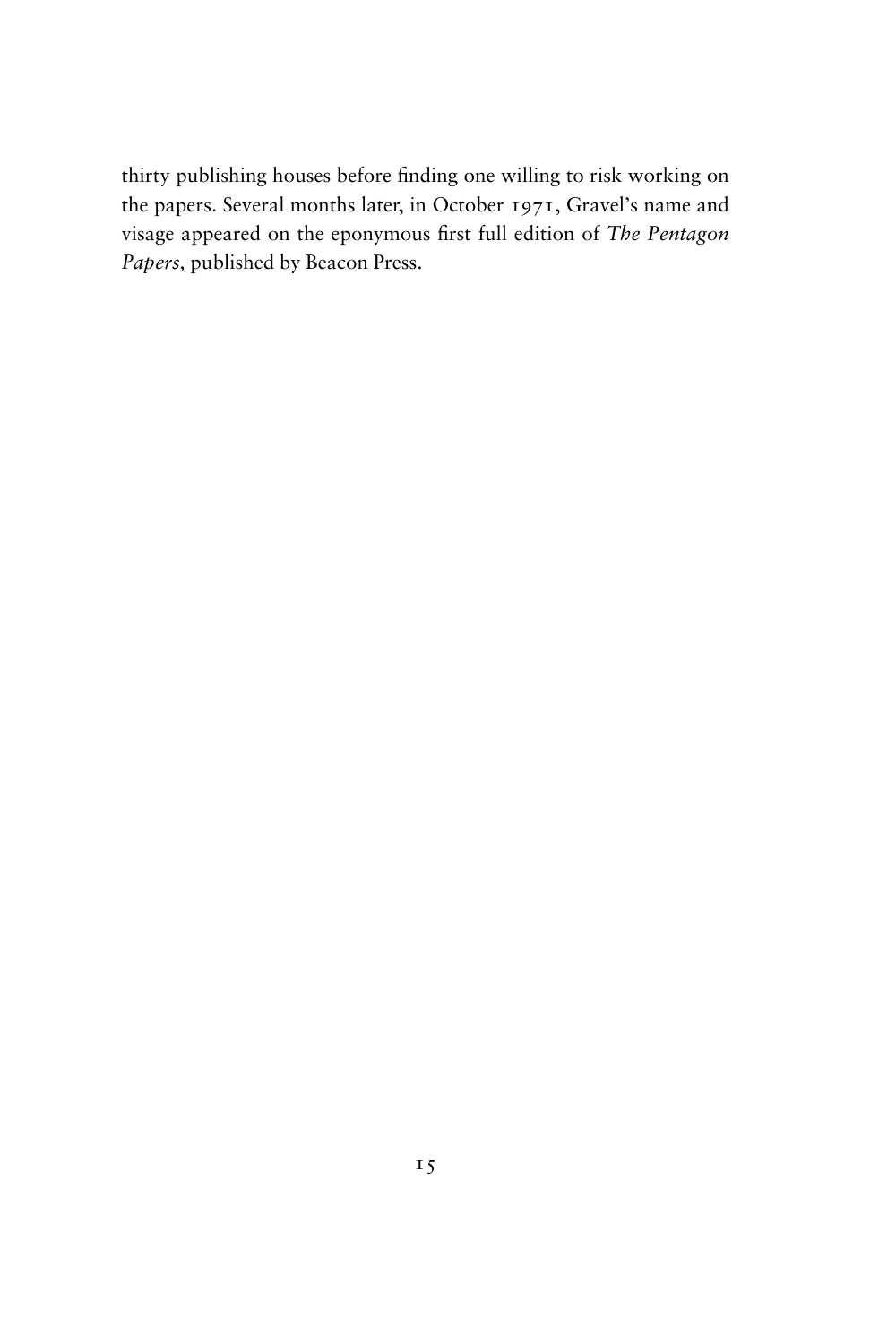

# 3. publish

The story of the Senator Gravel edition of *The Pentagon Papers* is an overshadowed one. For those who recognize the name Daniel Ellsberg, any mention of a publisher for his stolen papers summons newsprint memories. Invariably, it is the newspaper of record—the *New York Times*—that comes to mind, not a small book publisher in Boston. This is understandable given that many Americans only read as much of the Pentagon Papers as they found excerpted in the *Times,* or maybe in their own community newspapers, which were able to print the papers solely because the *Times* had won its day in court. The story of the *Times* first breaking news of the papers' existence is legendary; the ensuing court case, *New York Times Co. v. United States,* is touted as the battle royal over the First Amendment. The *Times'* former managing editor, A. M. Rosenthal, touched the core of the Pentagon Papers epic:

Three times the reporters, editors, executives of the *Times* had placed before them, in one big bundle that simply would not go away, all those bloodand-bone issues that people spend lifetimes evading. In the bundle were the meaning of true patriotism and national interest; the meaning and purpose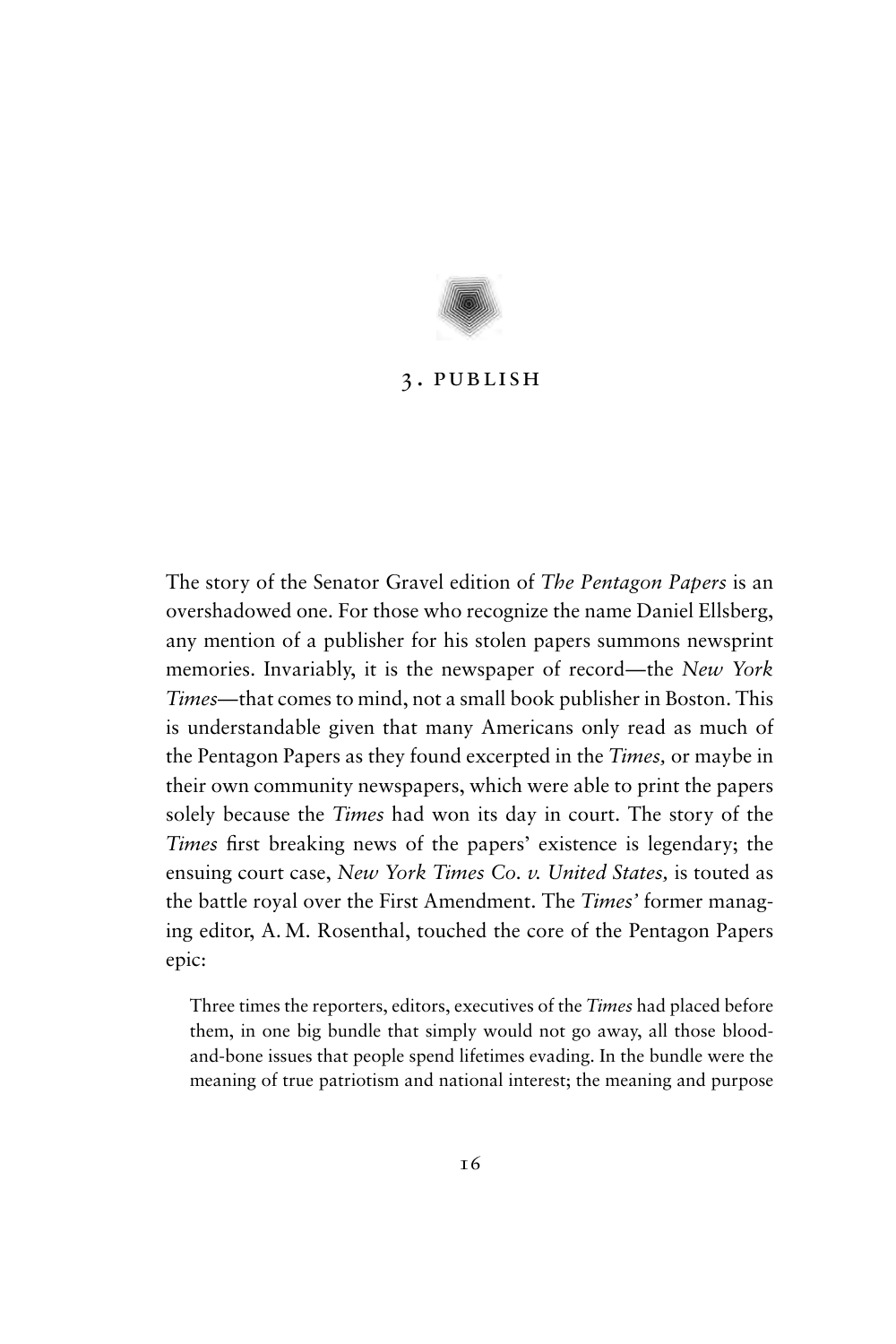of a profession, a lifetime; the meaning, duties, obligations of a free press; fear for self, for career, for the future of a newspaper; the need to see clearly what was judgment, what was ego, what was morality. As somebody said, except for sex, there it all was.<sup>64</sup>

While the *Times* can take the lion's share of the credit for public awareness of Ellsberg's leaked study, the newspaper didn't coin the alliterative "Pentagon Papers." In fact, Rosenthal disdained the moniker:

The *New York Times* began printing a series it called, with an agonizingly demure attempt to avoid sensationalism, "Vietnam Archive." Nobody paid any attention ... We knew we were devoting quite a bit of space to what everybody began calling the Pentagon Papers. (We had thought of calling it that in the beginning but somehow it sounded a little bit like what was in that pumpkin.)<sup>65</sup>

Deliberately dull headlines aside, the fact is that the *Times* would have been remiss if it had *not* published the excerpts.<sup>66</sup> Even so, the decision was still bold and the consequences were indeed rattling. For its journalistic chutzpah, the *Times* earned a Freedom of Information Citation from the Associated Press Managing Editor Association. Without a doubt, the *Times* merited the accolades it received and continues to deserve the focus of historians. The story of the Pentagon Papers and the *Times* is a good one; moreover, it is familiar. Eclipsed by that story is the equally litigious and perhaps more colorful tale of the first full edition of *The Pentagon Papers,* as published by Beacon Press.

Unlike the nation's premier newspaper, Beacon Press was not an obvious home for the Pentagon Papers. Senator Gravel approached approximately three dozen publishers; all turned down the project. The New York–based Simon & Schuster, a powerful publishing engine, seemed willing to go ahead with the senator's project, but was later dissuaded when the Bantam edition flooded the market.<sup>67</sup> In Boston, Houghton Mifflin made a similar choice.<sup>68</sup> Gobin Stair, director of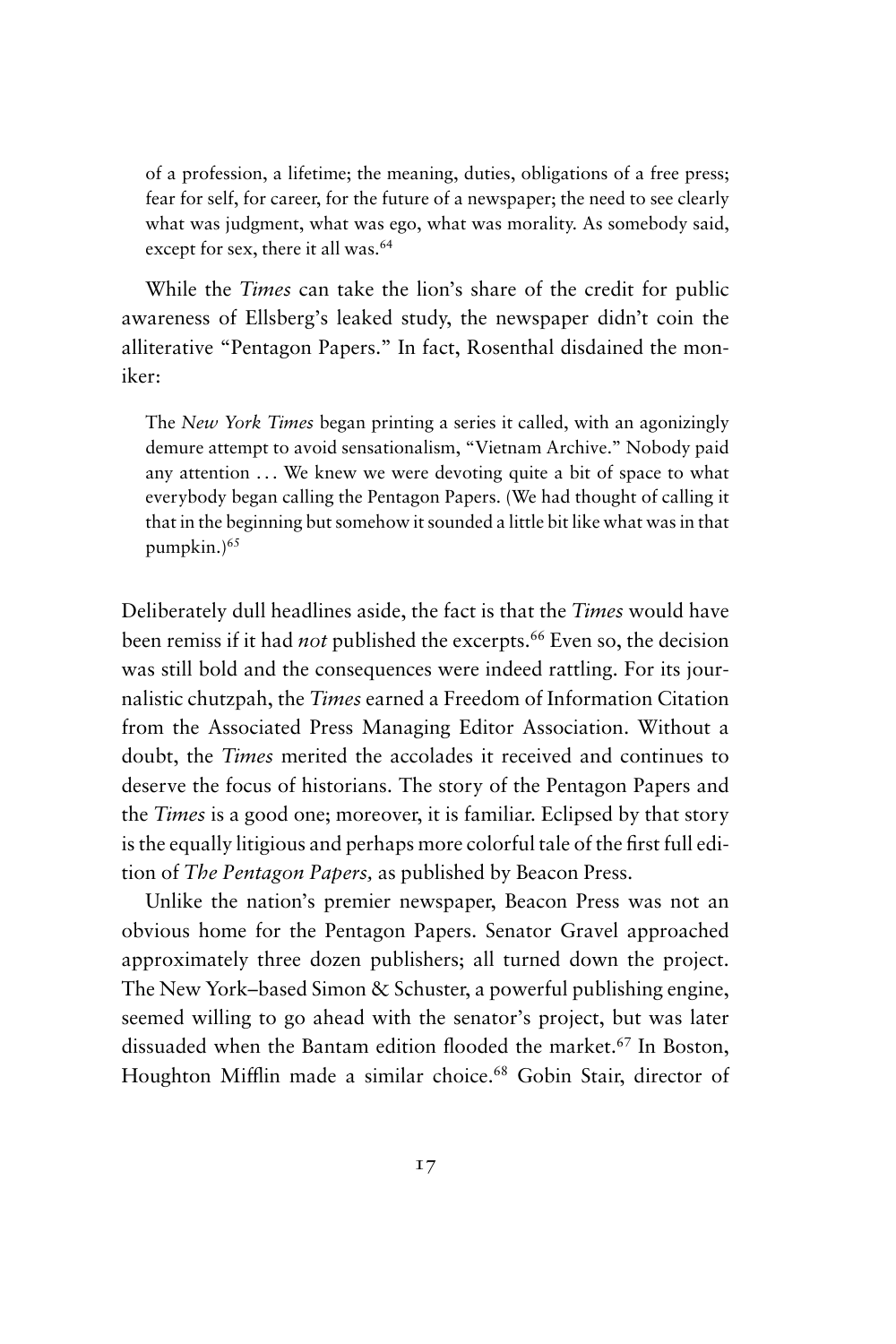Beacon Press, recalled, "When [Houghton Mifflin] turned them down, we thought, 'Oh no, they shouldn't have turned them down.' "<sup>69</sup> With commercial publishers backing away, Gravel approached scholarly presses, including Harvard University Press. Again, the proposal was vetoed because of grim financial forecasts. The *Village Voice*'s Nat Hentoff took the press to task with acerbic sarcasm:

Harvard University Press decided the cost of publishing would be too high. A serious study, of course, was made of what the costs would be—since such important documents were at issue? Well, no. "We just made [a] sheer guess," said Harvard University Press director Mark Carroll. They sure must have been vitally interested in publishing them papers.<sup>70</sup>

Across the board, the message was clear: neither the powerhouse commercial publishers nor the endowed university presses would tackle such a fraught project.

The papers eventually came to Beacon Press by coincidence. In 1971, Gravel was one of only two Unitarian Universalists in the Senate.<sup>71</sup> Beacon was brought to Gravel's attention by his aide, Leonard Rodberg, a vocal antiwar activist "who reminded the Senator of his denominational press in Boston."<sup>72</sup> The Unitarian Universalist connection is important in that the senator and the press shared certain principles that were clearly outlined in a 1971 *Unitarian Universalist World* article:

Why should the UU press take the risks and become involved in the most vicious battle for the free press since the Zenger trial? For the simple reason that freedom from bureaucratic censorship is one of the objectives of this denomination and of the press which represents it.<sup>73</sup>

With Gravel's approval, Rodberg called Beacon's editor in chief, Arnold Tovell. Tovell, in turn, discussed the proposal with Beacon's director, Gobin Stair. The two men agreed to look at the papers. When Tovell phoned Rodberg to express interest in reading the papers, the senator's aide invited a Beacon staff member to travel down to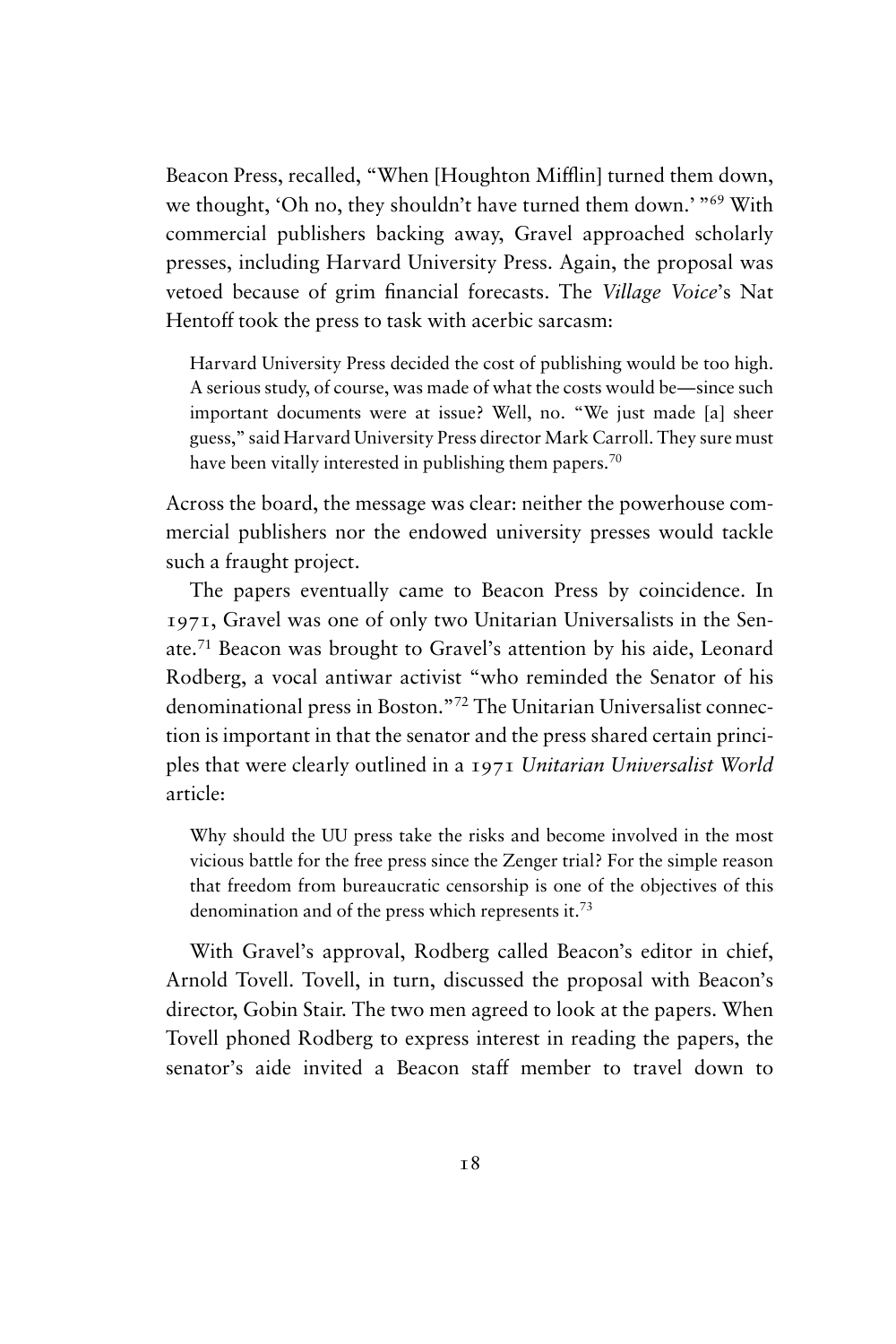Washington. Tovell demurred and told Rodberg that "he had to bring [the papers] to Beacon's offices, which was important to me, to be [there] both emotionally and physically."74 Rodberg complied.

While other houses measured Gravel's proposal with profit and loss statements, Beacon took a different approach. Presenting the senator's project in-house, Stair framed the debate in terms of a moral obligation to publish:

Our previous order was to publish those good books which are important books which the commercial presses won't publish . . . and we were evading it in every way we could! . . . I had to tell my trustees that this was a principle, and that it was a silly thing to do, but I thought we should do it. But they had to know that it would cost 'em. I stood up at that damned meeting and said it just as simply as that.<sup>75</sup>

Beacon decided the senator's proposal was a good fit.<sup>76</sup> In an early letter to Gravel, Stair called catalog titles like Howard Zinn's *Vietnam: The Logic of Withdrawal* to the senator's attention, before concluding, "We feel that the combination of a United States senator and a nonprofit publishing house, well established, with a long history of controversial publications of a high standard is a good one." In the same letter, Stair acknowledged that Beacon understood other publishers were still considering Gravel's proposal, but noted, "Our basic attitude is that the materials should be published and only you can make the decision as to how they should be published."

At the same time Beacon was weighing whether or not to publish the papers, just across the Charles River, the MIT Press was doing the same. The two publishers settled on opposite courses of action. Like Simon & Schuster, the MIT Press initially expressed interest in tackling publication of the Pentagon Papers. And like Simon & Schuster, MIT also backed down. The press's withdrawal from the project forced Beacon's hand. Thirty-one years after Rodberg first approached him, Tovell admitted to hoping that another house would have signed on: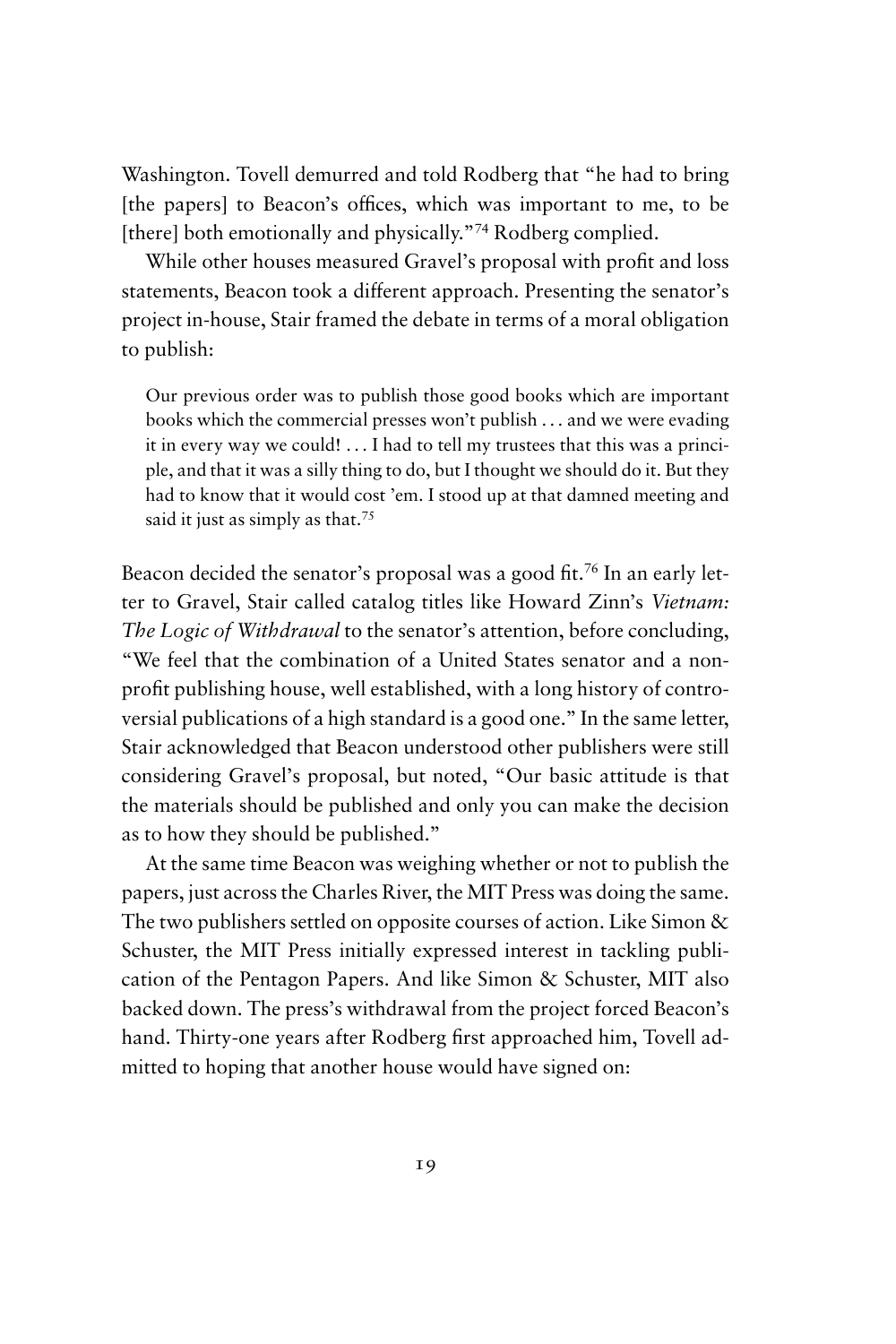We were getting close to being fully committed. We were having it estimated for production ... at a printing house in western Massachusetts, and it's known as Project X; we're not telling anybody what we're doing  $\dots$  The same printer is getting queries from MIT Press about it . . . we became aware that they were doing this. I must confess, I've forgotten the emotional quality of it . . . There was a moment when I was saying, "Gee, isn't that lovely, I hope MIT will do it. Who needs this thing, it's acres high?"<sup>77</sup>

The stakes were especially high for MIT, with its many connections to the government, indelicately laid bare by Nat Hentoff in the *Village Voice*: "For Christ sake, MIT has more Defense Department contracts than any university in the country."<sup>78</sup> The same article quotes Rodberg, identified as an MIT alumnus, who said:

It's obvious that no one considered the publication of the Pentagon Papers very important . . . In the end the members of the board decided that their loyalty to MIT as it now exists was stronger than their loyalty to a free press, which they are supposedly custodians of.<sup>79</sup>

At an Association of American University Presses luncheon the following year, Howard Webber, director of the MIT Press, explained the pullout: "I did not publish the Papers; my editorial board, aware that Beacon Press had offered to do so, elected to allow them to appear there."<sup>80</sup> MIT Press editorial board member and university professor Ernest Rabinowicz rankled at the decision: "If you see a man drowning, you don't count on the next person to save him. You decide either to save him or to let him drown."<sup>81</sup> With the MIT Press's withdrawal, the onus of tackling the Pentagon Papers fell to Beacon.

On August 17, 1971, Beacon publicly announced that it would publish *The Pentagon Papers.* Nobody on staff was naive about what such a commitment entailed: "A Beacon spokesman said yesterday the Gravel book is the biggest venture in the history of the small publishing firm."<sup>82</sup> The papers represented the "biggest venture" in Beacon's long history on many levels. For starters, the papers in their submitted form—a "great container full of stuff"—presented an editorial night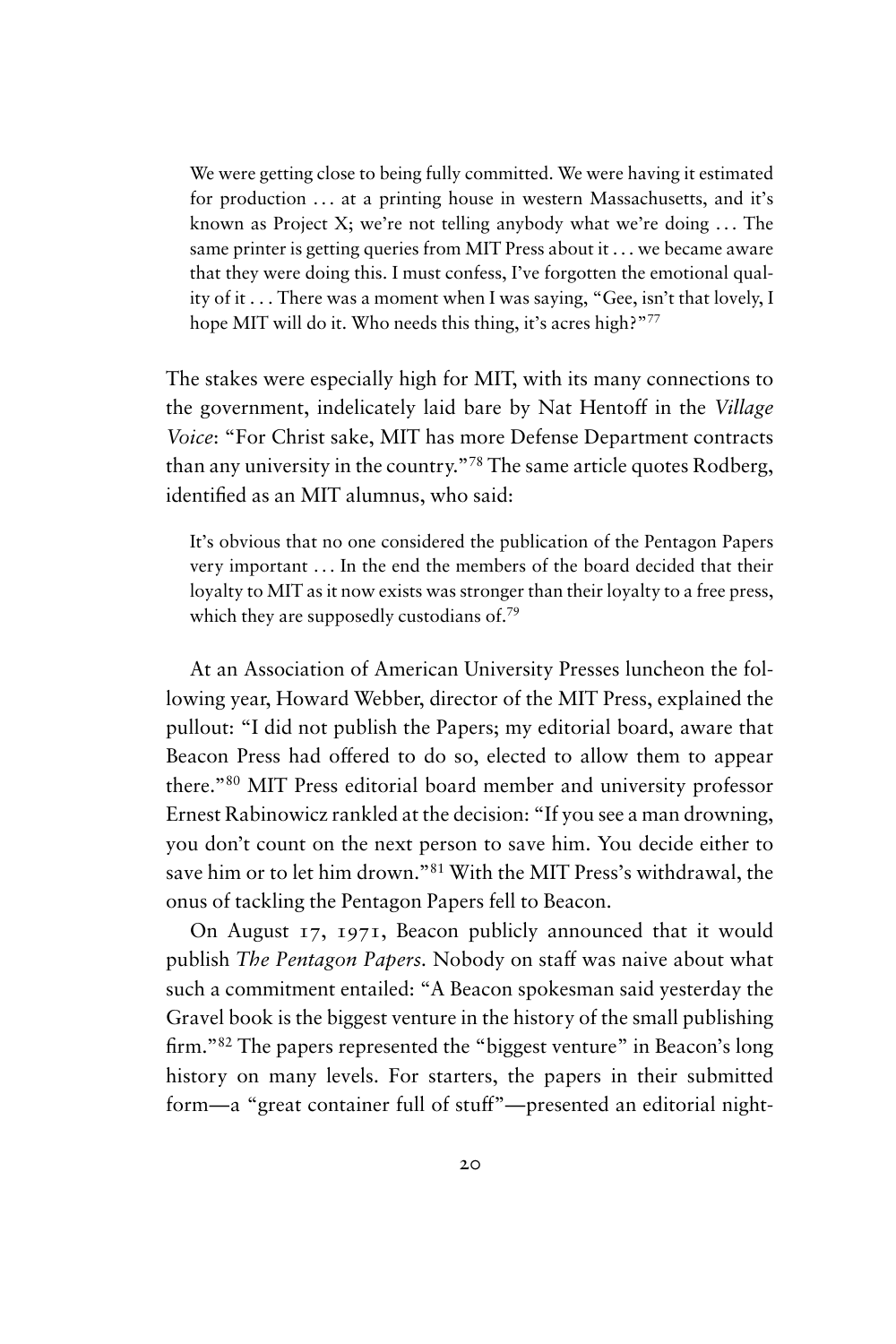mare.<sup>83</sup> The manuscript that Rodberg brought in was composed of more than 7,000 pages of "original transcripts."<sup>84</sup> Staring at the disorganized piles of xeroxes, Gobin Stair was pessimistic about the editing process:

The pile of stuff that was the Pentagon Papers was so confused and so mixed up that everybody who got near it knew this wasn't going to be a possible book, or series of books. It needed to stay in that manuscript form locked in some closet somewhere. Because it was an endless pile of notes. Nobody had shaped it.<sup>85</sup>

Edited, collated, and bound, the publication of the papers would spark an even larger problem: political persecution. This was a seasoned publishing team signing on for guaranteed headaches and possible criminal charges. Why, then, did Beacon accept Gravel's incendiary proposal?

In an article dated September 15, 1971, exactly three months to the day the presses stopped, Gobin Stair explained Beacon's rationale: "Senator Gravel has performed a unique public service in making [the Pentagon Papers] available. The public, we feel is entitled to reasonable public disclosure of the material rather than sketchy journalistic synopses." Stair also expressed his disdain for the producers of those "sketchy synopses": "We are undertaking this vital project because we are concerned at how rapidly the American press lost interest in the Pentagon study once the Supreme Court confirmed the public's right to this information."<sup>86</sup> Like Gravel, Beacon placed a premium on keeping the papers accessible in the fullest form possible.

Never one to mince words, Stair selected some choice ones for other book publishers, calling to account the industry trend of waning editorial independence and waxing corporate control: "In a time when most houses are selling out to larger industrial conglomerates, the corporation and not the publisher is controlling the book trade. We may consider ourselves very fortunate that *our* press takes a different attitude."<sup>87</sup> Thirty years after making the decision to publish the papers, Stair's sense of the project's scope remained vibrant: "Other publishers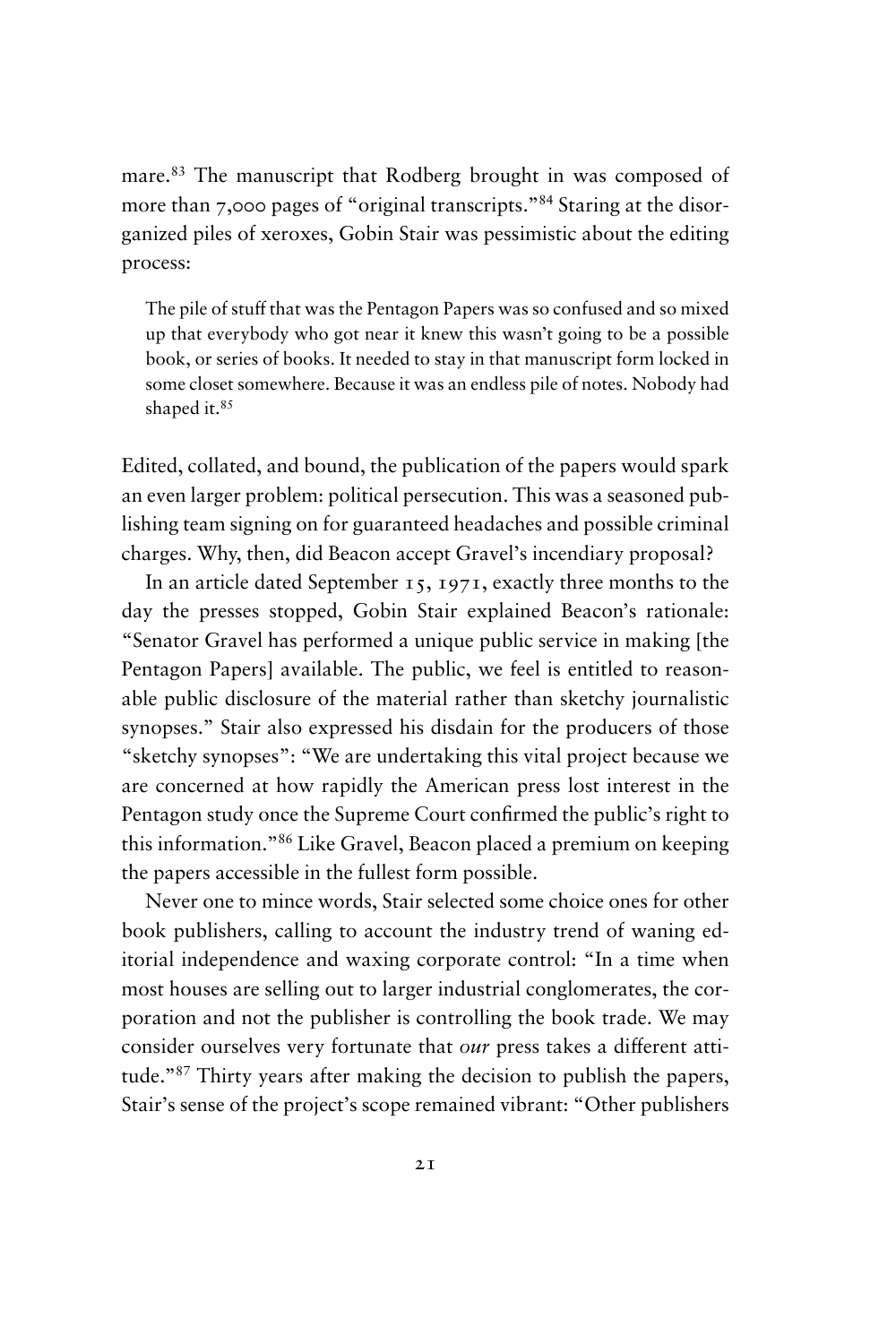had turned down the manuscript both for commercial reasons and out of fear, and as a free press we felt we had a responsibility to publish needed information when others would not."<sup>88</sup> In terms of professional ethics, Beacon adhered to an unrivaled standard.

Beacon didn't stake its decision to bring out *The Pentagon Papers* solely on principle; President Nixon's opinion was also taken into consideration. As Stair remembers:

I got a phone call at home from Richard Nixon . . . he said, "Gobin, we have been investigating you around Boston, and we know you are apparently a pretty nice and smart guy . . . I hear you are going to do that set of papers by that guy Gravel" . . . The result was that as the guy in charge at Beacon, I was in real trouble. Before we had decided yes or no, we were told not to do it. We were publishing books we like and that we think we can sell, and to be told by Nixon . . . not to do it, convinced me before I had [completely] decided, that it was a book to do.<sup>89</sup>

Although he took a certain puckish delight in Nixon's disapproval, Stair confessed to feeling a similar anxiety to Arnold Tovell, admitting, "I very much wish somebody else were publishing this."<sup>90</sup>

Nixon wasn't the only one contacting Beacon. On September 17, two men from the Defense Department outfitted with "hats and coats and cigarettes" arrived at press headquarters, asking to see Gobin Stair. Secretary Burnell O'Brien was shaking when she walked into the director's office and announced, "The FBI are here." Stair replied, "Tell them to come back in a half an hour." To buy time for Stair to rally Beacon's lawyers and staff, and to call the newspapers, O'Brien sent the FBI agents on a tour of Old North Church. When the agents returned, they demanded that the Pentagon Papers be returned. Beacon did not accommodate them. In addition to making demands, the agents also ran paper "through all of Beacon's photocopiers" to see if they could determine whether Ellsberg had used those machines to copy the Pentagon studies.<sup>91</sup> The men departed after making an appointment for Pentagon officials to meet with Beacon staff one week later. Stair called the whole ordeal "ominous and intimidating."<sup>92</sup>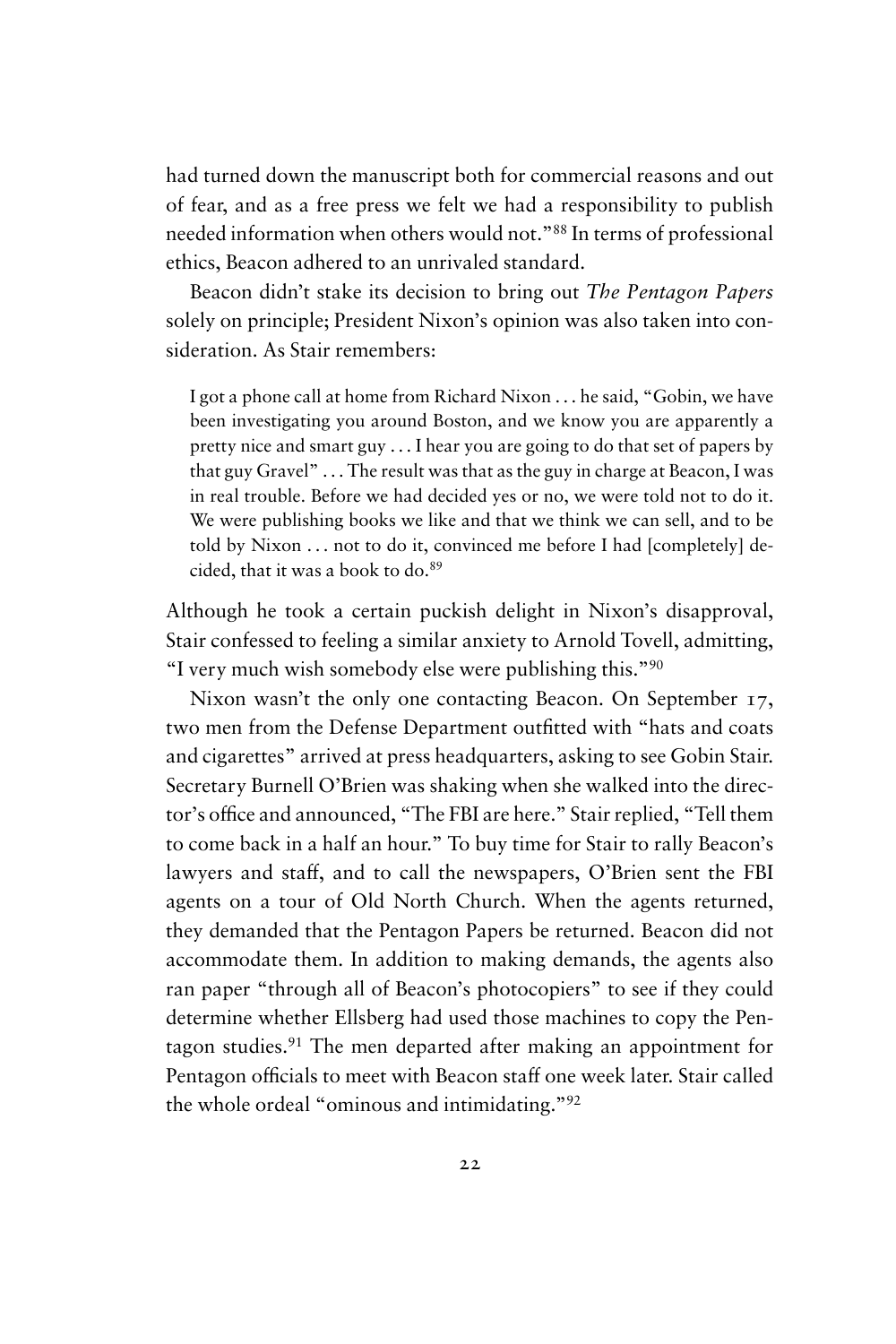Right now it's very important<br>for us UM's to put oin money<br>Iwhere our months (and hearts) have been —

Will You help sponsor<br>a public edition of<br>the Pentagon Papens?

An unintentional conspiracy seems to have thwarted the public's right to the full story of how our nation became involved in the tragedy of Vietnam. After only scattered newspaper excerpts and one journalistic synopsis, the press seems to have all but forgotten the "Pentagon Papers.'

We can't allow the Vietnam blunder to be swept under the rug-and perhaps repeated by another generation. We have been told that university and commercial publishers have declined Senator Mike Gravel's offer to make available in a public edition the full four-volume, 3,000 page task force report (summaries, narratives, documents) which he entered into the record of his subcommittee to thwart official secrecy.

So once again it's up to the Unitarian Universalists and their publishing house-BEACON PRESS.

In late October, Beacon will publish the full fourvolume SENATOR GRAVEL EDITION OF THE PENTAGON PAPERS. Frankly, we can't afford this project-but morally, we can't afford not to do it.

So we're going ahead at full speed-because this is exactly the sort of commitment Unitarian Universalists expect of their publishing house. But we need your help-fast.

We need 10,000 Unitarian Universalists who will sponsor this public edition of the Pentagon Papers by sending us their own advance orders and payment for the four-volume set. And what an historic addition to your library-or what an important gift for your community's library!

Were we right in assuming we could count on you? Please use the coupon below for your answer.

| fse this coupon<br><del>I</del> day to indure | To: BEACON PRESS, 25 Beacon St., Boston, MA 02108<br>Enclosed is my check for late October shipment of<br>$\Box$ The four-volume hardcover <b>PENTAGON PAPERS</b> @ \$45.00<br>The four-volume paperback PENTAGON PAPERS @ \$20.00<br>SHIP MY FOUR-VOLUME SET POSTAGE PREPAID TO:<br>Name_<br>Address. |
|-----------------------------------------------|--------------------------------------------------------------------------------------------------------------------------------------------------------------------------------------------------------------------------------------------------------------------------------------------------------|
|                                               | zin                                                                                                                                                                                                                                                                                                    |
|                                               | <b>B0303</b>                                                                                                                                                                                                                                                                                           |

Advertisement from *UU World,* September 15, 1971.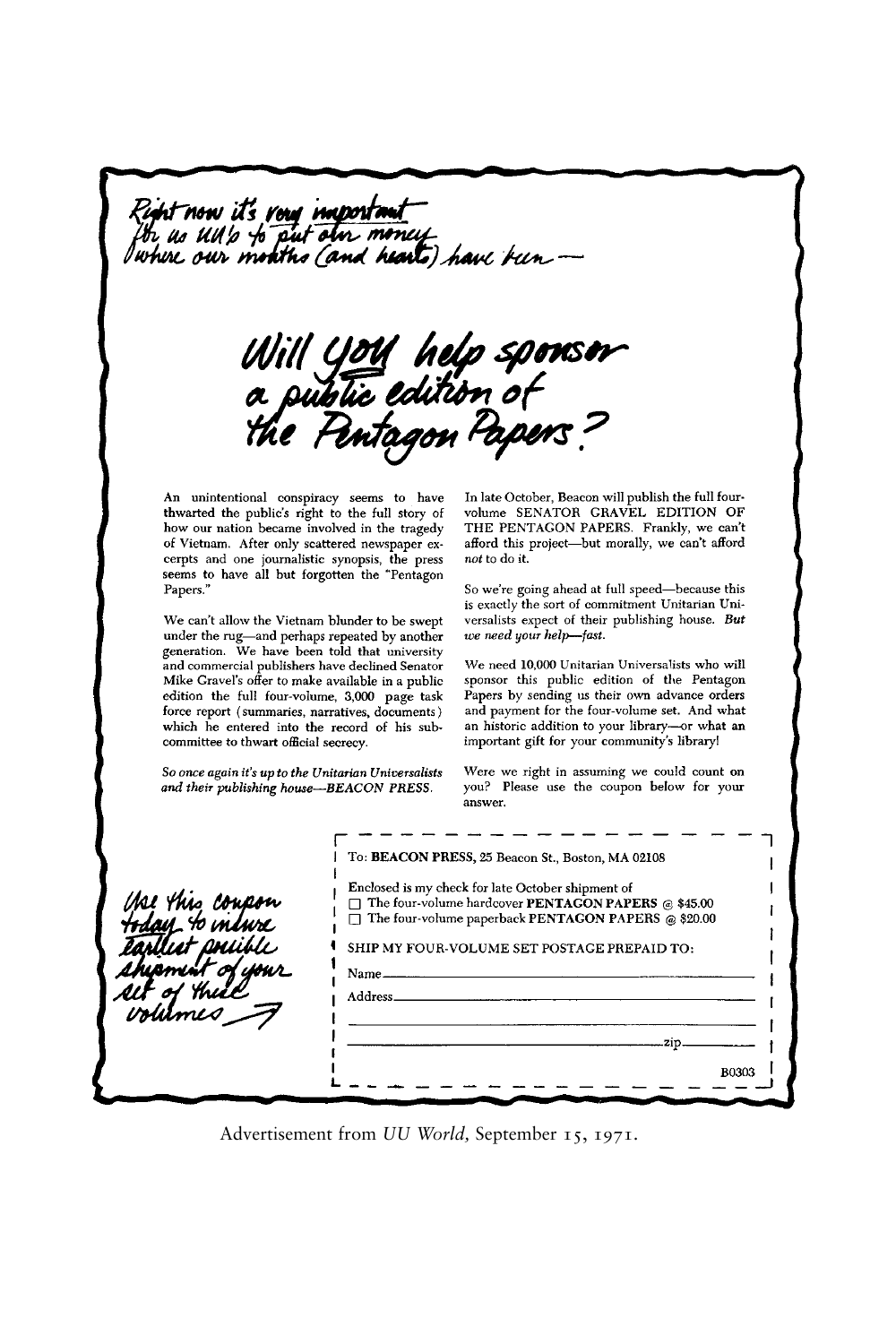J. Fred Buzhardt, general counsel of the Defense Department, later canceled the meeting set up by the FBI agents. Buzhardt's actions seemed odd, given that Beacon and Gravel were open to discussing the contents of the forthcoming volumes; as Gravel put it, "If they see something that is sensitive to national defense that we haven't, we are amenable to discussion." By way of explanation, Buzhardt cited the recent court ruling in favor of the *New York Times*: "The Supreme Court has ruled no prior restraint on these documents. I can't try to do indirectly what the court has said can't be done directly."<sup>93</sup> Behind Buzhardt's withdrawal was a veiled threat—if the *Times* hadn't broken ground on prior restraint, one of the most important trials for a free press could have been *Beacon Press v. United States.*

At every moment, fear of government retaliation suffused those involved in publishing *The Pentagon Papers.* Edwin Lane, chair of the Board of Directors of Beacon Press, wrote about the sensation of working under constant threat:

We had to get bids on typesetting without the printer knowing the content of the material. The printer with the lowest bid withdrew his bid after the Senator's announcement. The reason that he gave was not that he did government work, but that he did work for companies that held government contracts, and was afraid that if he did the Pentagon Papers the government would insist that those companies take their printing business somewhere else. His bid was \$10,000 lower than the next one, thus the impact of the potential government threat cost us \$10,000 before we even started.<sup>94</sup>

During its campaign of intimidation, the government would begin to take more deliberate action.

In a surprise move to dilute Beacon's forthcoming publication, the government brought out its own multivolume set of the Pentagon Papers—just twelve days before the Senator Gravel edition hit bookstore shelves. Given its timing, this belated edition was derided as "a hurried, much censored version printed by the government after the horse got out of the barn."<sup>95</sup> The Government Printing Office edition was "printed by a photo-offset process from original copies."<sup>96</sup> Even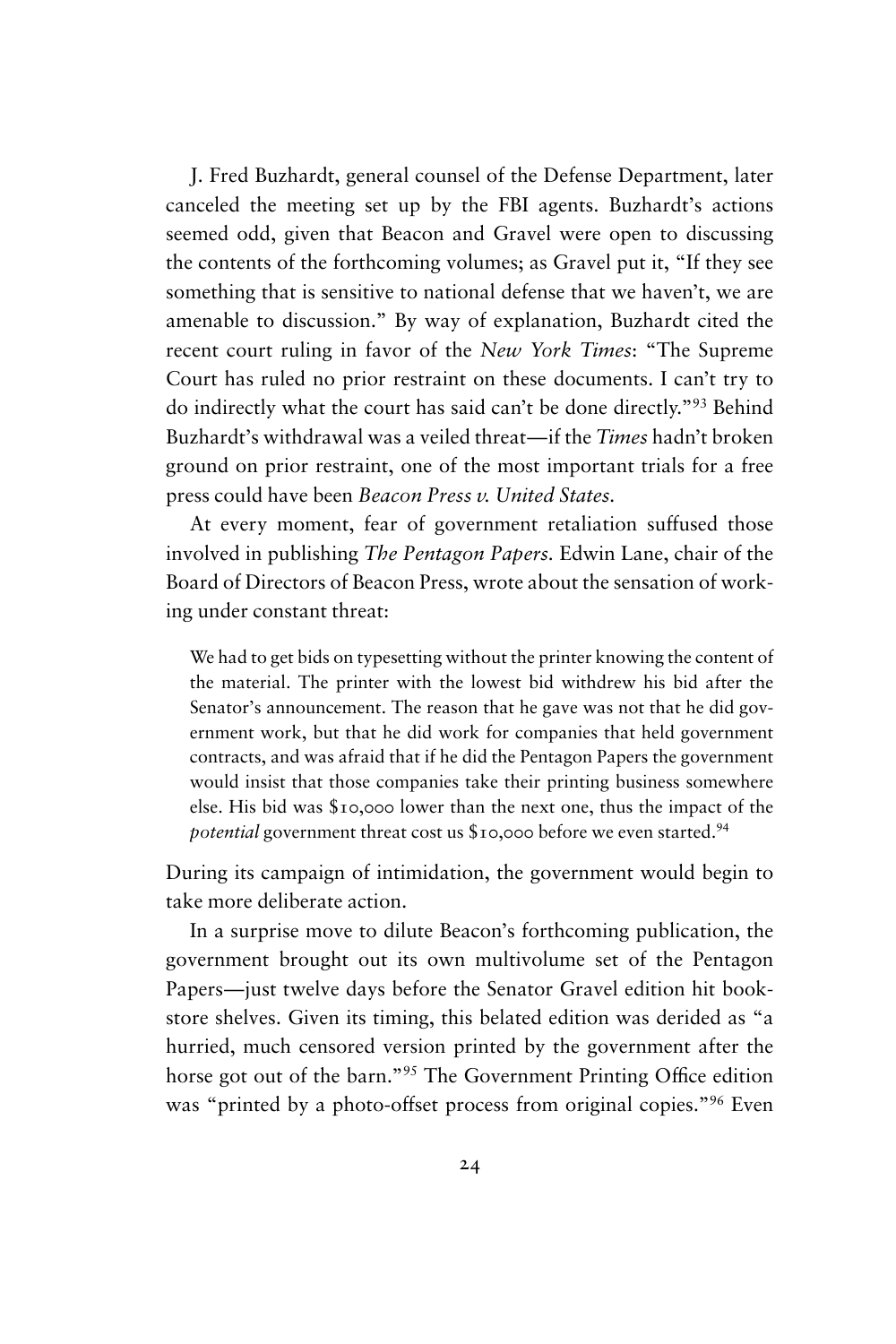though the government edition was run off quickly, the process took longer than anticipated: "The public printer said it took 5<sup>1</sup> ⁄<sup>2</sup> hours to begin production because the papers . . . were 'an ungodly mess.' "<sup>97</sup> In a circuitous twist of fate, the Pentagon Papers were finally published by the Government Printing Office.

Ironically, if the GPO had originally been permitted to publish after Gravel's subcommittee meeting, Beacon would have had no need to assist the senator in disseminating the papers. It's no surprise, then, that the GPO edition drew Arnold Tovell's ire: "The federal government's version is absolutely useless . . . It's got no page numbers."<sup>98</sup> In its rush to press, the government did not have time to number pages, but *did* manage to censor its edition heavily. Comparing the "official" version to Beacon's, Adolphus N. Spence II, the public printer for the GPO, said, "Why should people buy it (the official version) if there's a commercial edition available that's not supposed to be expurgated?"<sup>99</sup> Gravel found the timing of the GPO release suspect: "You've got to appreciate that the decision to publish the papers by the Defense Department had to be a White House decision. It had to be a spiteful decision to punish ... [Beacon] personally."<sup>100</sup> No doubt Gravel recalled the unusual difficulty of getting his congressional record into print months earlier. For his part, Spence discarded any conspiracy theories, explaining, "My aim is not to cut into the commercial market but just to make the documents available."<sup>101</sup>

Although the government edition was of poor quality and missing sections, people bought it. *Parade* magazine reported the following: "As of last month (October) the Government Printing Office sold 300 sets of the highly publicized Pentagon Papers, 12 volumes a set, at \$50 for all 12 volumes."<sup>102</sup> Beacon's early worry over the competition was evident from a display ad it placed in the *New York Times* that lambasted the "often-illegible" GPO version and sensationalized the Gravel edition: "You'll be intrigued by sections the government chose to delete."103

Beacon brought out approximately 20,000 four-volume sets of the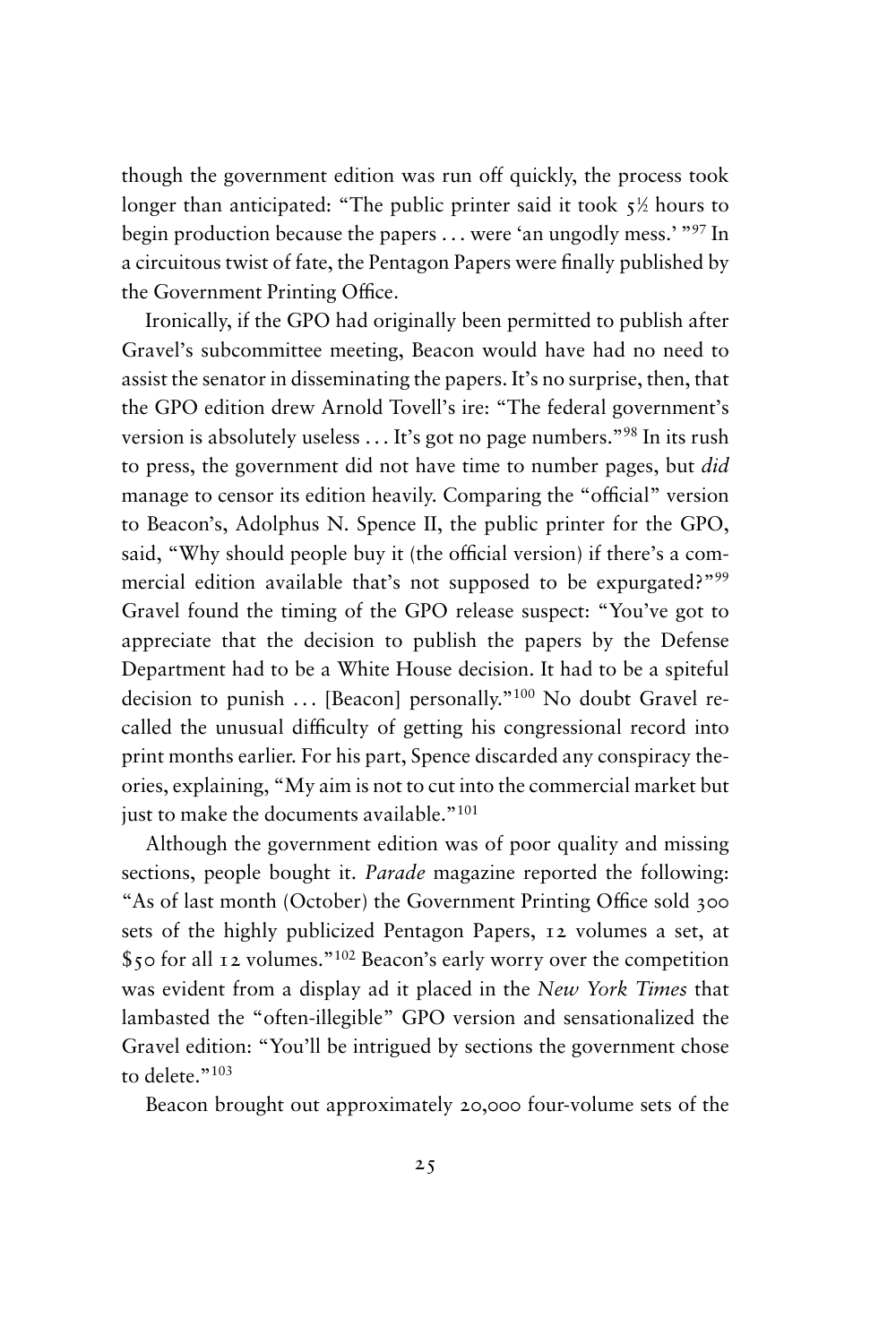

Display ad from the *New York Times,* November 28, 1971 (artwork by Gobin Stair).

Senator Gravel edition of *The Pentagon Papers: The Defense Department History of United States Decisionmaking on Vietnam* in cloth  $(\$45)$  and paper (\$20) on October 22, 1971. Book reviewers promptly proclaimed the Gravel edition to be "the best version."<sup>104</sup> Senator Gravel's introduction is the only copyrighted material within the first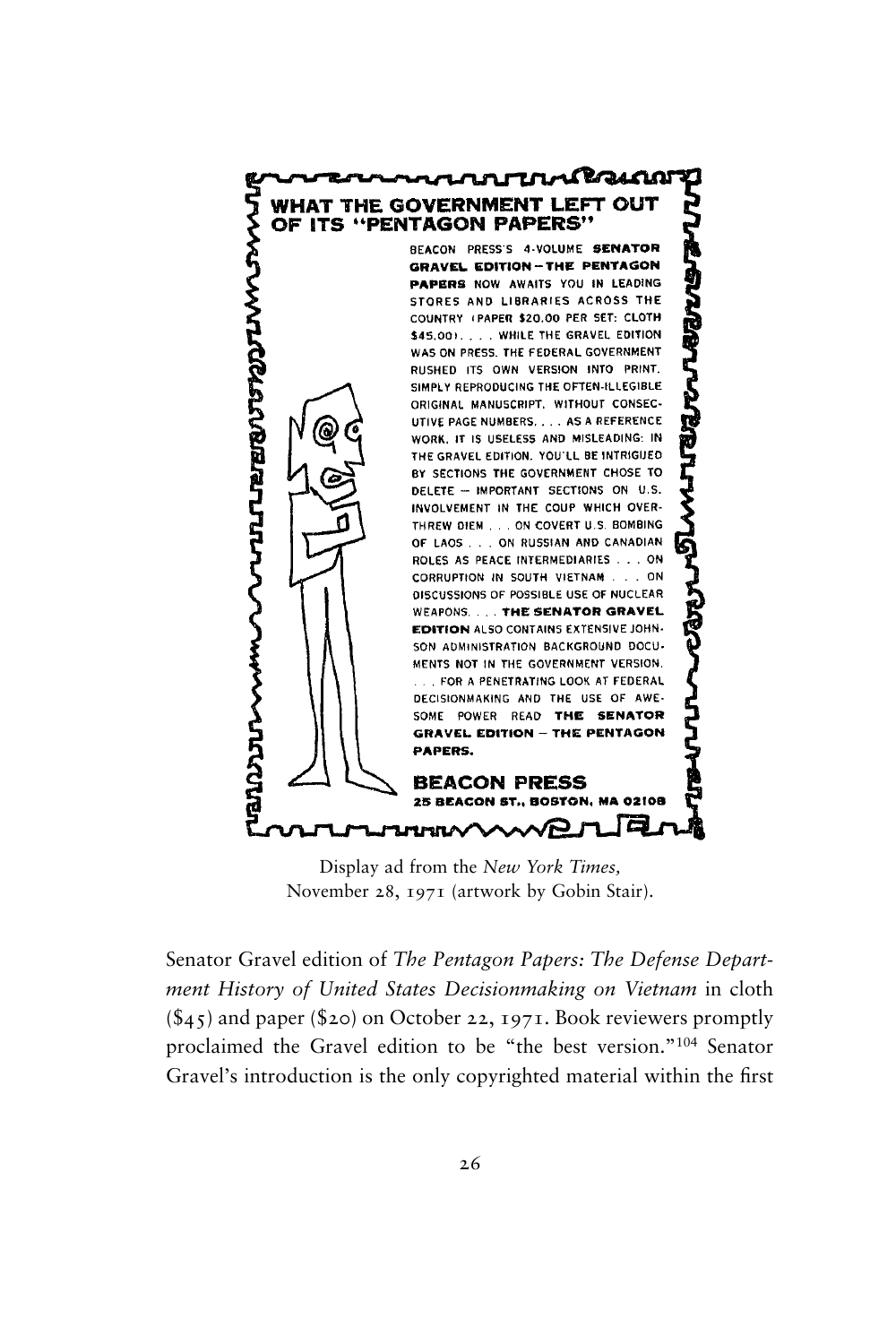... should success be reached in renewing the vigor of the spirit of the American constitution after the confusions of our day, such success would be in large measure to the credit of the courageous efforts of the Unitarians and their Beacon Press.

- Albert Finstein January 21, 1953

And we're still<br>making that effort !



The "spirit" of the constitution is where it's at! ... the consent of the governed ... the advice and consent of the Senate . . . Congress shall make no law . . . star chamber proceedings . . . balance of powers . . . equal protection . . .

The SENATOR GRAVEL EDITION of THE PENTAGON PAPERS is part of our continuing effort to make this system work. It provides unique material for those who would fully understand the dynamics of our democracy - to make their own analyses of the problems of super-power in this age of supergovernment. It contains startling information not revealed in any other publication. And it exposes the hypocrisy hidden behind the cloak of classification.

The Beacon edition contains all that was read into the Senate Sub-Committee meeting by its chairman, Senator Mike Gravel. It is not a summary, like the Bantam pocket book edition

s los  $40 \mu m$  or its expanded cousin the Quadrangle \$12.50 edition. (But they're good summaries, by the way.) Nor has it been "emasculated," as the editor who has seen the Government Printing Office version describes the \$60.00, 12 volume set. It will be a major resource for studies of the Vietnam War and the processes of the Executive Department of the U.S. government for decades.

We firmly believe that our publication schedule greatly hastened the declassification of the bulk of the study by the Pentagon. But in not releasing all of the study, the Pentagon continues the pattern of "deception by half-truth" that the Papers so vividly reveal.

Buy the SENATOR GRAVEL EDITION of THE PENTAGON PAPERS and decide for yourself! Buy it and give it to a college or public library of your choice!

| Enclosed is my check for late October shipment of                                                                                                         |
|-----------------------------------------------------------------------------------------------------------------------------------------------------------|
| The four-volume hardcover PENTAGON PAPERS @ \$45.00<br>The four-volume paperback PENTAGON PAPERS @ \$20.00<br>SHIP MY FOUR-VOLUME SET POSTAGE PREPAID TO: |
|                                                                                                                                                           |
| Address_                                                                                                                                                  |
| .zin_                                                                                                                                                     |

Advertisement from *UU World,* October 1, 1971.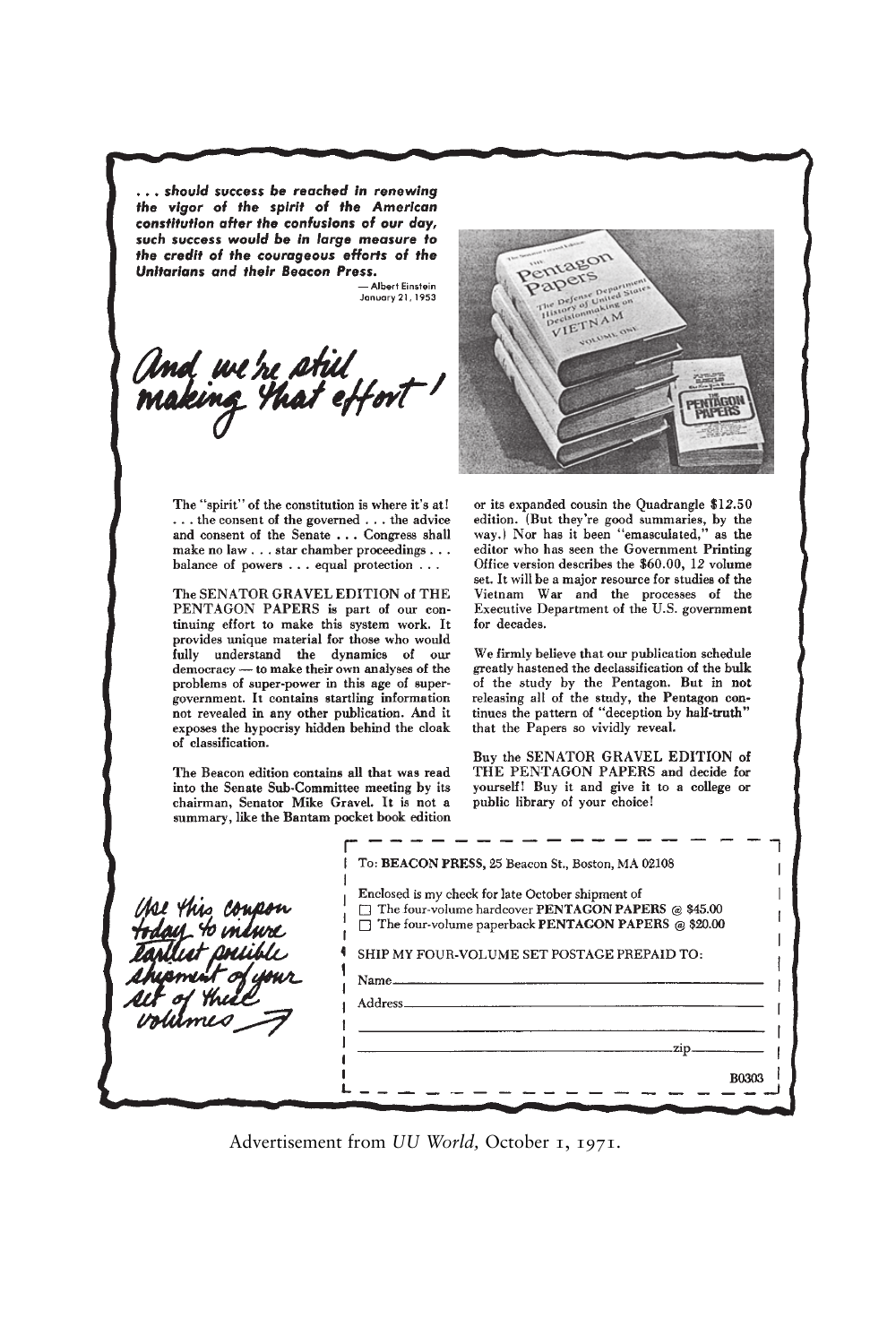four volumes. It begins, "These are agonizing times for America. This nation has been torn apart by a war that has seared its conscience." Gravel's striking introductory remarks are followed by a preface from Beacon that concludes with a simple claim: "These volumes provide the most complete text of this history of American involvement in Vietnam yet made available, in a form which should make it fully accessible to the American people."<sup>105</sup> Referring to the Beacon edition, Gobin Stair said, "This is the real McCoy, the real thing, the real study."<sup>106</sup>

At a release party one week before the four volumes of his edition hit bookstore shelves, Senator Gravel saw the books for the first time, sitting atop a grand piano in the Sheraton-Carlton Hotel in Washington, D.C. Jeannette Smyth, writing for the *Washington Post,* recorded Gravel's speech that night:

"I was prepared to give up my Senate seat so that the American people could have these papers. Nothing but my family is dearer to me than my Senate seat—I've wanted to be a Senator since I was 12 years old. This," he said, holding up the free copy he'd been given, "is my only pay-off . . . If there's any question that I'd do it again, I would. I'd do it again and again and again and again."<sup>107</sup>

Within one week of publication of the first four volumes of the Senator Gravel edition, FBI agents showed up at the New England Merchants National Bank of Boston, asking to review all UUA records from June 1 to October 15 of that year. Later, Gobin Stair received a subpoena to appear at the Los Angeles Ellsberg-Russo trial. Robert West, president of the UUA, began to worry that an aura of criminality surrounded Beacon. By the end of 1971, the already cash-strapped press faced the skyrocketing legal fees that accompany a hard slog through courtrooms on different coasts. In taking on *The Pentagon Papers,* Beacon had relied on principle; postpublication, the bottom line that had scared off other publishers would come calling.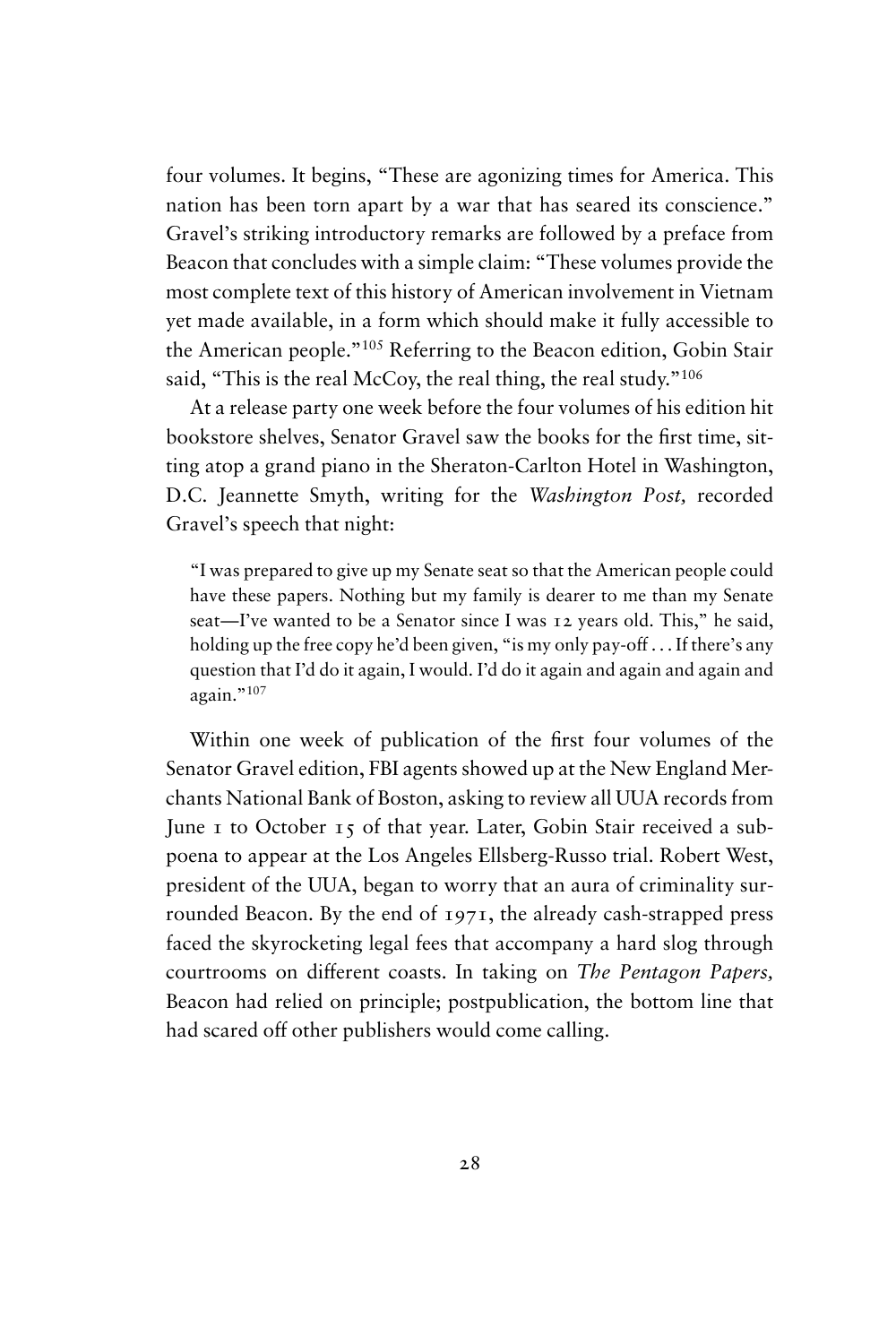

## 4. perish

On November 4, 1971, UUA president Dr. Robert West issued a startling statement: "Today we were informed by our bank, the New England Merchants National Bank, that FBI agents appeared at the bank with a grand jury subpoena." Keenly anticipated, the backlash from publishing the Pentagon's top-secret papers had begun to take shape. More accurately, the FBI's involvement began, unbeknownst to Beacon, just after *The Pentagon Papers* hit shelves on October 22. Three agents visited the UUA's bank, asking to see all of the organization's records from June 1 to October 15 of that year. New England Merchants National refused to comply, insisting upon the legal safeguard of a subpoena. Two days later, on October 29, the FBI returned with one that would allow them to examine all twelve UUA accounts. Again, bank officials demurred, this time citing an overwhelming volume of checks. The FBI finally pared down the scope of its investigation to "transactions relating to the Pentagon papers" involving "entries and withdrawals of \$5,000 or more in two of the accounts"—presumably, the accounts belonging to Beacon Press.<sup>108</sup>

Upon learning of the FBI's subpoena, West wasted no time pointing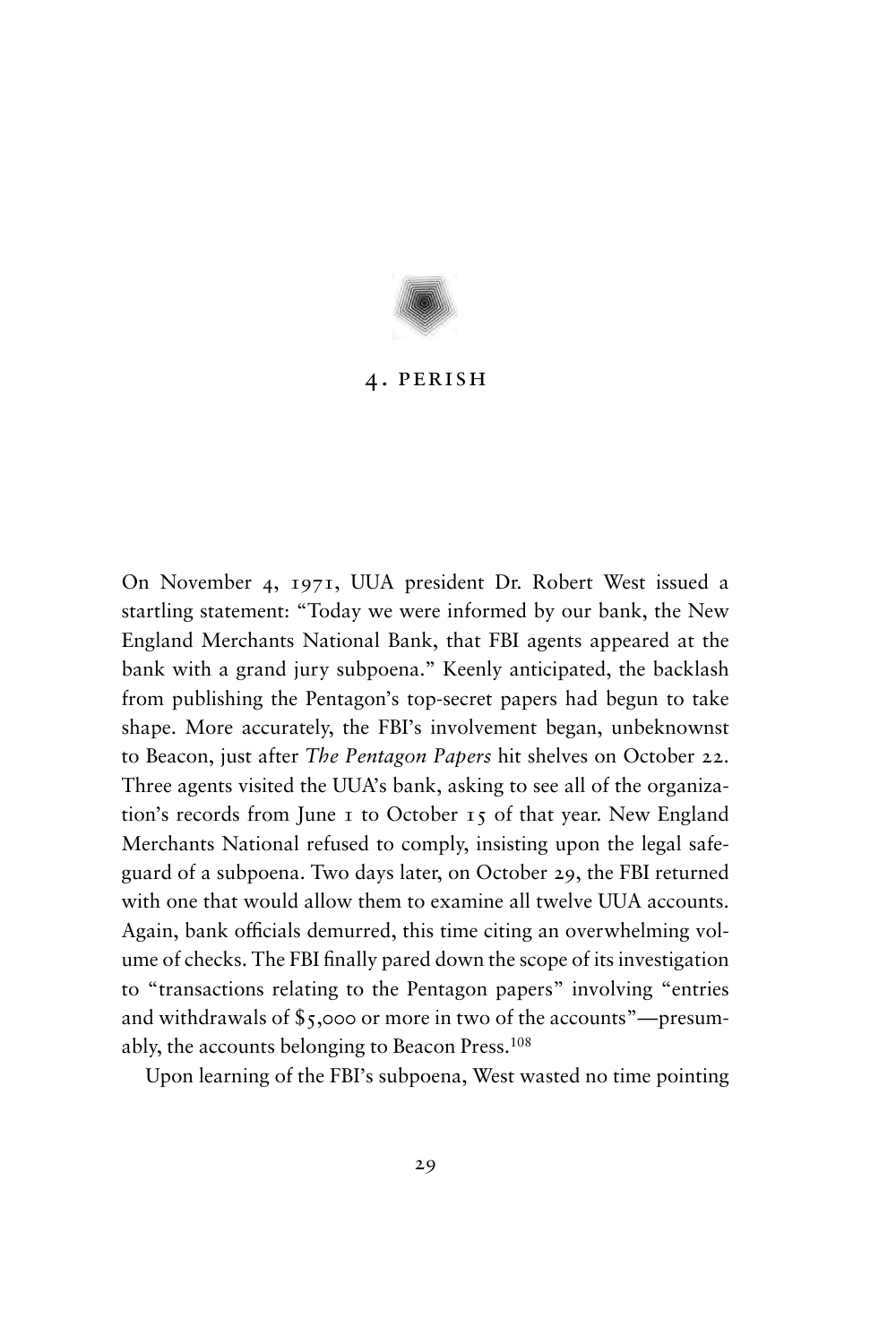out the constitutional significance of the investigation; his November 4 statement concludes:

We perceive grave danger in the subpoenaing by the government of the checks of a religious denomination, particularly as it relates specifically to the publication of a controversial book. Serious questions of church-state separation and freedom of the press are raised, in addition, to the general issues of government intimidation and repression of dissent.

Beacon Press would not go quietly into the night. As West ratcheted up the rhetoric, UUA legal counsel collaborated with Senator Gravel to obtain an injunction halting the FBI search. Gravel argued that his senatorial immunity, as guaranteed by the Constitution's Speech and Debate Clause, extended to his aides, among whom he counted Beacon Press.<sup>109</sup> The FBI was ordered to delay further review of UUA bank records until the Boston appeals court could decide the matter.

In response to West's invocation of America's cherished tenet of a free press, Assistant U.S. Attorney Warren Reese wrote, "Public interest in investigations to identify and prosecute those responsible for criminal offenses overrides any protection afforded by the First Amendment."<sup>110</sup> Recognizing the embattled banner of a free press, newspapers raced to cover the story. The face of opposition became that of Senator Gravel, whose visage appeared on the jackets of the original four volumes of *The Pentagon Papers.* In defense of the publishing house that had taken on his risky proposal, Gravel held a press conference in Beacon offices. The senator denounced the FBI's secret search as a "fishing expedition" before leveling accusations at the Justice Department: "They . . . are holding themselves outside the law, and I regard them as outlaws<sup>"111</sup>

Gravel's colleague in the U.S. Senate, James L. Buckley, apprehensive of government wrongdoing, wrote to the director of the FBI. In terse and guarded language, J. Edgar Hoover replied, "It is considered that the actions of this Bureau . . . have been entirely proper and were performed in response to a specific request by attorneys of the Department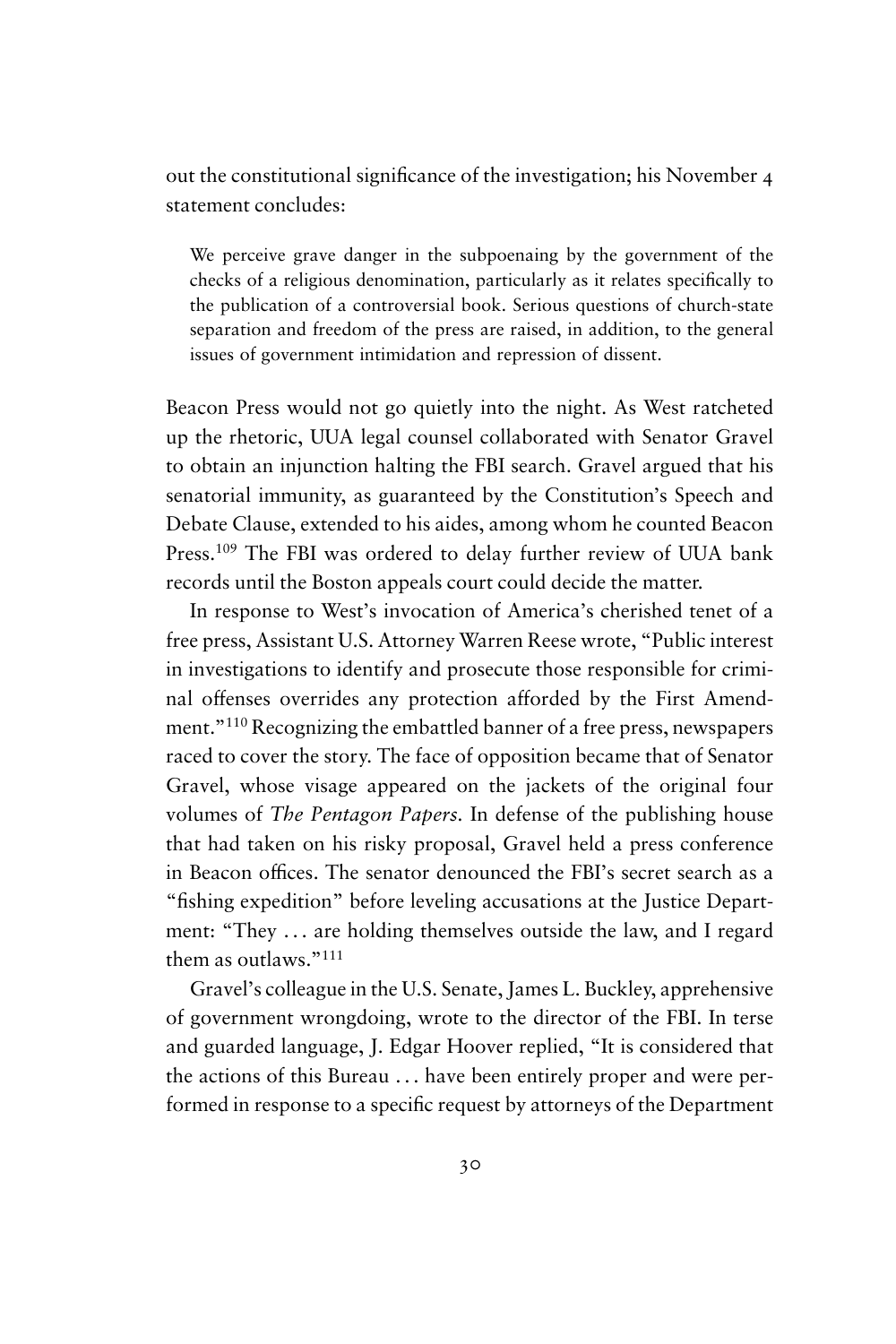

UUA president Robert West (left) and Senator Mike Gravel. Photo E. Schmidt (published in *UU World,* November 15, 1971).

of Justice." Gravel, who obviously disagreed with Hoover's justification, "filed a petition . . . in the U.S. Circuit Court of Appeals in Boston asking that three FBI agents be held in contempt." While the petition was ultimately meaningless, Gravel later bragged, "It scared the hell out of them."<sup>112</sup> From the onset of the government's case against Beacon, neither side seemed likely to back down.

A startling setback came on January 7, 1972: the three-judge Federal Court of Appeals in Boston ruled against Beacon—Senator Gravel's immunity would extend to his assistant, Leonard Rodberg, but would not protect the press. UUA attorneys appealed the decision to the U.S. Supreme Court while also seeking a temporary injunction based on a violation of religious freedom and freedom of association. The FBI withdrew the subpoena, but during the legal tug of war, Beacon finally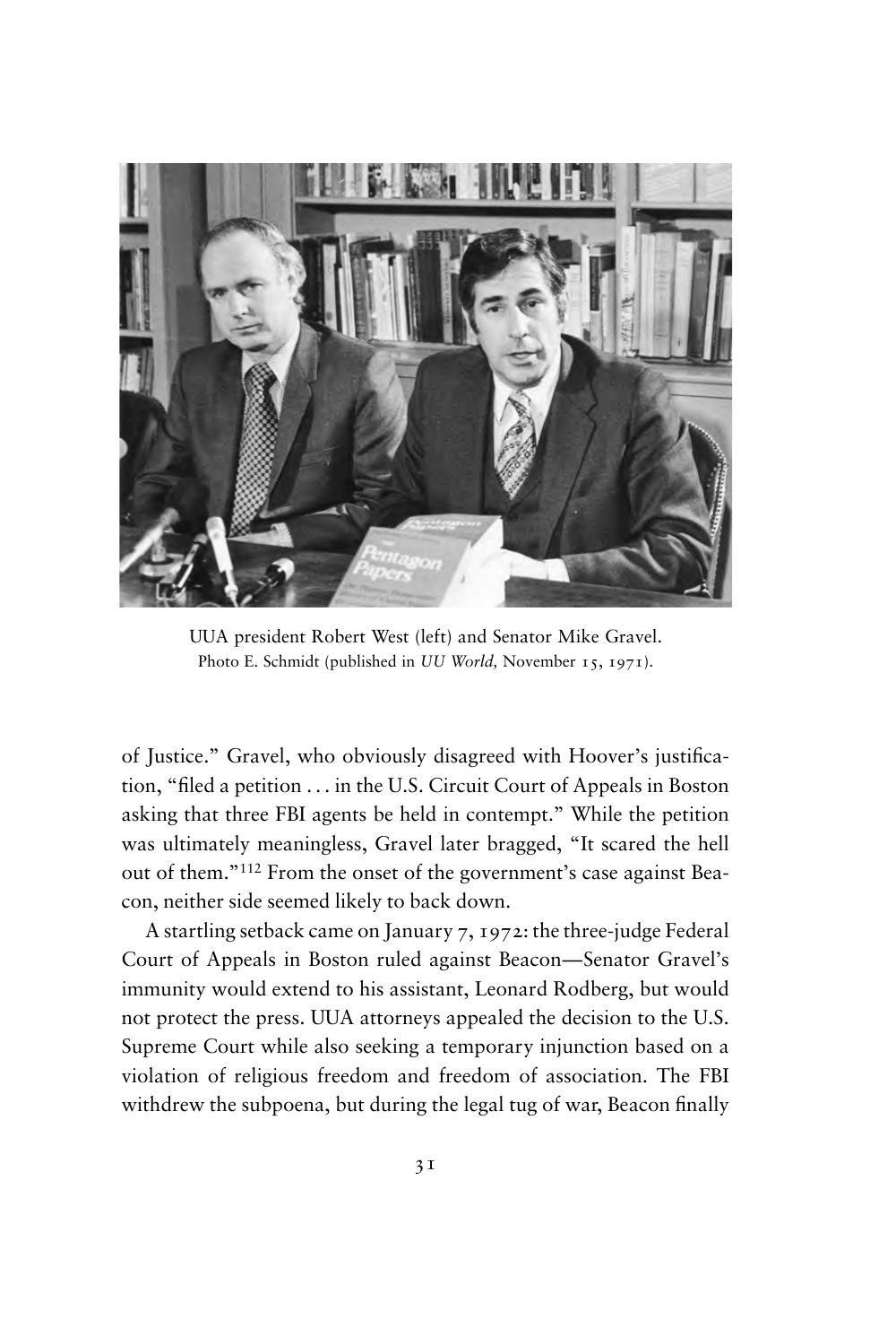learned the specific criminal charges that the government planned to file:

- (1) receiving, concealing, retaining and conveying stolen government property,
- (2) receiving, retaining, communication and failure to deliver documents relating to the national defense, and
- (3) interstate transportation of stolen property of a value in excess of  $$5,000^{113}$

Edwin Lane, the chair of Beacon's Board of Directors who would eventually find out that his office phone had been tapped, puzzled over the charges: "Two of them involved stealing the Papers, which seemed absurd in view of the fact that in the Gravel immunity case the Government had conceded that the Senator was within his rights in placing the material into the record and making them public."<sup>114</sup>

The other charge, "receiving, retaining, communication and failure to deliver documents relating to the national defense," was a complex one. Initially, Lane was surprised that the charge cited "documents related to the national defense" versus "classified" documents. Further research clarified the issue for him: "I learned that there is no law against publishing classified material . . . Classification of documents is an administrative procedure rather than a legal matter."<sup>115</sup> Of course, many Americans wrongly assumed that classification was reserved for documents integral to national defense. In fact, the Beacon case helped to expose that fallacy, bringing to light an estimate that "over 30,000 people in the Executive Branch have the power to wield the classification stamp," and an approximation that, cumulatively, the State Department, the Defense Department, and the Atomic Energy Commission held 20 million classified documents.<sup>116</sup> In addition to a hyperactive classification system, any concern over national security seemed a moot point given that the *New York Times* had been allowed to continue publishing the Pentagon Papers.

In addition to ungrounded criminal charges, it also appeared unlikely that Beacon would be convicted for publishing what already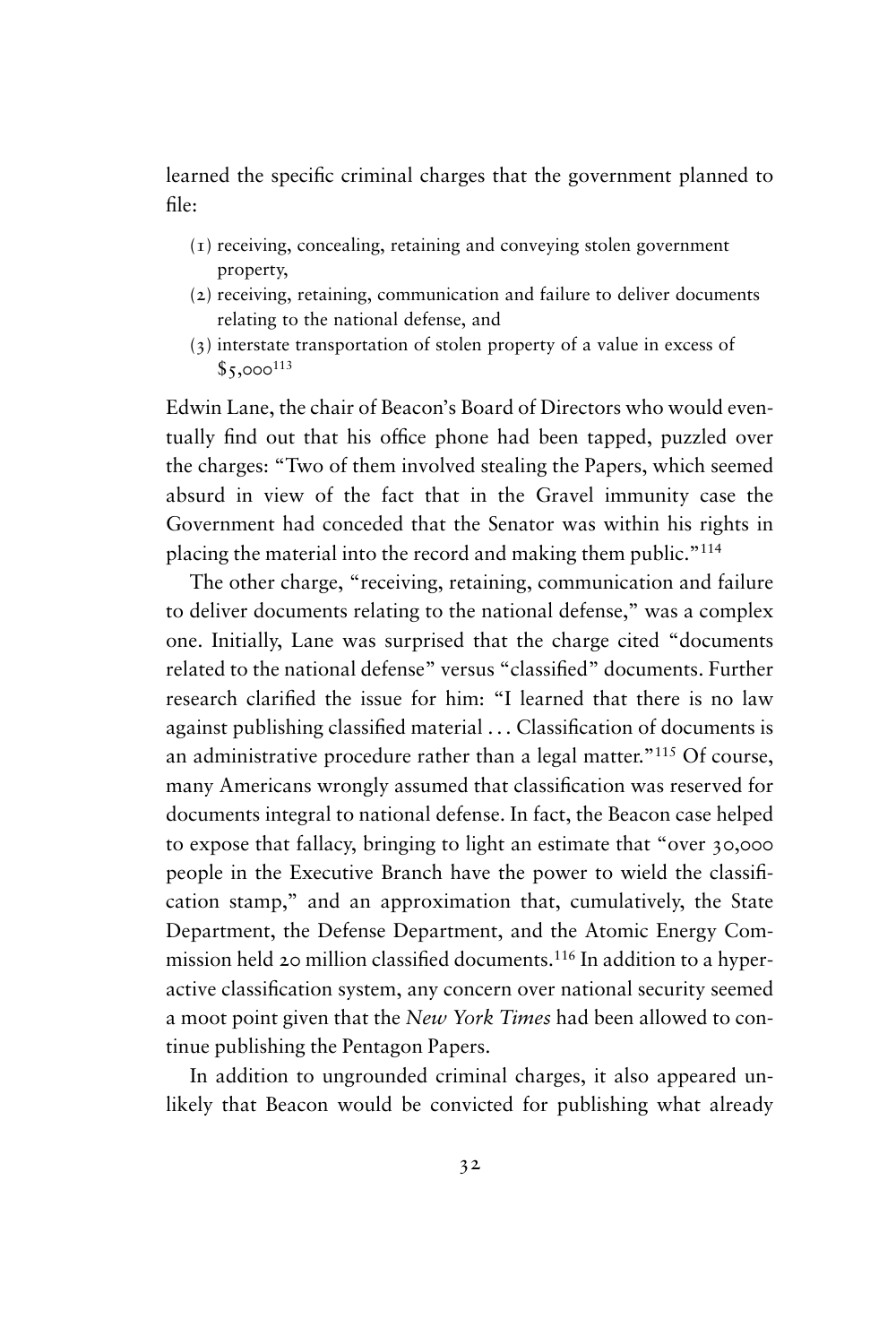existed in the public domain. As Gobin Stair put it, "any adventurous spy" could have gotten hold of the Pentagon Papers.<sup>117</sup> Still, to drive home the point that the papers were freely available, Beacon refused to issue a copyright on the Gravel edition, leaving it open to piracy. Nor had the press deemed it appropriate to pay Gravel author royalties, making a special point to note that Beacon was simply assisting the senator in performing a public service—disseminating useful policymaking studies.

Despite its public stance that Gravel collected no royalties, a memo from Beacon's lawyers marked "confidential" and dated November 27, 1972, reports that the press made payments totaling \$17,500 to Gravel for "miscellaneous expenses."<sup>118</sup> At least two of these checks were sent to Gravel's office in August 1971, one for \$1,000 and another for \$4,000.<sup>119</sup> Given the time frame of payments, it's plausible that the FBI stumbled across the transactions during its dragnet of UUA bank records, which spanned the period from June 1 to October 15 in 1971. The confidential memo, circulated to Robert West and Gobin Stair, targets a soft spot in Beacon's agreement with Gravel:

Our position was and is that the payments we made to Gravel were for the editorial or legal expenses he was incurring or expected to incur . . . Unfortunately, (and this is by far the weakest aspect of Beacon's story) there is no documentary evidence or evidence of any kind available to prove that Beacon received services from Gravel's staff worth \$17,500. Beacon did not insist upon nor did Gravel submit vouchers for the editing and legal expenses he incurred.<sup>120</sup>

The memo, obviously drafted in preparation for a court battle, concludes, "And some consideration should be given as to how the additional payments over \$17,500 should be treated. There is obvious danger that these payments will be uncovered at trial."<sup>121</sup>

Gravel had his own misgivings about these payments. The senator frequently articulated a feeling of being mistakenly assumed to have profited off of the Beacon edition: "Obviously, [the Justice Depart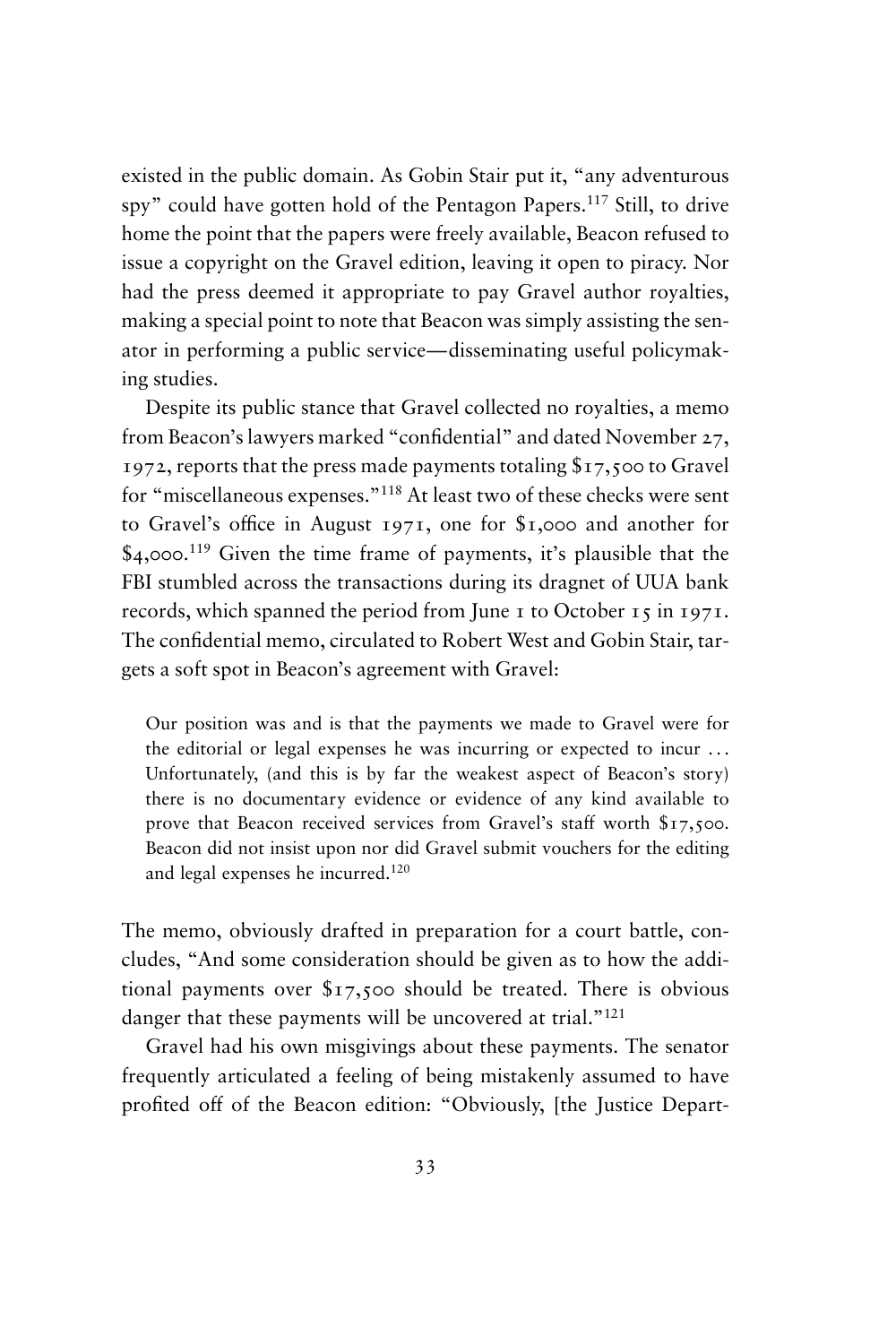ment is] trying to see if I got a pay-off on the book . . . I don't get any pay off." Gravel took care to emphasize that "the Unitarian Church is clean as a hound's tooth."<sup>122</sup> Incidentally, Gravel felt no impropriety in seeking further funding to cover legal expenses from the UUA once the U.S. Senate declined to allot money for his defense.

Just as Gravel's financial arrangements with Beacon were closely scrutinized, his aide, Leonard Rodberg, who had originally brought the papers to Boston, also came under fire. Supreme Court Justice Harry Blackmun voiced doubts over whether Rodberg could legitimately be considered a member of Gravel's staff, since the aide's hiring coincided with the senator's acquisition of the Pentagon Papers.<sup>123</sup> As the *New York Times* reported, "Theodore W. Johnson, Senator Gravel's press secretary, said today that Dr. Rodbert [sic]...was paid \$2,000 by Beacon Press for editorial work on the book, but otherwise had served the Senator only as an 'unpaid consultant.' "<sup>124</sup> The same confidential memo that accounted for payments made to Gravel also states, "It is a fact, however, that Rodberg was needed to help collate and make ready the material for printing."<sup>125</sup> Apparently, Rodberg's expenses were easier to account for than the senator's.

While the confidential Beacon memo does reveal the house's reluctance to call outside attention to the Gravel payments, the payments themselves met the purpose for which they were earmarked: to help Gravel meet "legal expenses." Gravel failed to submit receipts for his attorney fees, but according to the *Worcester Gazette,* those fees skyrocketed upwards of \$75,000.<sup>126</sup> The confidential memo seems unduly conspiratorial given that newspapers had already pointed out Beacon's financial arrangement with Gravel. Some of the overzealous secrecy may be chalked up to the looming criminal charge of "interstate transportation of stolen property of a value in excess of  $\frac{127}{127}$  the FBI had, after all, narrowed its search of UUA bank records to "entries and withdrawals of \$5,000 or more."<sup>128</sup> It seems logical that Beacon lawyers hesitated to assign commercial value to the Pentagon Papers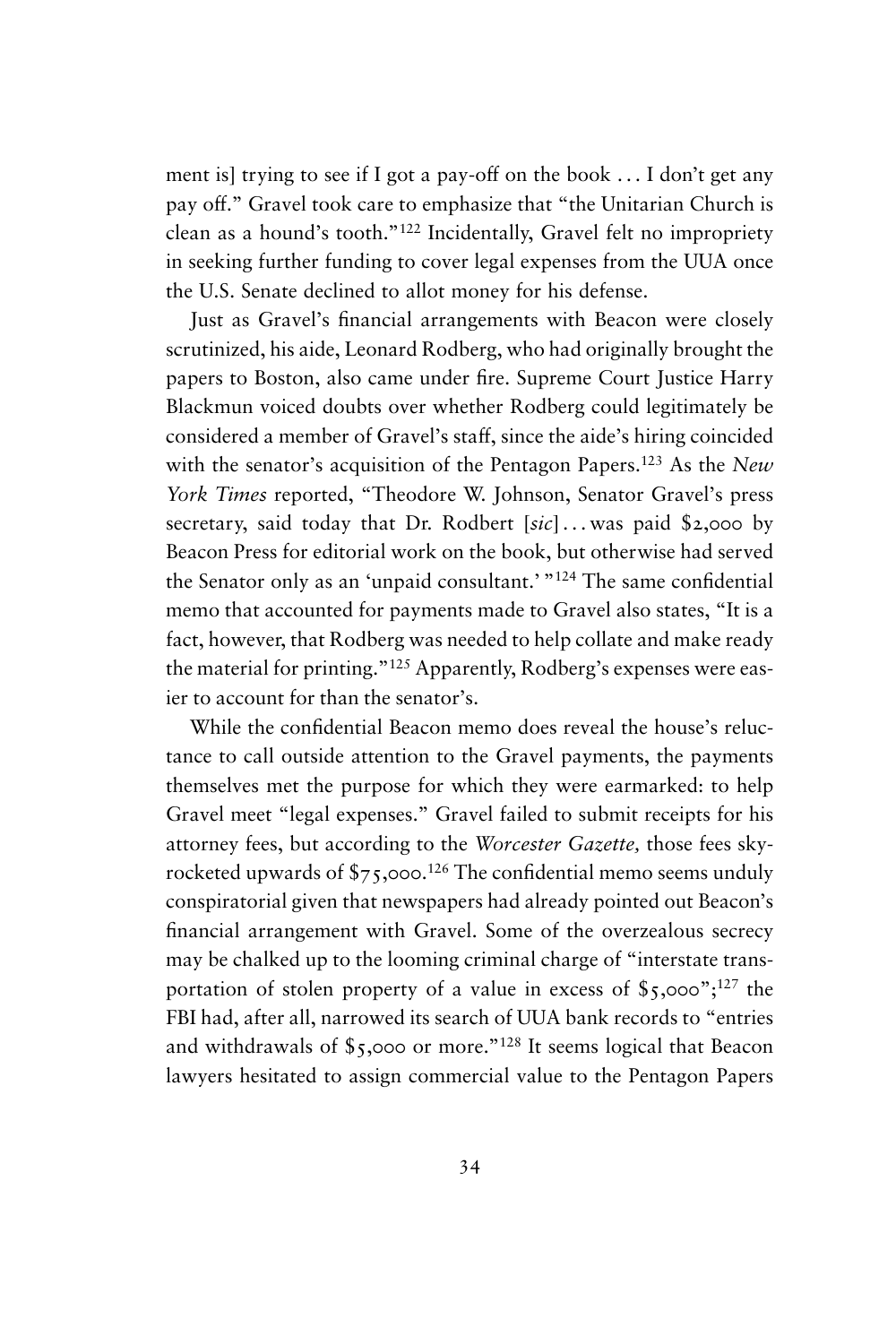since it was generally feared that payments to Gravel would be misused in a criminal investigation.

In addition to Gravel's legal defense, Beacon had its own court battles to finance, with the final price tag eventually exceeding  $$60,000$ .<sup>129</sup> Even if the press won out in the end, staff members began to fear the high cost of victory. Edwin Lane confessed at the time:

My greatest concern has always been that we could be completely exonerated by the courts and still be bankrupted if the Government chose to pit its vast financial resources against our small denominational publishing house ... We could win every court battle and still be destroyed in the process.<sup>130</sup>

That may well have been the government's exact impetus in dogging Beacon. More than one publisher whispered that the FBI was making an example out of the press. Lane's prediction turned out to be off the mark on both counts: Beacon wasn't bankrupted, nor did it win court battles.

On January 11, 1972, Beacon held another press conference, this one with unexpected guests. According to Arnold Tovell, at 1:30 p.m., the FBI crashed the party:

These guys in suits show up, announce that they have a subpoena for Mr. Stair ... and a second subpoena which they say is addressed to the keeper of the records. They say, "Who is the keeper of the records?" I look them firmly in the eye and say, "Mr. Stair is the keeper of the records." Because Stair already had one subpoena, I didn't see any reason why he shouldn't have another. So there the suit looks me in the eye and says, "Oh, Mr. Tovell, we were hopeful you were the keeper of the records." Forget it, kids. So off they went.<sup>131</sup>

Despite Tovell's snappy retort, the subpoena served to Stair couldn't be laughed off. Or could it? Forty-five minutes later, the agents reappeared, withdrawing the subpoena, which had been served prematurely.<sup>132</sup> The initial bumble aside, Stair received a valid subpoena on January 21; he would be traveling to California to testify at the trial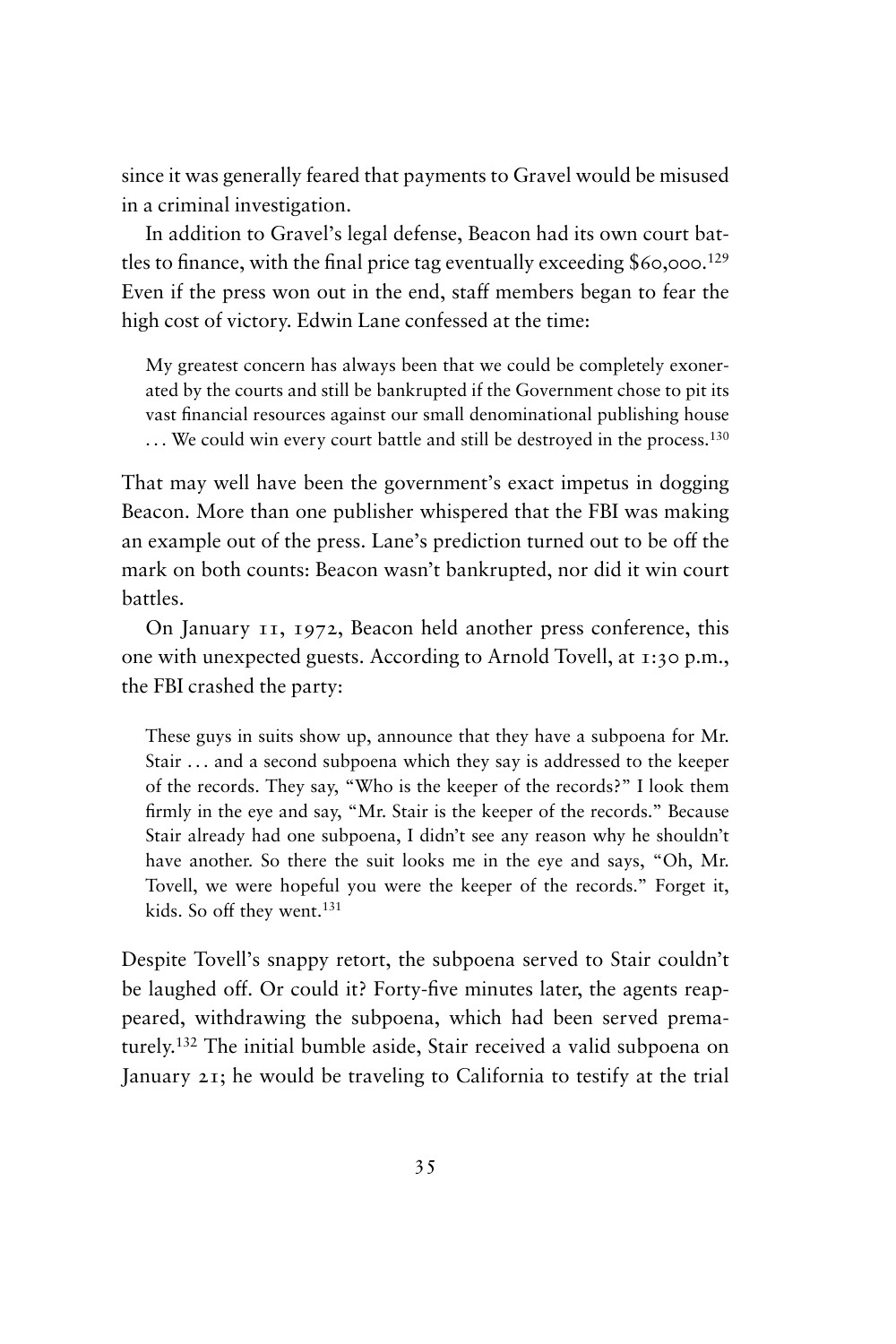

Gobin Stair, director of Beacon Press (left), and Arnold Tovell, editor in chief (published in *UU World,* September 15, 1971).

of Daniel Ellsberg and Anthony Russo. Noam Chomsky explained the reasoning behind the government harassment: "When they push Ellsberg and Beacon Press and others around, they're simply trying to make sure that there'll be no future Pentagon Papers."<sup>133</sup>

Amidst the fallout, reporter Trudy Rubin asked Beacon's editor in chief the million-dollar question, "Why is the government so anxious to nail Beacon?" Tovell responded wryly:

Maybe we're the weakest link . . . It's not pleasant to confront the *New York Times* . . . We published [Robert] Coles' interviews with Dan Berrigan while he was underground, as well as Howard Zinn, Michael Ferber, Staughton Lynd, Herbert Marcuse . . . Maybe the government thought they could find a link to a whole left intellectual underground stance.<sup>134</sup>

Compared to power players like the newspaper of record, the *New York Times,* Beacon Press *was* the "weakest link." More likely than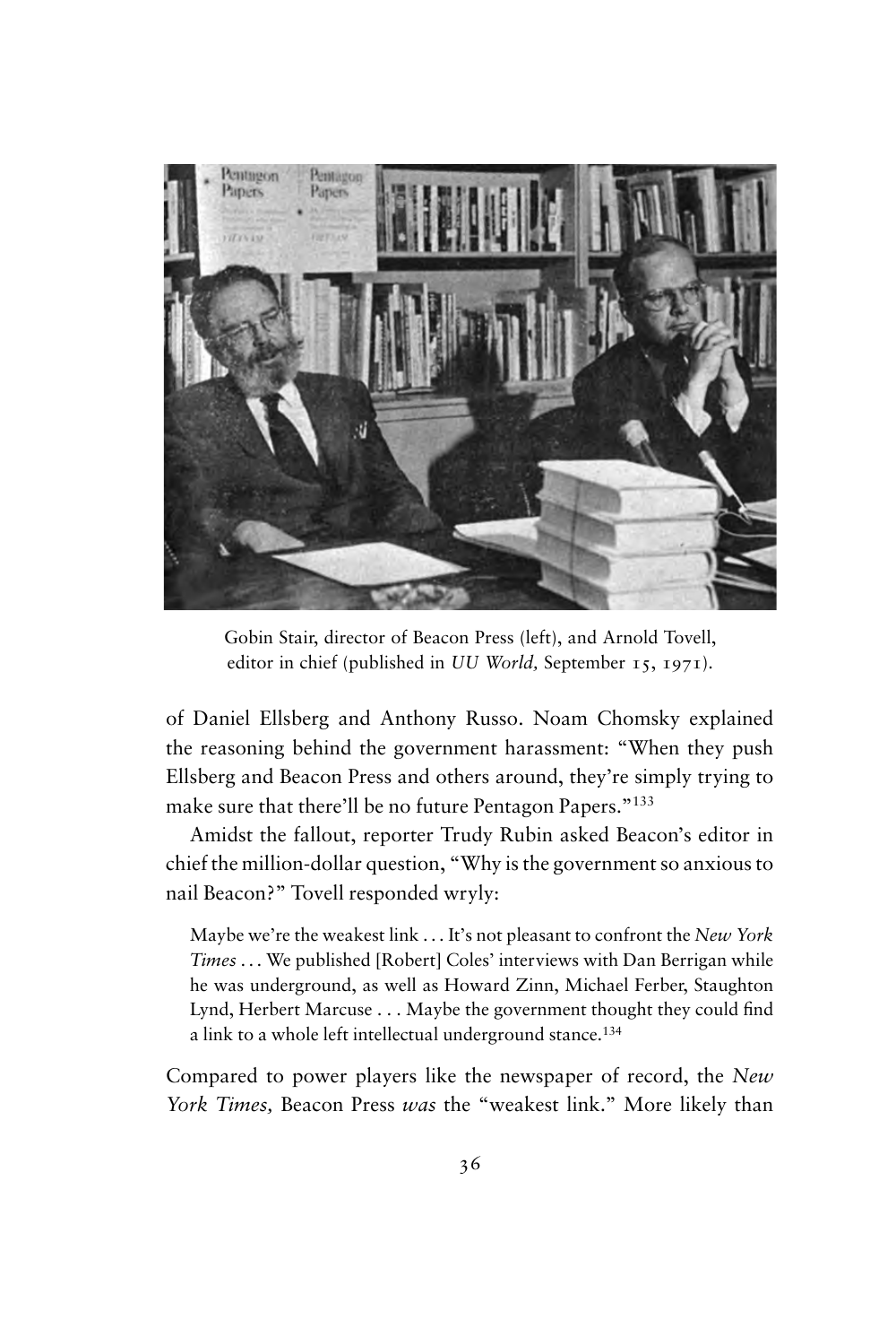Tovell's off-the-cuff right-wing conspiracy theory was the probability that the government was manipulating Beacon to build a stronger case against Daniel Ellsberg.

From the early days of Beacon manufacturing *The Pentagon Papers,* the FBI had been trying to link Ellsberg directly to the press. Agents had been unsuccessful in doing so, since Beacon's first contact with Ellsberg was not made until Arnold Tovell approached him in fall 1972, hoping for assistance in press promotional efforts for the Senator Gravel edition. Ellsberg was happy to help; in fact, the ex-Pentagon analyst "complained that he hadn't been asked to do so earlier."<sup>135</sup> From that day forward, Ellsberg remained a true friend to both Gravel and the UUA. In 2002, he spoke poignantly of this relationship at a Boston forum on civil liberties: "I would go anywhere to pay tribute to Gravel. I would go anywhere to pay tribute to the Unitarian Church."<sup>136</sup>

The same day the FBI subpoenaed, then unsubpoenaed, Gobin Stair, religious leaders across the country received a letter from Robert West sure to raise red flags:

The [FBI] investigation compels disclosure of names of contributors and members. An individual citizen's decision to join and support a religious organization should not be subject to government investigation. The Unitarian Universalist Association has nothing to hide. But we are compelled to resist the unwarranted intrusion by government into the affairs of our entire denomination.

In the months to come, West's outreach would assist in producing an ecumenical outpouring of support. The United States Catholic Conference issued a statement offering legal assistance to Beacon Press, while the Union of American Hebrew Congregations and the Central Conference of American Rabbis cosponsored an expression of support rallying against the government's unconstitutional search: "If the publication of a controversial book like the Pentagon Papers can subject an entire denomination to investigation, the end of religious freedom as we have known it could be near at hand." While West garnered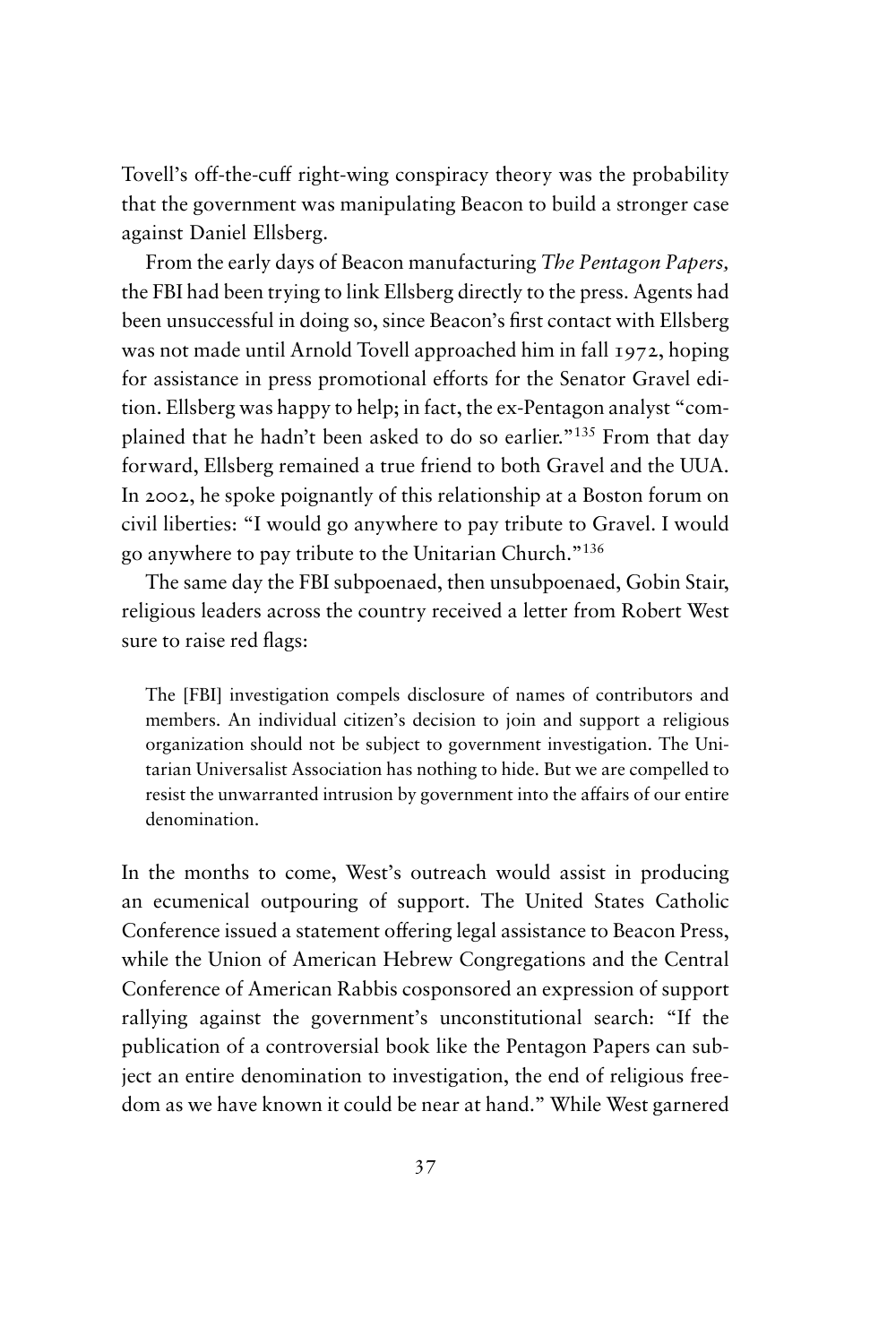allies across denominations, the most vocal chorus of support for Beacon arose from Unitarian Universalists. Envelopes began arriving at 25 Beacon Street from UUs across the nation. Donations came in from congregations, such as the First Universalist Church in Denver, which sent checks totaling  $\frac{1}{2}$ ,  $\frac{1}{5}$ ,  $\frac{1}{5}$ ,  $\frac{1}{5}$ , Many congregations, like the Unitarian Fellowship of Carbondale, Illinois, purchased sets of *The Pentagon Papers,* which were then donated to local libraries. Others offered emotional support; the Reverend Jack Mendelsohn of Chicago penned, "I write to express my abhorrence, and that of the members of this congregation, of the recent efforts of the federal government." The Reverend Arthur Graham of Oak Ridge, Tennessee, kept his message short and sweet: "Right on in your fight."

Dubbed "a jet-set Paul Revere" for his nationwide campaign to raise awareness of the Beacon case, West showed a public-relations savvy that proved crucial to Beacon during *The Pentagon Papers* controversy.<sup>137</sup> In addition to rallying religious organizations, West also sent out a cassette tape to book publishers in which he outlined the case and urged support for Beacon. The twenty-minute-long recorded statement, played at the annual meeting of the Association of American Book Publishers, elicited the following response from W. Bradford Wiley, chair of the association and of John Wiley & Sons: "It's just hairraising what they've done with those people."<sup>138</sup> West also appeared before the American Library Association, which later issued a resolution of support on behalf of Beacon Press and the UUA. As West put it, "The librarians were the most intensely concerned people I encountered in this who weren't Unitarian Universalists."<sup>139</sup>

Despite the success of his national campaign, the president of the UUA began to worry that all of the allegations were beginning to tarnish Beacon's reputation. In late January, West received an in-house memo that read:

Our recent publicity is evidently taking its toll ... We advertised in the *Boston Sunday Globe* for a secretary, giving only a phone number to call for an interview. Each of the first five responses were interested in the job and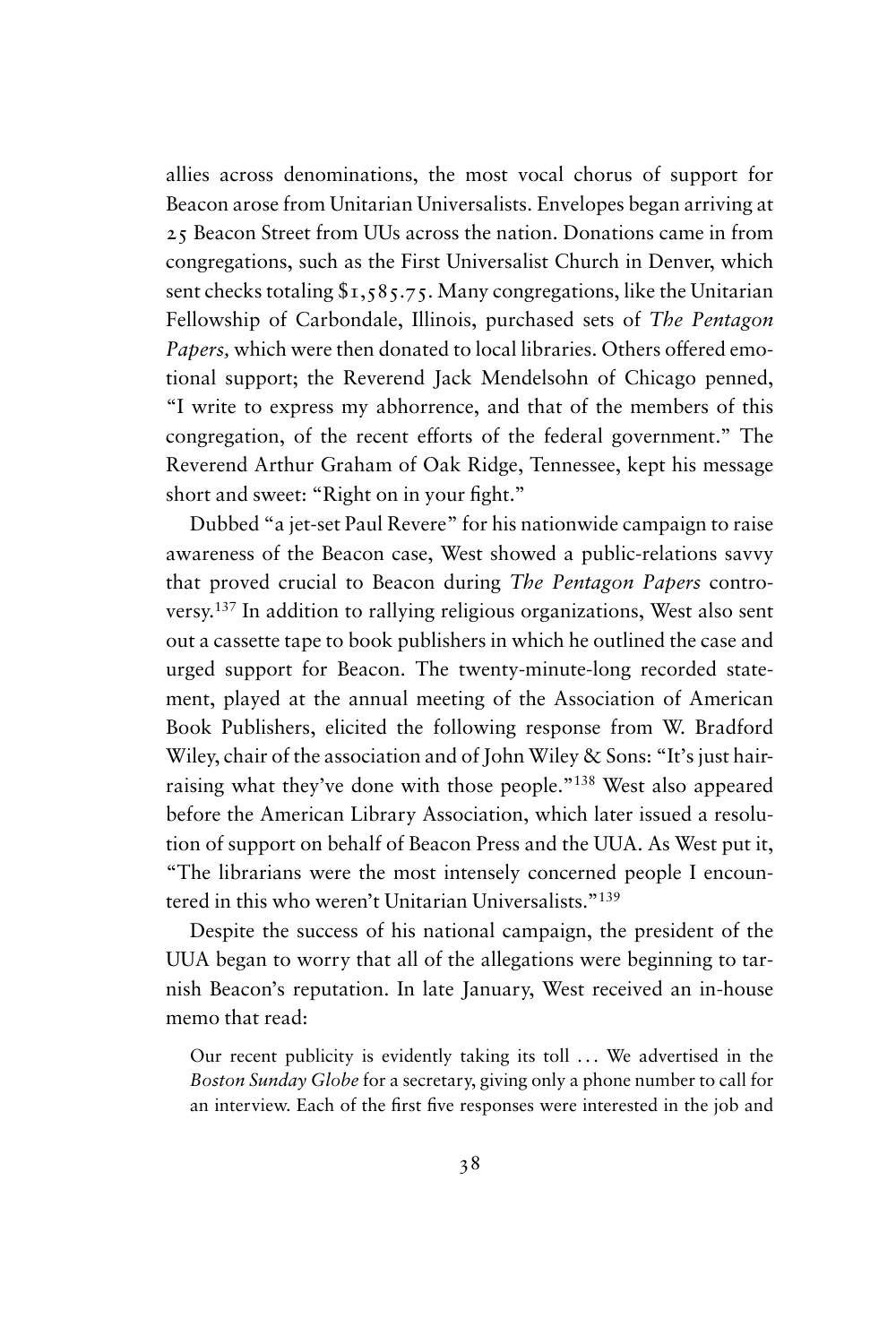asked for an appointment for an interview. Four of the five decided not to come when they found out who we were.<sup>140</sup>

Ominously, the *Los Angeles Times* reported that one would-be customer asked West, "Are we subject to prosecution if we buy the book?"<sup>141</sup> The UUA president and public relations guru often did not assuage this fear; instead, West shrewdly wove tales of scared-off applicants and intimidated readers into his speeches and press releases. Because of his outward polish, many didn't realize how deeply the case had affected West; in 2002, he confessed a little-known fact about his relationship to his brother, a thirty-year veteran of the FBI: "During the height of this Pentagon Papers business, he let me know that he no longer wished me to call him."<sup>142</sup>

Beacon staff understood that not all of the envelopes pouring in contained personal checks and congratulations. In fact, it was clear that even some UUs considered Beacon to be guilty. One disgruntled UU, living on nearby Pinckney Street in Boston, wrote in response to Beacon's solicitation for support:

However you slice it, these are stolen documents—an ethical "nicety" that you, along with the rest of the liberal media, have conveniently overlooked. We also regard the promulgation of the Pentagon Papers, in whatever form, a treasonable act by all concerned. As responsible Unitarians, we decline to be accessories after the fact, either to theft or treason.

Another opponent of Beacon's actions wrote, "I am shocked that *any* publisher would touch this with a 10 ft pole. I wouldn't act as a fence for stolen goods." The most scathing accusations, however, were reserved for Senator Gravel. One letter-writer urged, "Mr. Gravel ought to be cited for contempt!" An unsigned mailing called Gravel "a real fink!" A large part of the special hatred exhibited toward Gravel can be attributed to his prominent role in the public eye. After reading hate mail from UUs, though, one also suspects that Gravel was considered by some to be a corruptive influence upon the denomination's otherwise laudable press.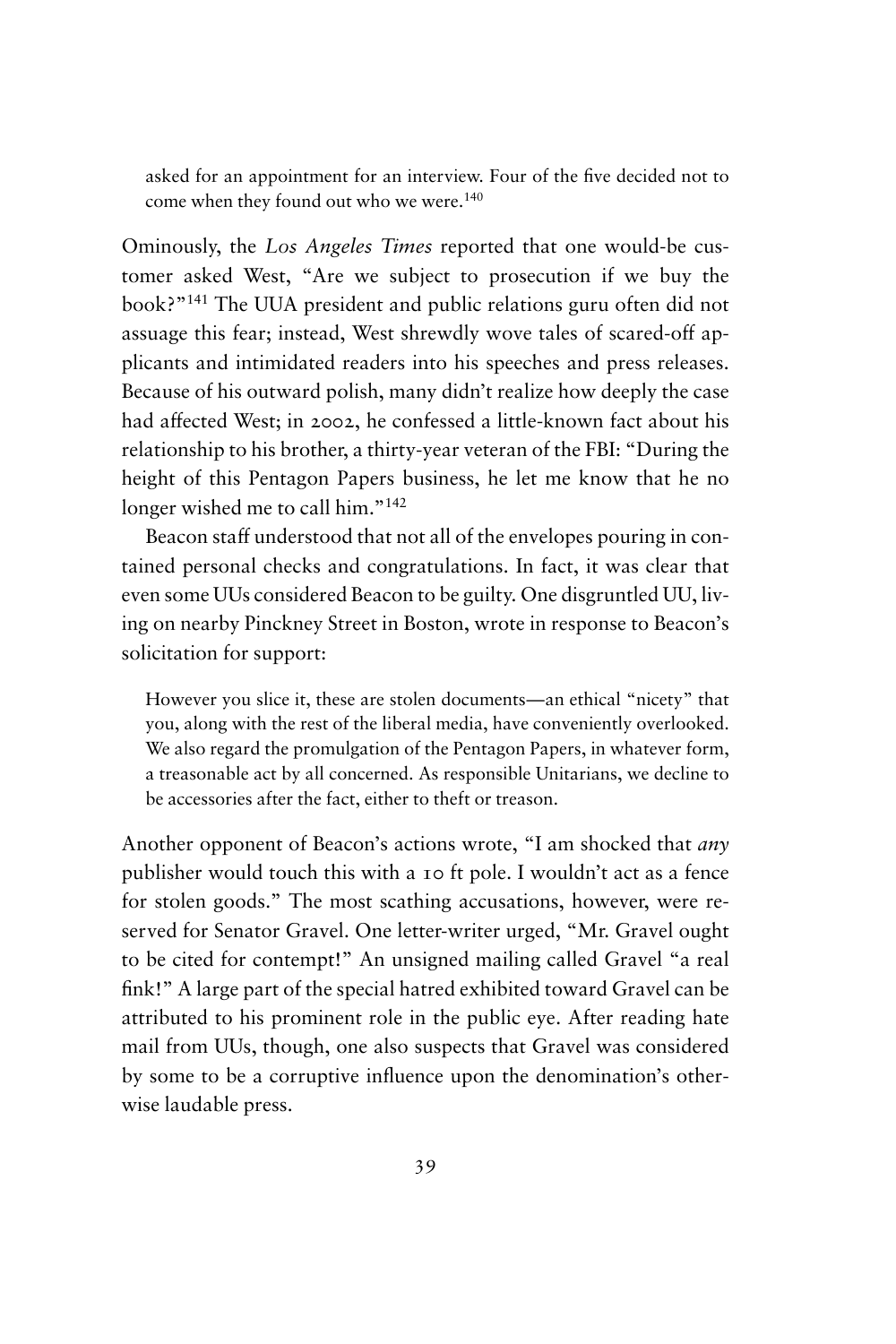Amidst the hate mail, one accusation stands out as decidedly off the mark: "I'm also concerned that you are a non-profit organization . . . At \$20 and \$45 a shot you must make something on those *stolen* papers." In addition to ongoing legal fees, the initial cost of producing *The Pentagon Papers* was \$200,000—an "enormous" sum for a house the size of Beacon, according to Arnold Tovell.<sup>143</sup> As of June 8, 1972, Beacon reported "a return on the investment so far of less than onethird" to the *New York Times*—fiscally, the small house was drowning beneath Gravel's weighty Pentagon tomes.<sup>144</sup>

At this vulnerable juncture, UUA president Robert West again led Beacon down pathways toward solvency. In 1969, West began to reach out to the Unitarian Universalist Veatch Program—now known as the Unitarian Universalist Veatch Program at Shelter Rock—a ten-year-old grant-making program working to support the denomination and advance its principles. In 1971, that relationship paid off for Beacon in the form of a loan—"\$100,000 at 6 percent interest to cover the costs of publishing *The Pentagon Papers.*" Despite this shot in the arm, the effects of publishing *The Pentagon Papers*left Beacon financially shaky; the UU Veatch Program shored up the press with another loan in 1975 —\$300,000 for "operating capital," which would later be "converted into a grant."<sup>145</sup>

The June 8, 1972, piece in the *Times* cited another cost inherent to publishing the papers: "Mr. Stair, of necessity, has become a half-time director."<sup>146</sup> The papers had not only siphoned manpower away from other projects, but resources as well. The *Real Paper*'s Charlie McCollum interviewed Gobin Stair, who admitted to a 20 percent cut of "expenditures on new editions and publicity." The same article also quoted Beacon editor Ray Bentley, bitterly questioning, "Where are all those people who told us how great it was that we were printing the papers? The least they could do is buy a set."<sup>147</sup>

Devastating news broke on June 29, 1972, when the U.S. Supreme Court ruled, in a 5–4 decision, that Gravel's immunity did not extend to Beacon Press.<sup>148</sup> Exactly one year prior, Gravel had read the Penta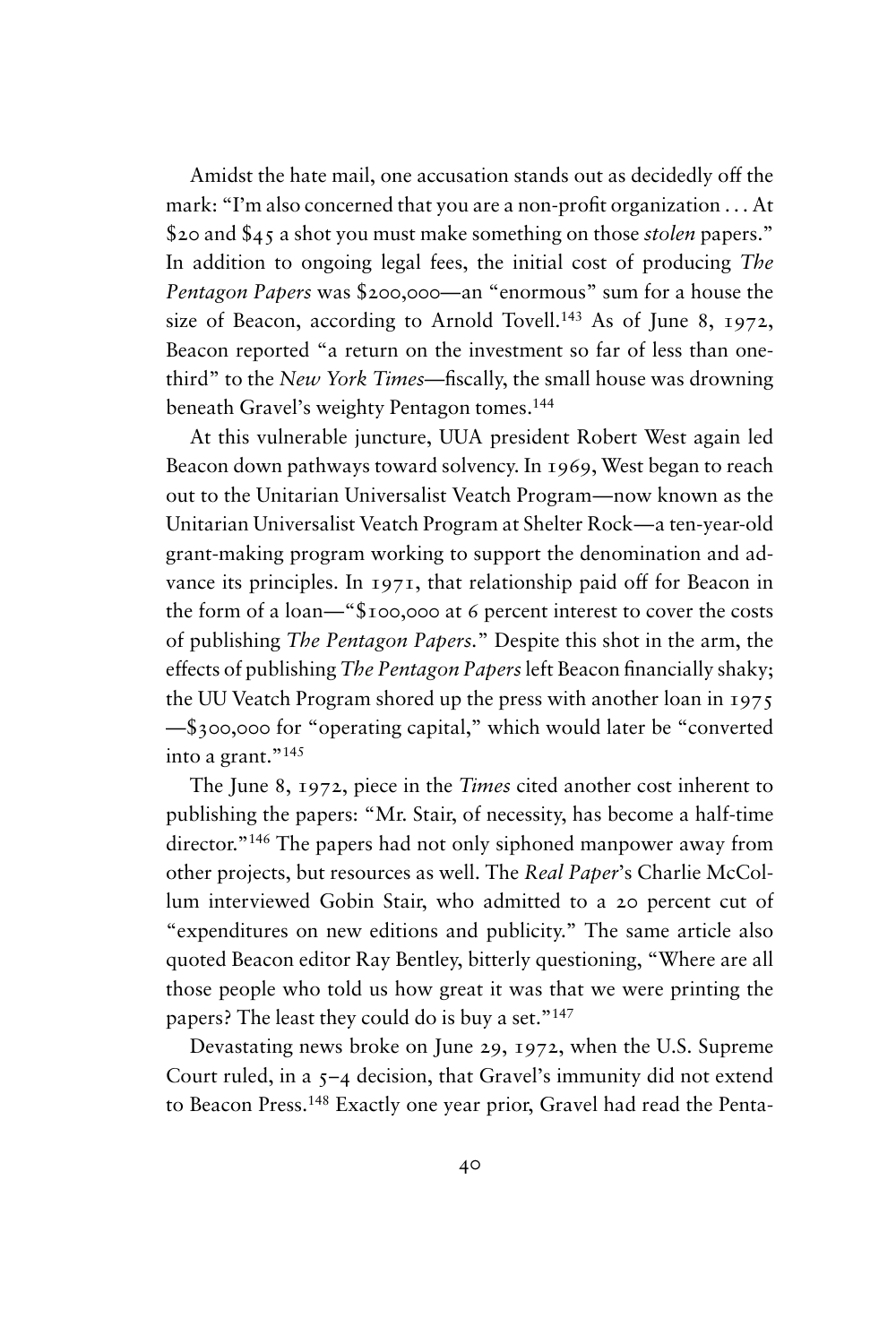gon Papers into the minutes of his obscure subcommittee. Describing himself as "abrasive," the freshman senator from Alaska acknowledged that many of his congressional colleagues viewed him with scorn after the late-night subcommittee stunt.<sup>149</sup> Despite Gravel's unpopularity, the U.S. Senate had appeared before the Supreme Court for the first time in history, as a bipartisan panel of senators argued on Gravel's behalf.<sup>150</sup> The court's ruling meant that Beacon's decision to publish the Pentagon Papers could be a prosecutable offense. The dissent written by Justice William O. Douglas follows at length:

The story of the Pentagon Papers is a chronicle of suppression of vital decisions to protect the reputations and political hides of men who worked an amazingly successful scheme of deception on the American people. They were successful not because they were astute but because the press had become a frightened, regimented, submissive instrument, fattening on favors from those in power and forgetting the great tradition of reporting. To allow the press further to be cowed by grand jury inquiries and prosecution is to carry the concept of "abridging" the press to frightening proportions. What would be permissible if Beacon "stole" the Pentagon Papers is irrelevant to today's decision. What Beacon Press plans to publish is matter introduced into a public record by a Senator acting under the full protection of the Speech and Debate Clause. In light of the command of the First Amendment we have no choice but to rule that here government, not the press, is lawless.<sup>151</sup>

One positive outcome of the Supreme Court ruling was that it jumpstarted the publishing industry's support of Beacon. During an "emergency meeting" of the Association of American Publishers, Robert L. Bernstein, AAP chair and president and CEO of Random House, decried the government's treatment of Beacon as "a sad, shabby affair."<sup>152</sup> The *New York Times* also reported on the meeting:

About 170 top executives and editors, representing the nation's leading commercial and university publishing houses, gave Mr. Bernstein an ovation when he called for a \$100,000 Beacon Press defense fund, declaring that he had recommended that Random House contribute \$2,500.<sup>153</sup>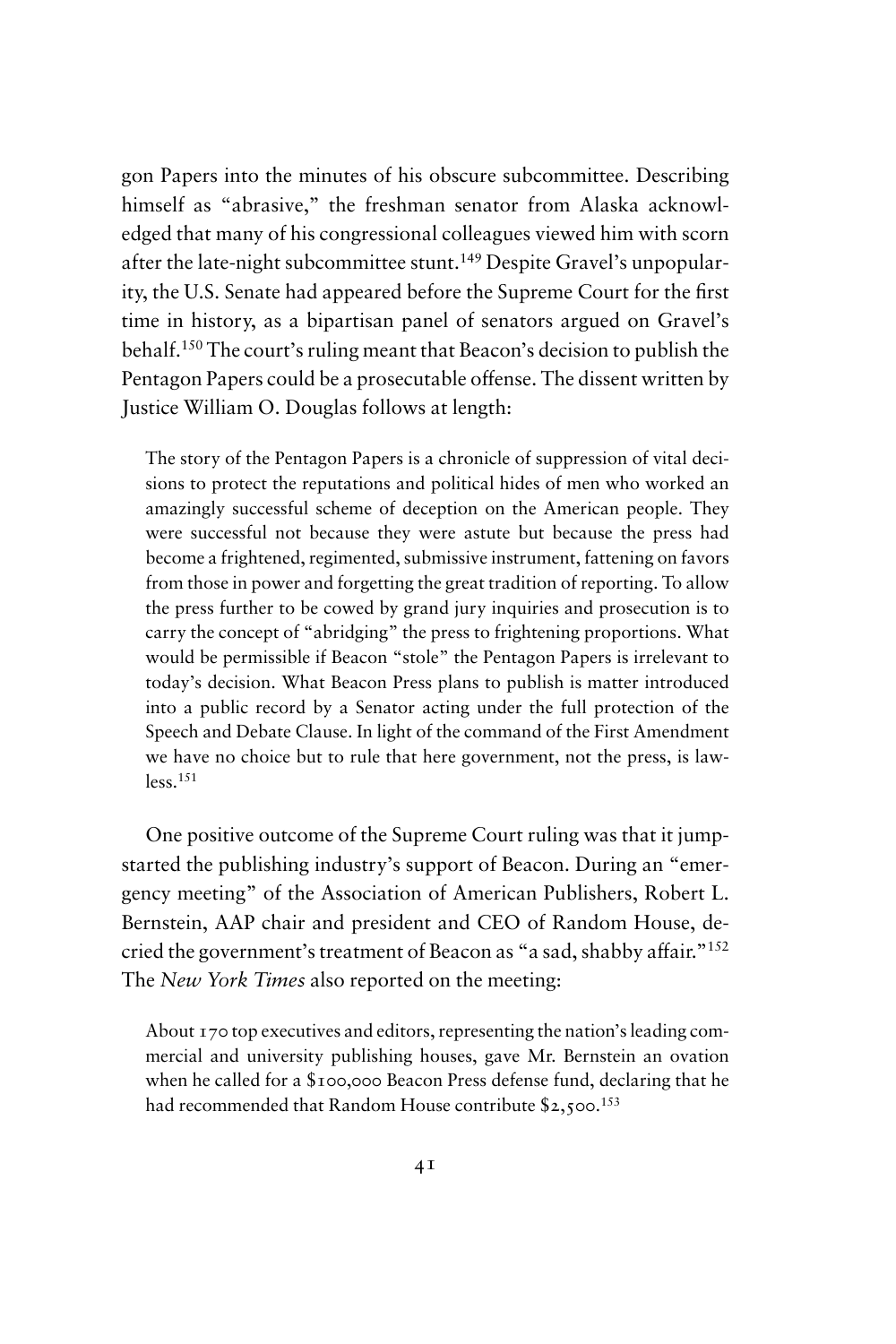# **HELP SEN. MIKE GRAVEL**

#### **DEFRAY THE COST OF DEFENDING** THE PUBLIC'S RIGHT TO KNOW. **CONGRESSIONAL IMMUNITY AND THE UUA'S BEACON PRESS**

Most Americans know<br>of Se na to r Mike<br>Greed's legal battle in<br>defense of his making<br>public the Pentagon Pa-<br>publishing of them by<br>Beacon Press. These<br>West our georageous acts;<br>were courageous acts;<br>they also have proved t they also have proved to be expensive.

Senator Gravel carried his fight up through the<br>lower courts to the Supreme Court. Although<br>the lower courts upheld the Senator's immunity and that of his aide from grand jury inquiry as to<br>how the Papers were obtained and released, protection was denied Bea-<br>con Press. He appealed con Press. He appealed<br>that decision unsucces-<br>fully to the Supreme<br>court. In the process,<br>his own immunity was<br>again brought into ques-<br>Court, in its decision of<br>June 29, 1972, placed a<br>secont, in its decision of<br>trieidly Signally narrow limit on a<br>regidly narrow limit on a<br>Senator's rights to Con-<br>gressional immunity un-<br>der the Speech and Deoer the Speech and De-<br>bate Clause of the Con-<br>stitution and again de-<br>nied protection of Bea-<br>con Press's right to pub-<br>lish freely and without intimidation.

The principle Senator<br>Gravel is trying to sus-<br>tain is that there must be no infringement - either through the front door<br>or the back door — by the Executive branch of government on Congress'<br>important role of informing the people. At the same time, he is ques-<br>same time, he is ques-<br>tioning the action of the<br>against Beacon Press as<br>one which poses grave<br>constitutional issues coucerning freedom of asso-<br>ciation and religious freedom.

The stakes are high. But so are the expenses. To date, Senator Gravel's expenses have exceeded<br>\$70,000. It is too great a burden for him to bear alone.

Although the Senate supported the principle of<br>Congressional immunity our season is more than the case, it refused to<br>share any of the legal<br>fees. For this reason, an<br>appeal is being made for public contributions.

No contribution is too small; whatever the<br>amount, it will be more than the entire United States Senate has given. Won't you help?

#### Mike Gravel Congressional Defense Fund Room 1251, New Senate Office Building<br>Washington, D.C. 20510

Enclosed is my contribution to help Senator Mike Gravel defend Congressional immunity and freedom of the press: \$5.00 ... 10.00 ...; \$25.00 Other Please make checks payable to Mike Gravel Congressional Defense Fund.

Advertisement from *UU World,* November 1, 1972.

In the audience, Robert West sat next to representatives of the very houses that had turned down Gravel's risky proposal one year ago. The *Times* article concluded, "At the end of the meeting, Helen Stewart, associate director of the Rutgers University Press, gave Dr. West a personal check for \$100."<sup>154</sup>

Among publishing professionals, an interesting figure in the Pentagon Papers epic turned out to be that of Howard Webber, director of the MIT Press. In an ironic twist, the FBI also subpoenaed Webber to appear at the Ellsberg trial. Of the unlikely subpoena, the *New York Times* quipped, "The crime of MIT Press was that it *declined* to publish the Gravel version of the Pentagon Papers," and Webber complained, "I didn't even have the moral satisfaction of publishing the damn Papers."<sup>155</sup> In a speech delivered to the American Association of University Presses on June 13, 1972, Webber reflected on the personal significance of the controversy:

Professionally. . . government was to me a year ago the National Science Foundation, the National Foundation on the Arts and Humanities, the Office of Education, the Atomic Energy Commis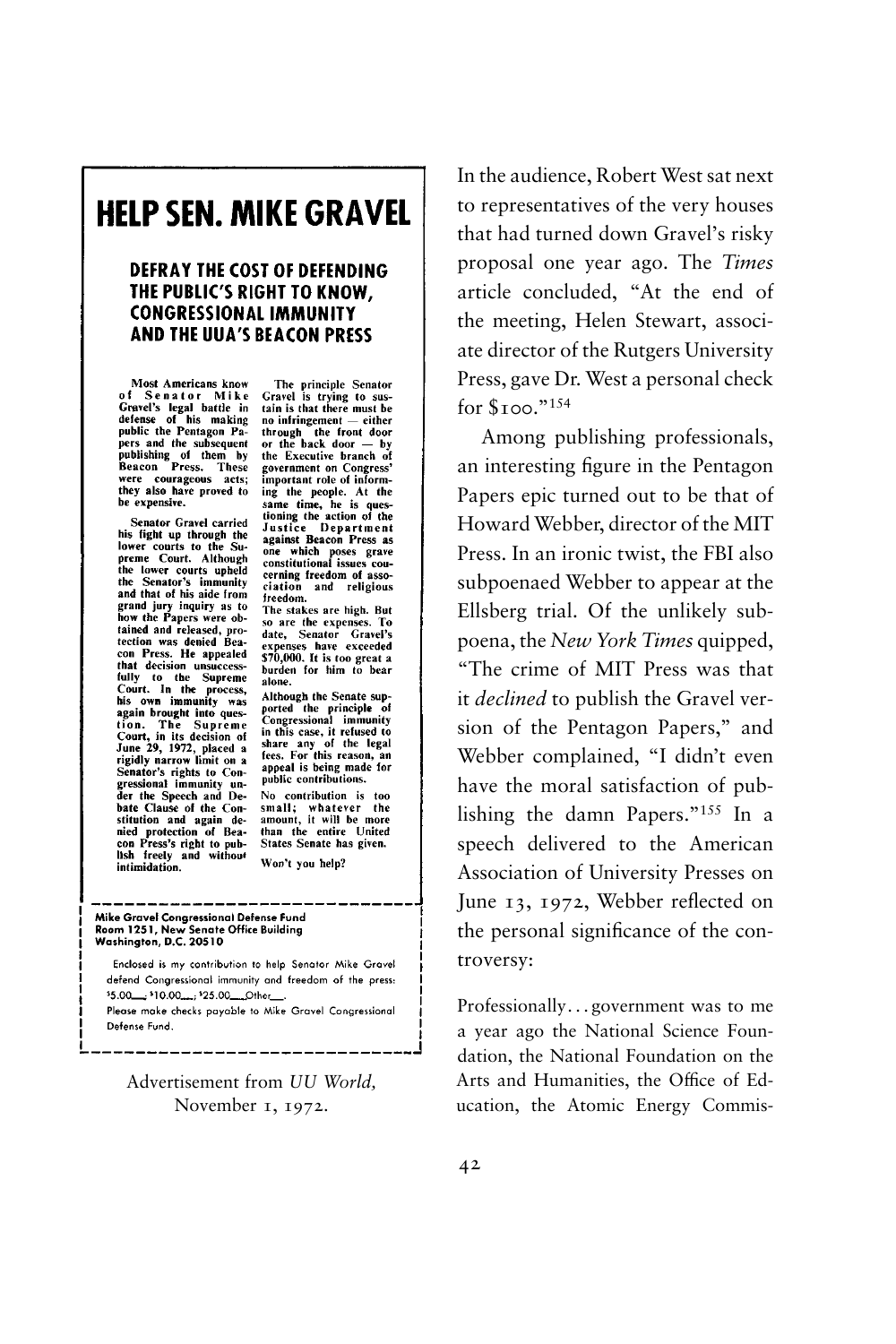sion, the Space Agency, the IRS. I have broadened my list since then to include the FBI and the Justice Department, the Department of Defense, a special grand jury, and a petit jury sitting in California. These extensions are the result of the fact that I considered . . . the publication of the Pentagon Papers.<sup>156</sup>

Despite running up against the government and his own administration, Webber "would insist on a consideration of new Pentagon Papers" should something along those lines come MIT's way again.

Howard Webber's negative peripheral encounter with the Pentagon Papers sent a current of intimidation through the industry. Robert Bernstein, who had spoken so ardently in Beacon's defense, gave voice to the impact of government intimidation, saying, "The effect of the harassment of Beacon is intangible... There is no question that the publishing industry is more aware of government than at any time since McCarthyism."<sup>157</sup> In his defense of Beacon in the *New York Times,* Alexander C. Hoffman, vice president of Doubleday, wrote, "This case is a threat to the entire publishing industry because it provides a chilling example of how the Government can make any publisher, large or small but particularly small, hesitate to publish controversial material."<sup>158</sup>

Across the nation, publishers took heed of the warning beacon aflame in Boston—a free press may be romanticized in the easy realm of concept, but it must be vigorously defended in the hardscrabble business of books. In publishing *The Pentagon Papers,* Beacon Press adhered to its mission, *In luce veritatis*; now, the independent press awaited some long-deferred criminal charges. Just then, in June 1972, the FBI's focus shifted quite suddenly to Washington, D.C. , where five men were arrested for breaking into the Democratic National Committee headquarters at the Watergate Hotel.

During the fallout from publishing the first four volumes of *The Pentagon Papers,* Beacon brought out a fifth volume in 1972. Coedited by Noam Chomsky and Howard Zinn, this final book was a critical examination of the first four, along with an index for the entire set. In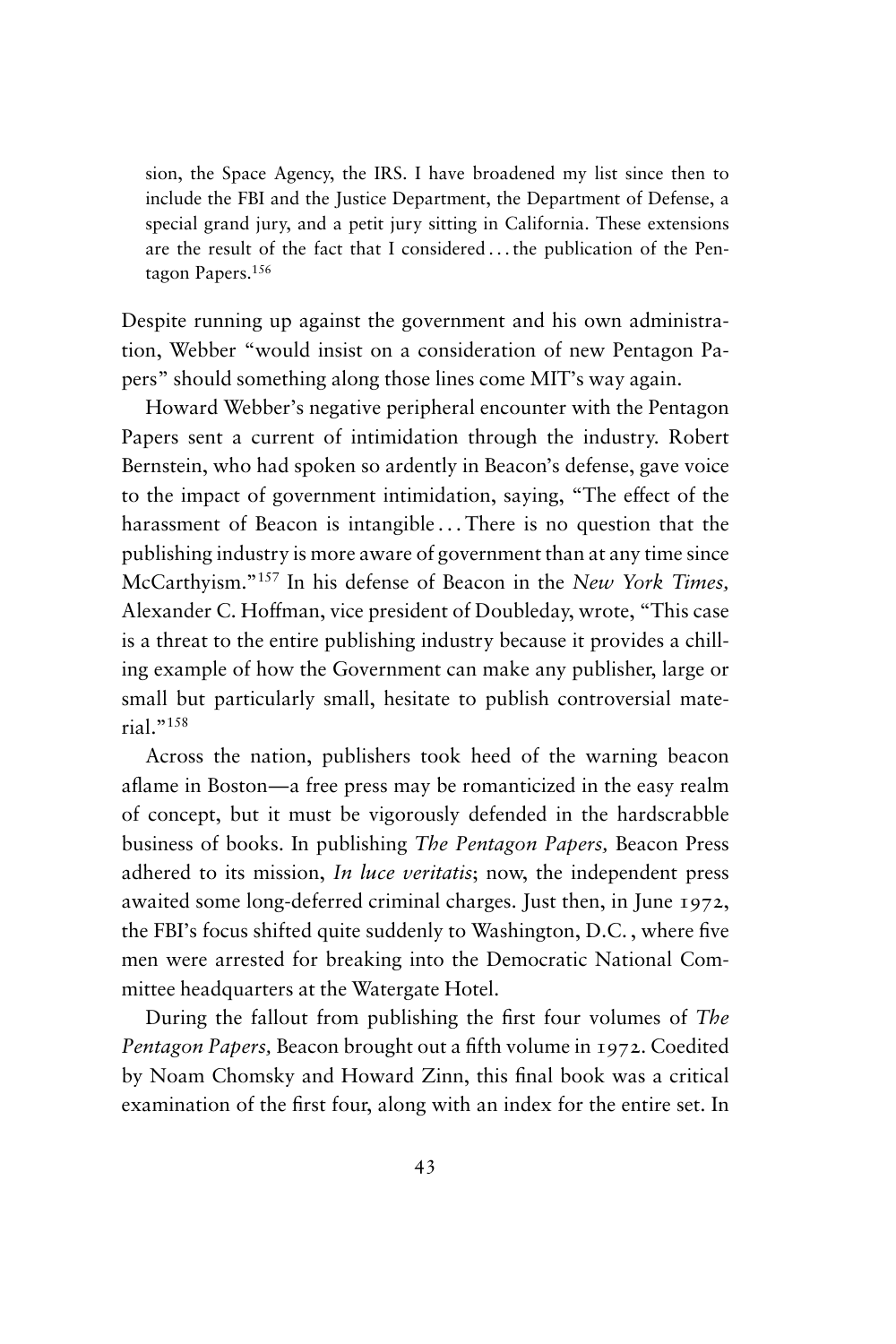addition to the editors, contributing authors included Nina Adams, Truong Buu Lam, and Don Luce. Each was promised \$250 for essays produced under tight deadlines. Several writers could not handle the quick turnover; Orville Schell, for one, withdrew from the project in a letter to Arnold Tovell: "I have spent several evenings in front of my typewriter staring at the Pentagon Papers. I actually got something written, but lamentably it is crap."<sup>159</sup> Initially, Leonard Rodberg agreed to contribute an essay, but he also pulled out due to a lack of time. The deadline also meant that there wasn't much time for editing. Under obvious constraints, Tovell wrote to an in-house copyeditor, "Chomsky's essay is dense in style and difficult, but I don't feel that we can alter it significantly." Postpublication, Howard Zinn wrote to contributors, asking them to forego their honorariums given the high cost of producing *The Pentagon Papers*; remarkably, many did. Volume five was a helpful addendum, but it was troubled by the difficulty of interesting media in a topic that had become old news.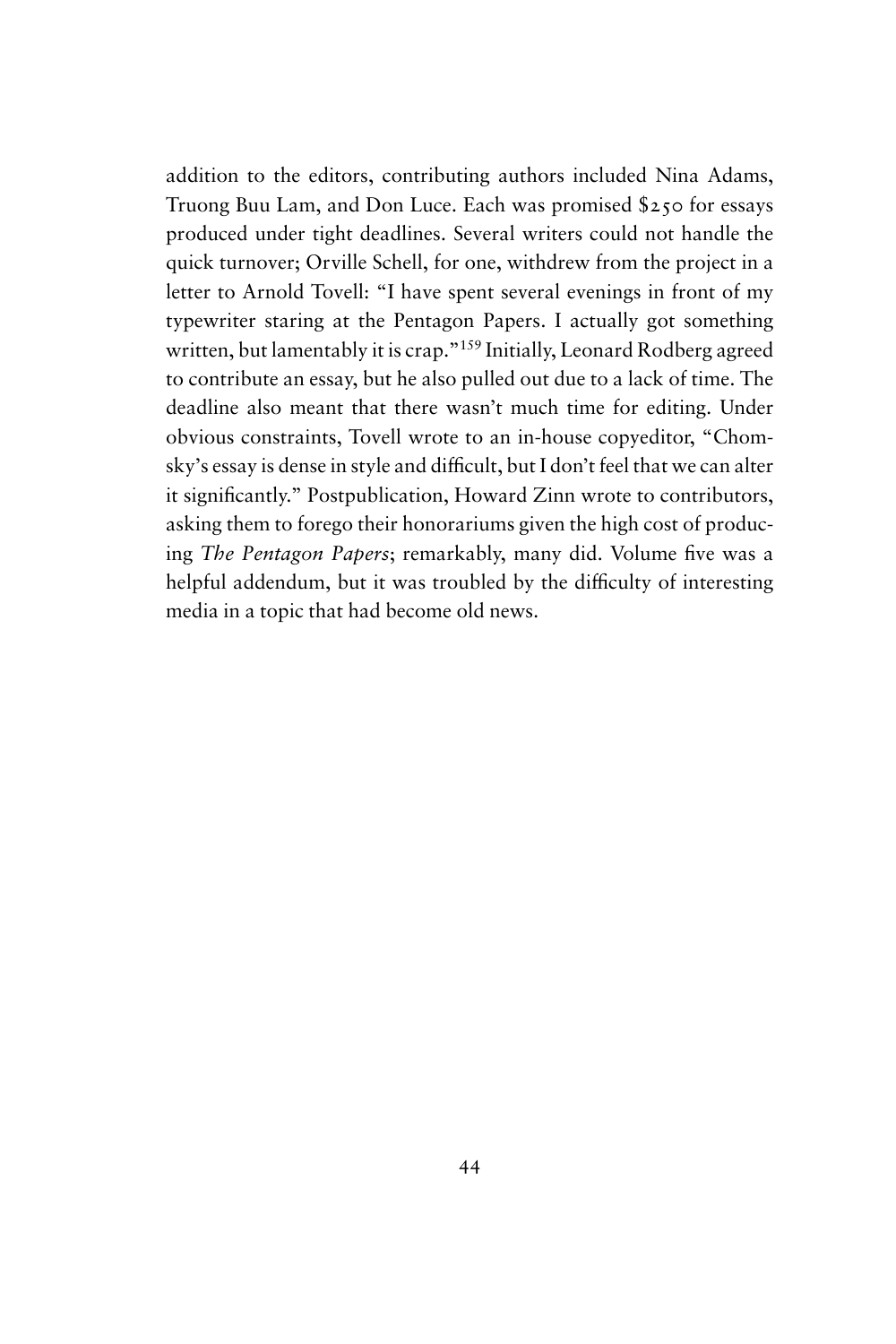

# 5. promise

As the implications of the Watergate break-in mushroomed, and volume five of the Gravel edition landed with a thud, the staff at Beacon remained on edge, wondering when the FBI's focus would revert to them. Eventually, the case against Daniel Ellsberg fizzled amidst discoveries of misconduct on the part of a group of White House operatives dubbed "the Plumbers," and Beacon was all but forgotten in the fray. A clipping dated May 19, 1973, captured early feelings of tentative relief:

Officials of the Unitarian Universalist Association here do not now expect the federal government to reopen an investigation of a denominational publishing firm in the "Pentagon Papers" case. While the association has heard nothing about the investigation since last summer, a spokesman told Religious News Service that he "assumed" the dismissal of charges against Daniel Ellsberg and Anthony Russo in Los Angeles meant the case would not be pursued on the East Coast.<sup>160</sup>

The article's summary is succinct: "With the eventual support of numerous churches, ecumenical groups and non-religious organizations, the Unitarian Universalist Association fought the subpoena of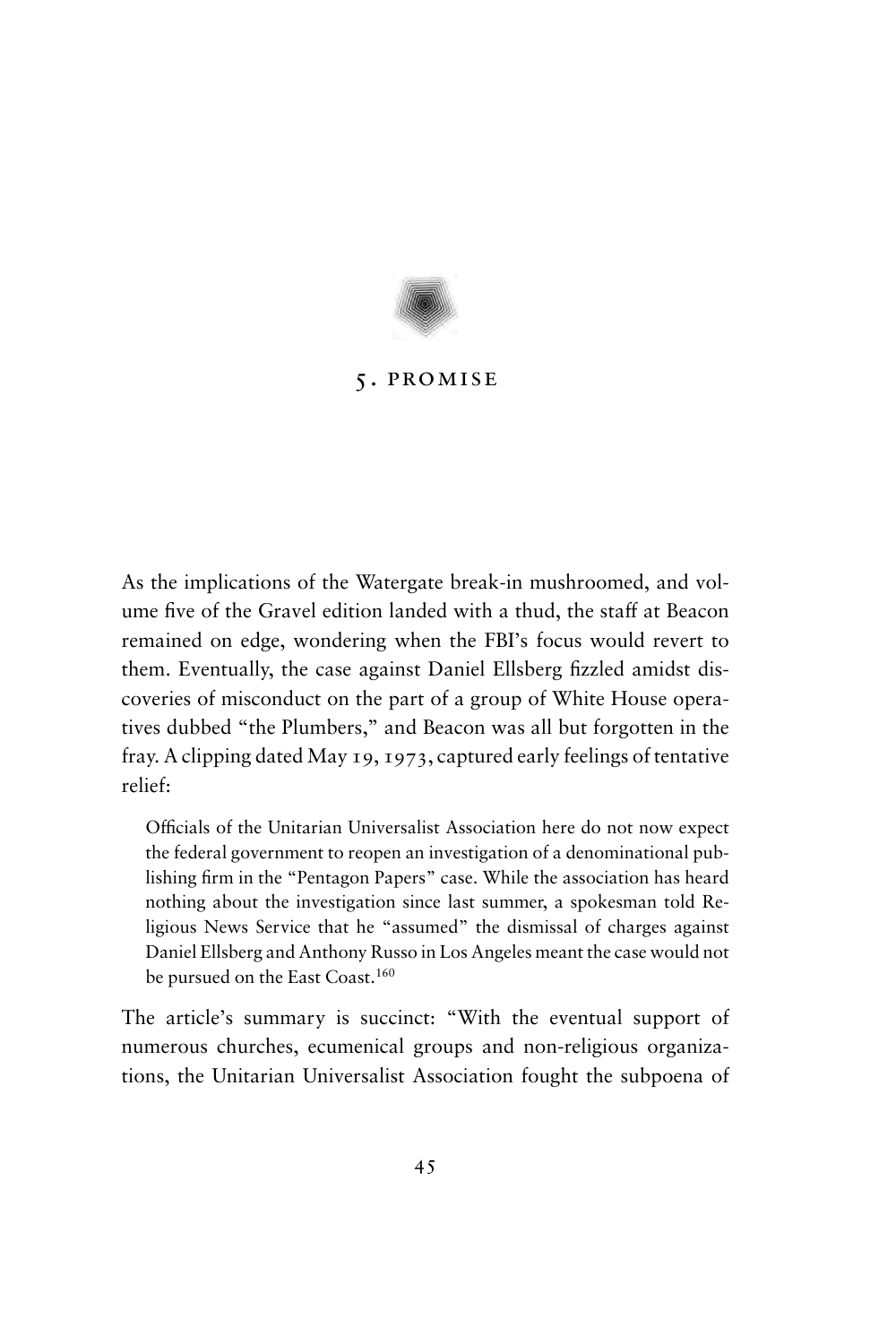bank records and other documents."<sup>161</sup> This single word, "fought," distills this entire story to its essence; in the early 1970s, a free press fought government censorship. For their parts, Daniel Ellsberg and the *New York Times* won more obvious plaudits, best described by an enraged President Nixon: "The sonofabitching thief is made a national hero . . . And the *New York Times* gets a Pulitzer Prize for stealing documents . . . What in the name of God have we come to?"<sup>162</sup>

Compared to the dramatic flourish of the *New York Times'* Supreme Court win, Beacon's own story ends with an anticlimax. The independent house didn't win in court; in fact, the ruling that Gravel's immunity would not extend to his aides could be considered a very real loss. Yet the trial everyone was awaiting, the one that would have seen criminal charges brought against Gobin Stair and company, never materialized.

Given Beacon's solid legal footing and unwavering moral conviction, it's almost disappointing that this much-hyped grudge match got bumped for one with marquee names like Nixon and Deep Throat. For anyone who wasn't just a spectator, however, the Watergate scandal came as a relief. Another trial may well have pushed the press beyond the margin of recoverable financial and emotional expenditure. With criminal charges brought against him, Stair would have almost certainly had to step down, for practical purposes, if not for propriety's sake. Since Mel Arnold's first directorship in 1945, Beacon had been helmed by strong personalities—a sudden hole in that position, likely plugged by an interim leader, would have cast the house into disarray.

The buck stopped with Gobin Stair, the director of Beacon Press. Gravel was a lightning rod for the FBI, while Stair, invested in the senator's risky project, stood his ground against a piqued President Nixon and collected subpoena after subpoena. Shortly after the ordeal, Stair admitted, "If [the Pentagon Papers] came to us now, I'm not sure we could publish them."<sup>163</sup> Matured by the Pentagon Papers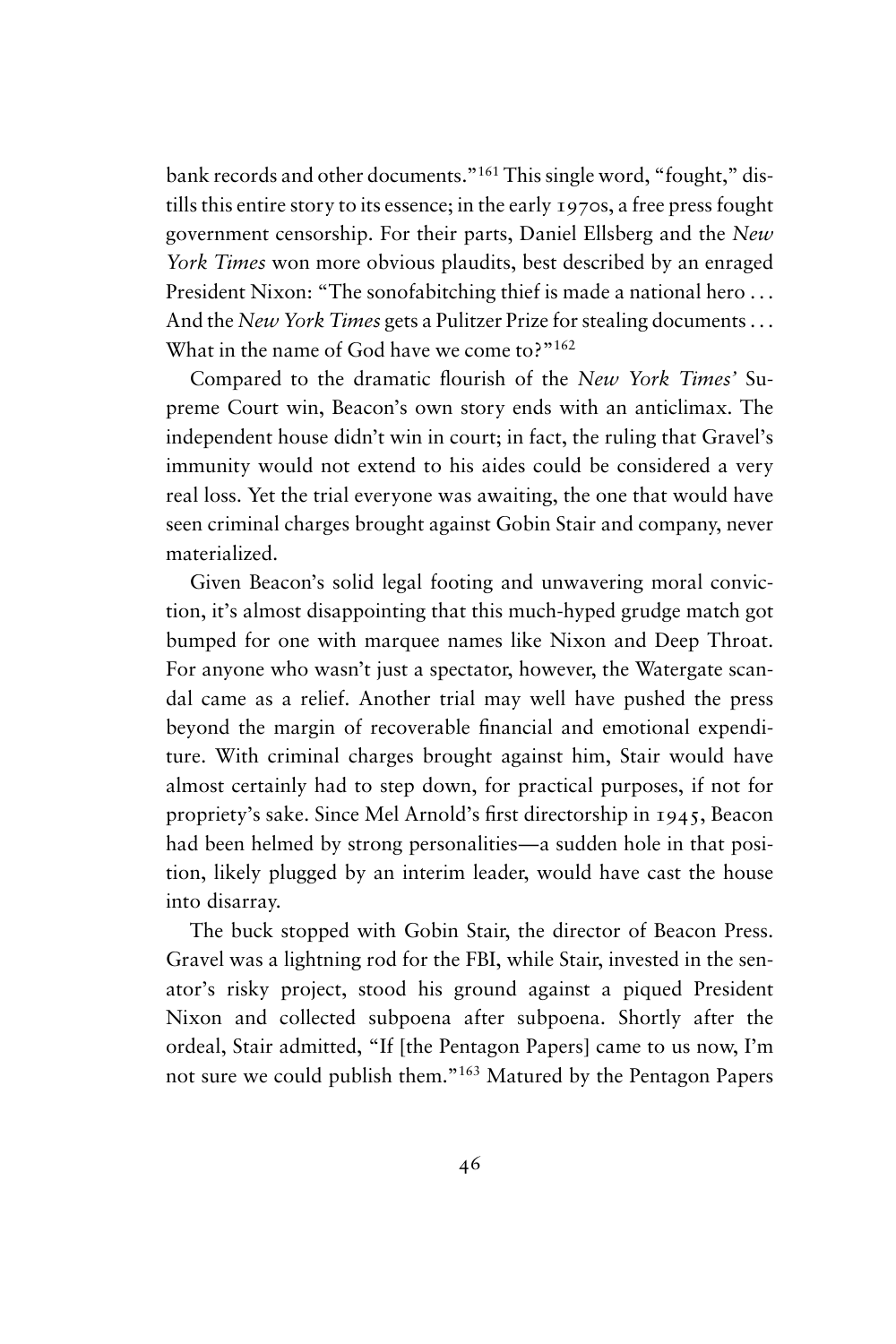saga, Stair remained at Beacon until 1975, when Wells Drorbaugh took the reins. The high cost of defying the government had nearly sunk the press and weathered its director; the gain had been an affirmation of its mission.

At the time, the fallout from publishing *The Pentagon Papers* was palpable, yet the impact of the Gravel edition remains immeasurable today. During a simultaneous 1972 interview with reporter Hans Koning, Arnold Tovell and Robert West offered alternating, dismal analyses of the papers' influence:

TOVELL: The Pentagon Papers haven't affected the war. The public doesn't read them. Our congregations have donated sets to libraries. Sometimes the first volume is taken out and looked at; the other three never leave the shelf.

WEST: The publication was turned into a news event and a legal battle. It became only too easy for people of this country to forget that the Pentagon Papers are not a news event; they are a book. There is no short cut to reading them.<sup>164</sup>

Edwin Lane, chair of the Board of Directors of Beacon Press, outlined his own measure of success for *The Pentagon Papers*: "If *The Pentagon Papers* . . . only gather dust on some library shelf, then what we have done will have been done in vain."<sup>165</sup> Obviously, Beacon's staff shared one modest hope for the riskiest publication in press history that it would be read.

Contrasted against the small book publisher in Boston, Daniel Ellsberg and Senator Gravel shared a grander vision for the papers: that their publication would help end the Vietnam War. Of course, U.S. involvement in Vietnam did not end in 1971. The real effects of publishing *The Pentagon Papers* were nuanced, yet remain timely: setting important legal precedents involving constitutionally demarcated congressional and executive powers; holding accountable an increasingly corporatized publishing industry that, by kowtowing to political pressure, abdicated editorial responsibility; drawing the president of the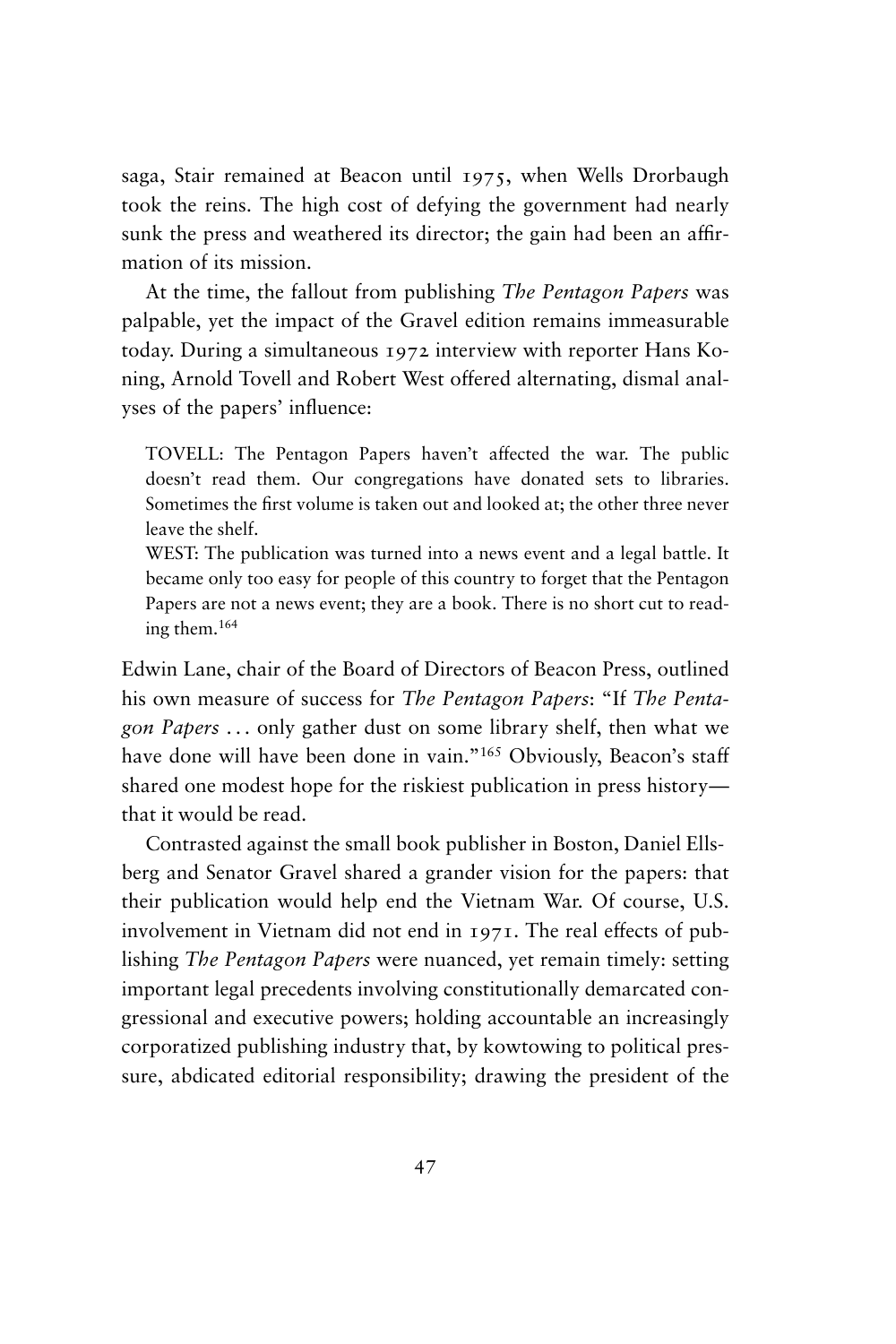United States out as a power monger, willing to flout the law to destroy his enemies; exposing U.S. policymaking, often no more than rubberstamped racism, which held little regard for the welfare of the citizens of an occupied nation.

In 1972, Robert West looked at the Gravel edition and saw beyond Vietnam, saying, "We believe that in publishing the full version of the Pentagon Papers as made public by the Senator last June, we will help reduce the likelihood of our nation becoming involved in a similar situation."<sup>166</sup> West, like many at Beacon and the UUA, believed the Pentagon Papers could whet a public appetite for government transparency, ultimately leading to greater accountability on the part of the policymakers. Later, in 2002, historian Howard Zinn continued the conversation that West began three decades prior:

There's nothing comparable to *The Pentagon Papers* today . . . that would blow the whistle on what are the secret things that are being said and done by the government in the so-called war on terrorism . . . It would be very nice if somebody did for what is happening now, what Ellsberg and Russo did, and what Beacon Press did, at the time of the Vietnam War.<sup>167</sup>

Should such whistleblowers emerge, they would find a warm reception at the still-vibrant, ever-independent Beacon Press, currently directed by Helene Atwan, who said, "I can only hope for the opportunity to do something as daring and courageous as publishing these critical documents . . . The story of the Pentagon Papers is one of my very favorites about this press and what Beacon stands for."

Reflecting on the Pentagon Papers thirty years after its 1971 publication date, a recuperated Stair dubbed the drama "a watershed event in the denomination's history and a high point in Beacon's fulfilling its role as a public pulpit for proclaiming Unitarian Universalist principles." Robert West, the personally and publicly embattled president of the UUA, remained similarly sure after three decades: "There is no question in my mind that our denomination performed a truly sig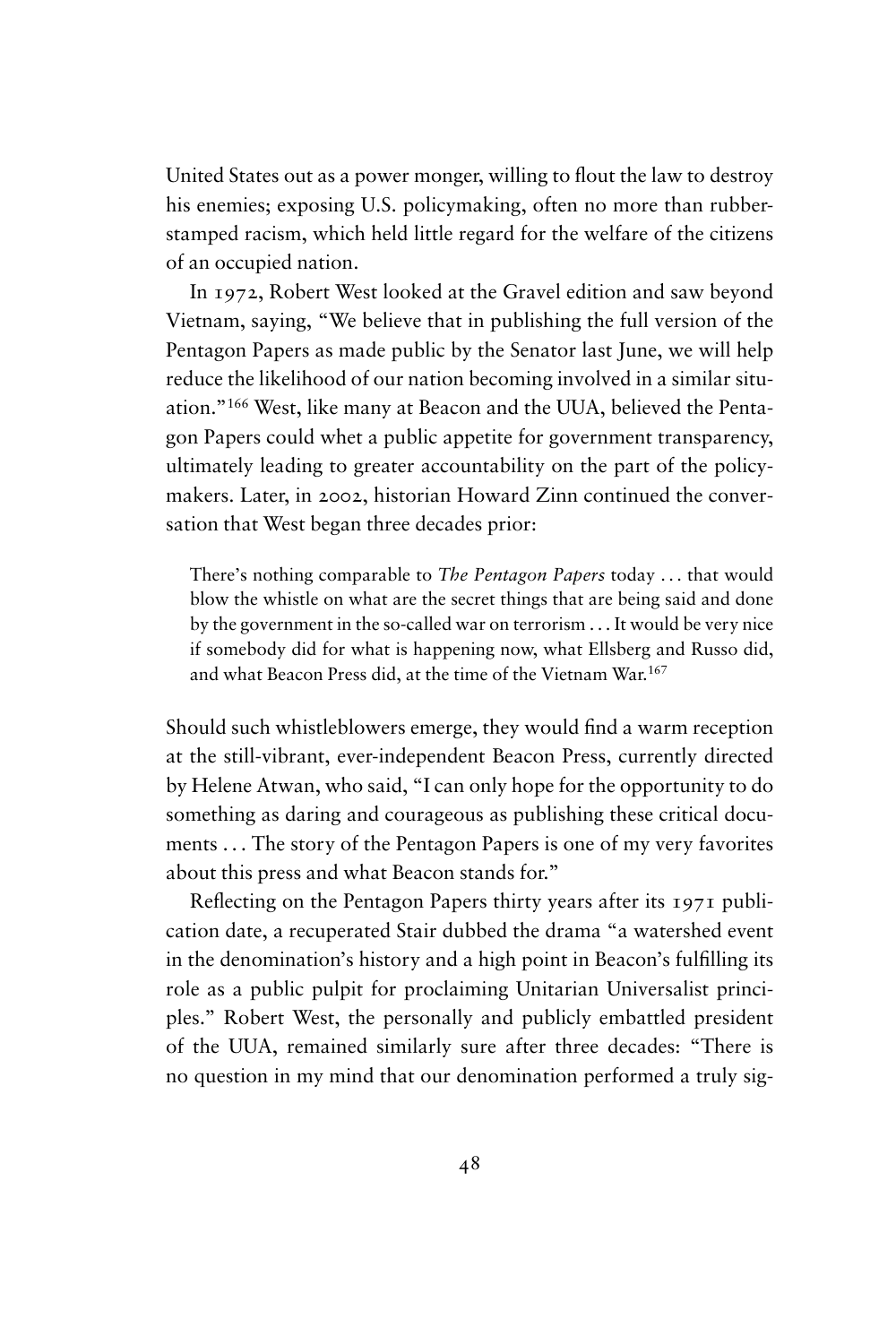nificant service."<sup>168</sup> In 2002, during an interview with Susan Wilson in preparation for Beacon's 150th anniversary, Stair referred to *The Pentagon Papers* as "a test of our purpose," before concluding, "We were publishing what needed to be published."

#### **NOTES**

1. William Crosby, of Crosby, Nichols, and Company, frequently handled the printing of early AUA books. The Reverend Cyrus A. Bartol Jr.'s *Grains of Gold* (1854) is "credited as the first book officially under the AUA imprint" (Wilson 2004, 11).

2. Harvard's own university press was not established until 1913.

3. Wilson, *Brief History,* 17.

4. Ibid. , 18.

5. Ibid. Wilson's chapbook is available online at www.beacon.org/client/client\_ pages/about\_history.cfm.

6. Ibid.

7. These dates correspond with the length of Stebbins's tenure. Former Massachusetts State Senator Carroll Davidson Wright's *Some Ethical Phases of the Labor Question* (1902) is "credited as the first book with the Beacon imprint, and the first under Stebbins's management" (Wilson 2004, 22). Interestingly, Wilson notes, "Since Wright was also honorary president of the AUA, Stebbins was able to get this manuscript for free—a skill the agent perfected over the next decade" (ibid.).

8. Ibid. , 18.

9. Given Beacon's early advocacy for women's rights, Wilson's description of Eliot is conspicuous: "[He] felt women were unsuited for professional life, and he devalued women ministers and their accomplishments in particular" (Wilson 2004, 23).

10. Ibid. , 19.

11. Ibid. , 19–20.

12. Ibid. , 20.

13. The surname is no coincidence: Frederick May Eliot was a relative of Samuel Atkins Eliot.

14. Wilson, *Brief History,* 22.

15. Ibid. , 24, 25.

16. Ibid. , 28.

17. *New York Times,* April 11, 1949, 5.

18. Parke, "Clergymen Enter the Controversy," 13.

19. *New York Times,* July 14, 1951, 14.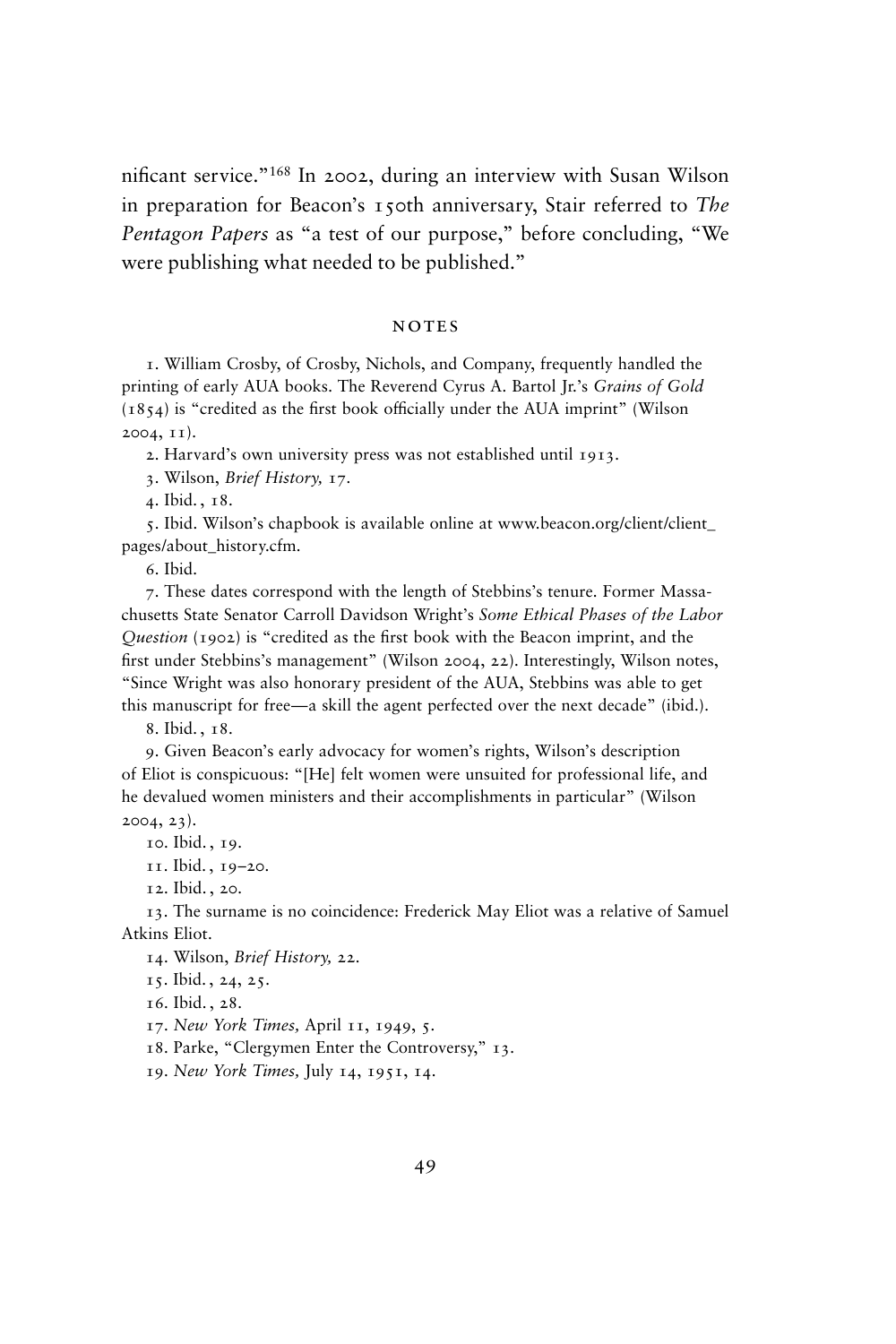20. *New York Times,* June 14, 1946, 23*.*

21. Wilson, *Brief History,* 30.

22. Ibid.

23. Thomas Bledsoe served briefly as director from 1956 to 1958.

24. Wilson, *Brief History,* 31.

25. Ibid. , 46, 47. "Beacon's Schweitzer series eventually included fourteen books, all but one of which were published between 1947 and 1954" (ibid. , 41). "Block was credited with coining the term 'McCarthyism,'" while *The Herblock Book* "became the first book by a major publisher to openly criticize [Senator Joseph] McCarthy" (ibid. , 44). Amazingly, Frankl's story of his three years in Nazi concentration camps, which has "sold over 5 million copies in the United States alone," was "originally rejected by twenty-six American publishers" (ibid. , 47). As a testament to the book's enduring value, Beacon reissued the book in 2006, with a new introduction by Rabbi Harold Kushner, in a mass-market edition the first in the press's history.

26. Ibid. , 33–35.

27. During the Pentagon Papers ordeal, while Stair was director, Beacon Press was located in Skinner House, at the corner of Beacon Hill's Mount Vernon Place and Joy Street, which is now a private residence.

28. Wilson, *Brief History,* 48, 53.

29. Ibid., 49, 50, 51. It is a sad commentary on the state of U.S. foreign policy that almost four decades later, Howard Zinn was called upon to write the foreword and afterword to *Iraq: The Logic of Withdrawal,* published by The New Press in 2006.

30. Zinn, interview.

31. The office is now located at 41 Mount Vernon Street, a short climb up Beacon Hill from UUA headquarters, which remain at 25 Beacon Street. The UUA bought the Mount Vernon Street building from publisher Little, Brown in 1997 for \$3.25 million; the then UUA president John A. Buehrens called the deal a "remarkably advantageous purchase" (Buehrens 1997).

32. Gravel, *The Pentagon Papers,* vol. 1, xiii.

33. Ellsberg's shift from Vietnam hawk to antiwar activist has been chronicled in great detail (most notably by Ellsberg himself, in his memoir *Secrets*, winner of the 2003 American Book Award for nonfiction).

34. Gravel, *The Pentagon Papers,* vol. 1, xv.

35. Rand staff operated with "clearances and government contracts as Vietnam researchers and consultants" (Ellsberg 2002, 280).

36. "[Top secret safes] were heavier than the secret safes and had a different kind of combination lock ... something of a status symbol" (Ellsberg 2002, 300).

37. Ibid. , 289–90.

38. Prados and Porter, *Inside the Pentagon Papers,* 185.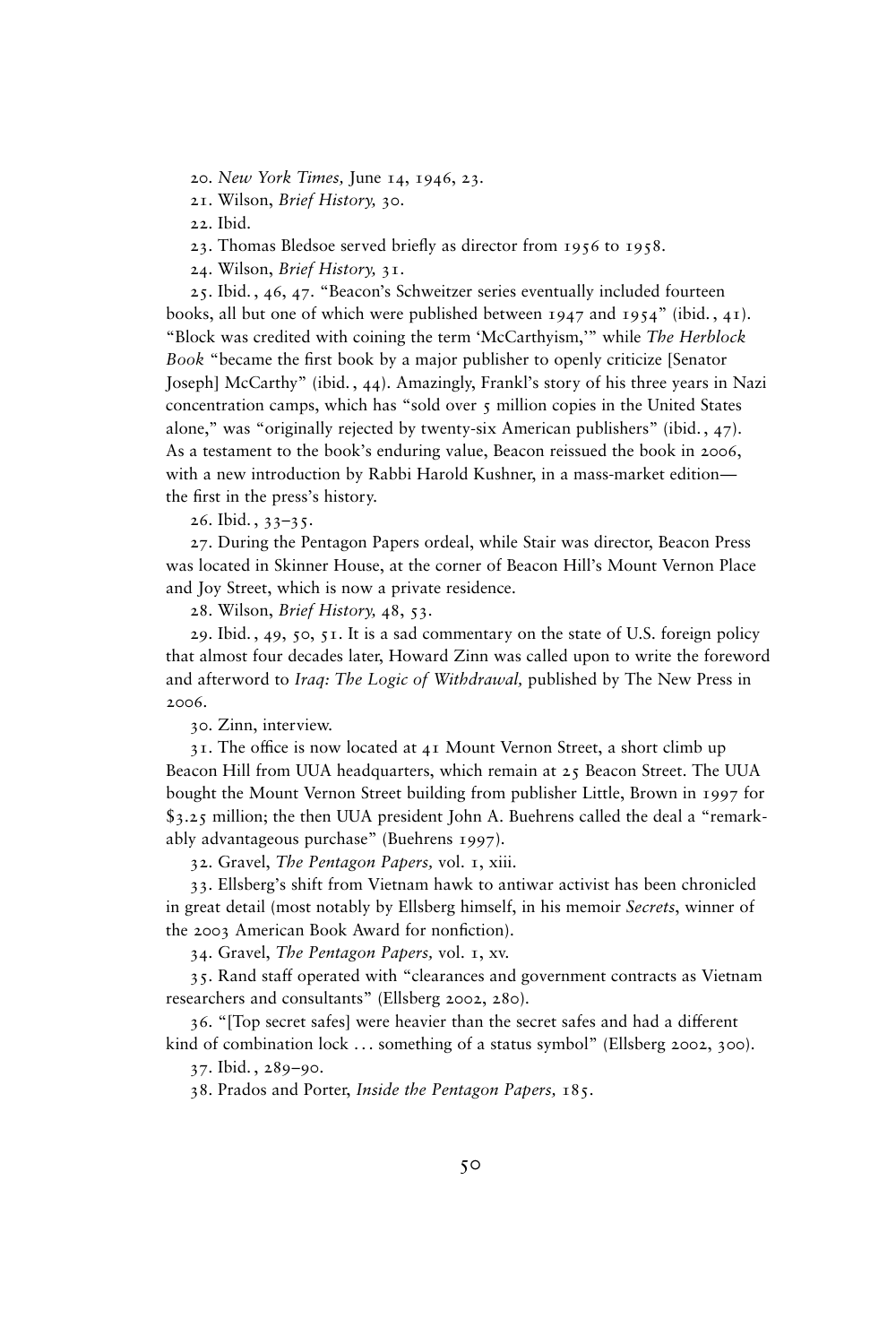39. Zinn, interview.

40. Epps, "30 Years Ago," 1G.

41. When the *Post* presses stopped, the *Boston Globe* began publishing the papers, then the *Chicago Sun-Times*, then more newspapers. The last newspaper to "risk Justice Department action" was the Long Island paper *Newsday* (Ellsberg 2002, 410). This chain reaction eventually included over a dozen newspapers. The story of publishing *The Pentagon Papers* in newsprint is chronicled in David Rudenstine's *The Day the Presses Stopped: A History of the Pentagon Papers Case* (1996)*.*

42. Lawyer Erwin Griswold, who played a starring role in the government's case against the newspapers (and later argued for the United States in *Gravel v. United States*), eventually recanted: "In hindsight, it is clear to me that no harm was done by publication of the Pentagon Papers" (Mauro 2001).

43. *New York Times*, 403 U.S. at 713. Justice Black retired from the court on September 17, 1971, and died eight days later.

44. Fulbright would later testify that "his committee had been so unsuccessful in obtaining accurate information about the Vietnam war from the Executive Branch that it was required to hire its own investigators and send them to Southeast Asia" (*Gravel,* 408 U.S. at 606).

45. Ellsberg, *Secrets,* 363.

46. His last name is pronounced gra-VEL.

47. Bagdikian, *Double Vision,* 10.

48. Ellsberg, *Secrets,* 392.

49. Bagdikian, *Double Vision,* 31.

50. *Unitarian Universalist World,* September–October 2001.

51. Bagdikian, *Double Vision,* 31.

52. Ibid. Gobin Stair later explained Gravel's justification for filibustering by reading from *The Pentagon Papers*: "He claimed that it was proper because his committee was short of funds and the cause of such a shortage was because of the expense involved in the Vietnam war" (*Gardner News* 1972).

53. Bagdikian, *Double Vision,* 31.

54. Rosenbaum, "Gravel Speaks 3 Hours," 1.

55. According to the *New York Times,* "Among those present were two Democratic Senators, Harold E. Hughes of Iowa and Alan Cranston of California, Representative John C. Dow, Democrat of upstate New York, the reporters, who had been notified of Senator Gravel's planned action, the Senator's staff members and a handful of members of the Vietnam Veterans Against the War" (Rosenbaum 1971).

56. *Unitarian Universalist World,* September 15, 1971.

57. Rosenbaum, "Gravel Speaks 3 Hours," 1.

58. Gravel continues to make bold political decisions: On April 17, 2006, the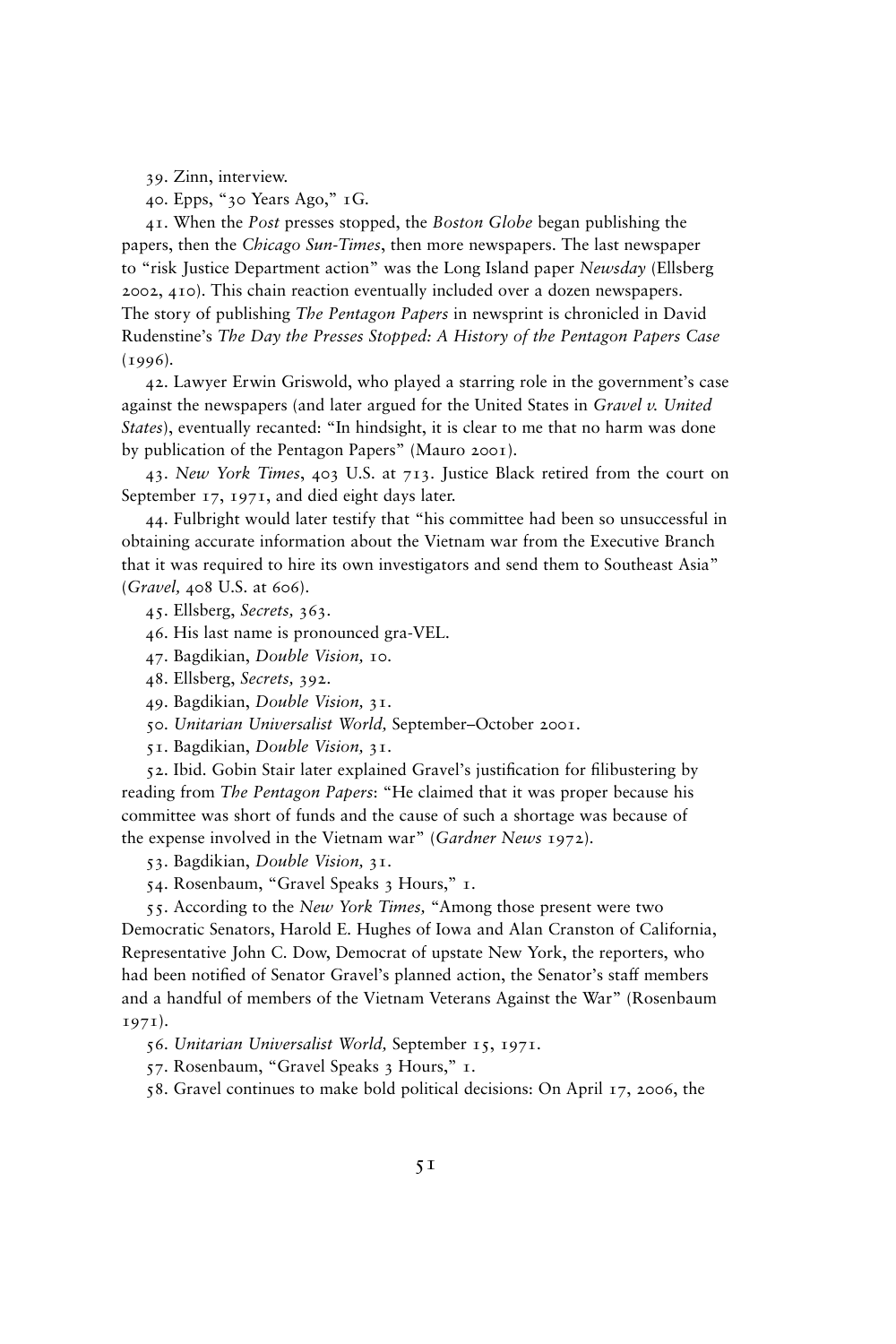former senator announced his candidacy for president in 2008 and dubbed himself the "front-runner" in the race (Milbank 2006).

59. Weaver, "Impetuous Senator," 13.

60. Waldman, "Viet Papers."

61. Parke, letter, E10.

62. Ellsberg, *Secrets,* 409.

63. Lane, "Mouse that Roared."

64. Rosenthal, "Free Press."

65. Ibid. The full headline of the series read: "Vietnam Archive: Pentagon Study Traces Three Decades of Growing U.S. Involvement."

66. It should be noted that the *Times* not only printed excerpts of the Pentagon Papers, but it also brought out an edition of them in book form. As the *Washington Post* reported, "The *Times* paid contributors to the Bantam book a flat fee for their work in addition to their salaries as editors, reporters, and aides. 'The Pentagon Papers' was jointly published by Bantam Books and Quadrangle Books, a subsidiary of the *New York Times*" (August 18, 1971). Profits were expected to be high: "Bantam Books has printed 1,500,000 copies . . . and will probably sell out at \$2.25 a copy by year's end" (*Parade* 1971). The Bantam edition was generally viewed as a collection of the papers served up in a digestible format for the masses. While the condensed edition was not unimportant, it was never meant to be the definitive collection. The Beacon edition was credited with at least ten times the content of the Bantam volume (Edson 1971).

67. *Washington Post,* August 18, 1971, 8. Executive editor of Simon & Schuster's Pocketbooks Division Bernard Shur-Cliff envisaged a "mammoth paperback" that would sell for \$3.95 (Burlingham 1971).

68. Gobin Stair would later joke about how much smarter Houghton had been than Beacon.

69. Stair, interview.

70. Hentoff, "In Praise of Beacon Press," 23.

71. *Unitarian Universalist World*, September–October 2001.

72. Edson, "Beacon Press to Publish."

73. Ibid. German-born printer John Peter Zenger was tried for seditious libel in 1735.

74. Tovell, interview.

75. Stair, interview.

76. In the pitched battle to come, the trustees would stand behind Beacon, eventually issuing a public statement of support for the press and condemning the government's "unwarranted and unconstitutional attack" (UUA Trustees 1972).

77. Tovell, interview. The project was estimated at Colonial Press of Clinton, which did end up printing the Gravel edition.

78. Hentoff, "In Praise of Beacon Press," 26.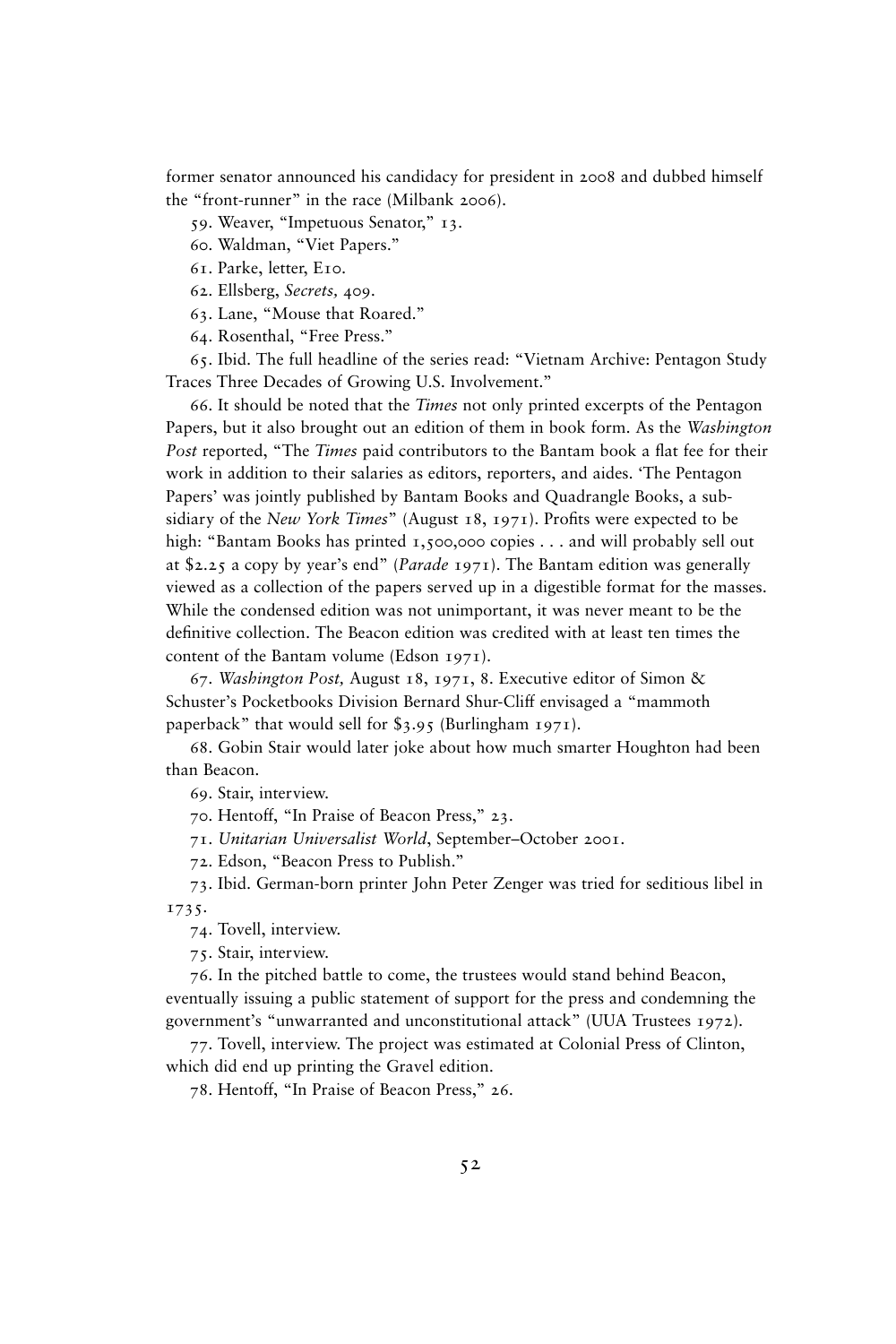79. Ibid.

80. *Publishers Weekly,* July 24, 1972. Ironically, Webber had a decorative box sitting on his desk that read, "Exorcise the Pentagon" (Burlingham 1971). The decision not to publish was less democratic than he suggested. In 2006, Webber recalled that *after* his editorial board had "approved publication of the *Papers*," he received a phone call from the then provost of MIT, Walter Rosenblith. Webber explained: "[Rosenblith] phoned to tell me that the Press could not proceed—the only such action on the part of the MIT administration during my tenure" (Webber, letter).

81. Burlingham, "Why MIT and Harvard Suppressed."

82. Clawson, "Sen. Gravel to Publish," 13.

83. Tovell, interview.

84. *Gardner News,* February 24, 1972.

85. Stair, interview.

86. Edson, "Beacon Press to Publish."

87. Ibid.

88. *Unitarian Universalist World,* September–October 2001.

89. Quoted in Prados and Porter, *Inside the Pentagon Papers*.

90. Hentoff, "In Praise of Beacon Press," 23.

91. O'Brien, interview. Evidently, the FBI had found one of Ellsberg's sets of photocopied documents by this time, and the agents were trying to determine their origin by analyzing a distinctive "photocopy mark" (O'Brien, interview).

92. West, interview. Stair had a right to be intimidated. The White House planned on "firebombing" the Brookings Institute, another organization suspected of owning a set of the Pentagon Papers, during a raid to recover the documents, before John Dean, President Nixon's chief counsel at the time, stepped in to cancel the plan (Dean and Ellsberg, interview).

93. *Nashua Telegraph,* September 21, 1971.

94. Lane, "Mouse that Roared."

95. Hurlbert, "2900 Fat Pages."

96. *Waukegan News-Sun,* September 28, 1971.

97. Ungar, "War Papers."

98. Waldman, "Viet Papers."

99. *Waukegan News-Sun,* September 28, 1971.

100. Waldman, "Viet Papers."

101. Sheehan, "1945 Pleas by Ho."

102. *Parade,* November 28, 1971.

103. *New York Times,* November 28, 1971.

104. Ibid.

105. Gravel, *The Pentagon Papers,* vol. 1, ix, xiv.

106. McCabe, "More 'Pentagon Papers' Coming."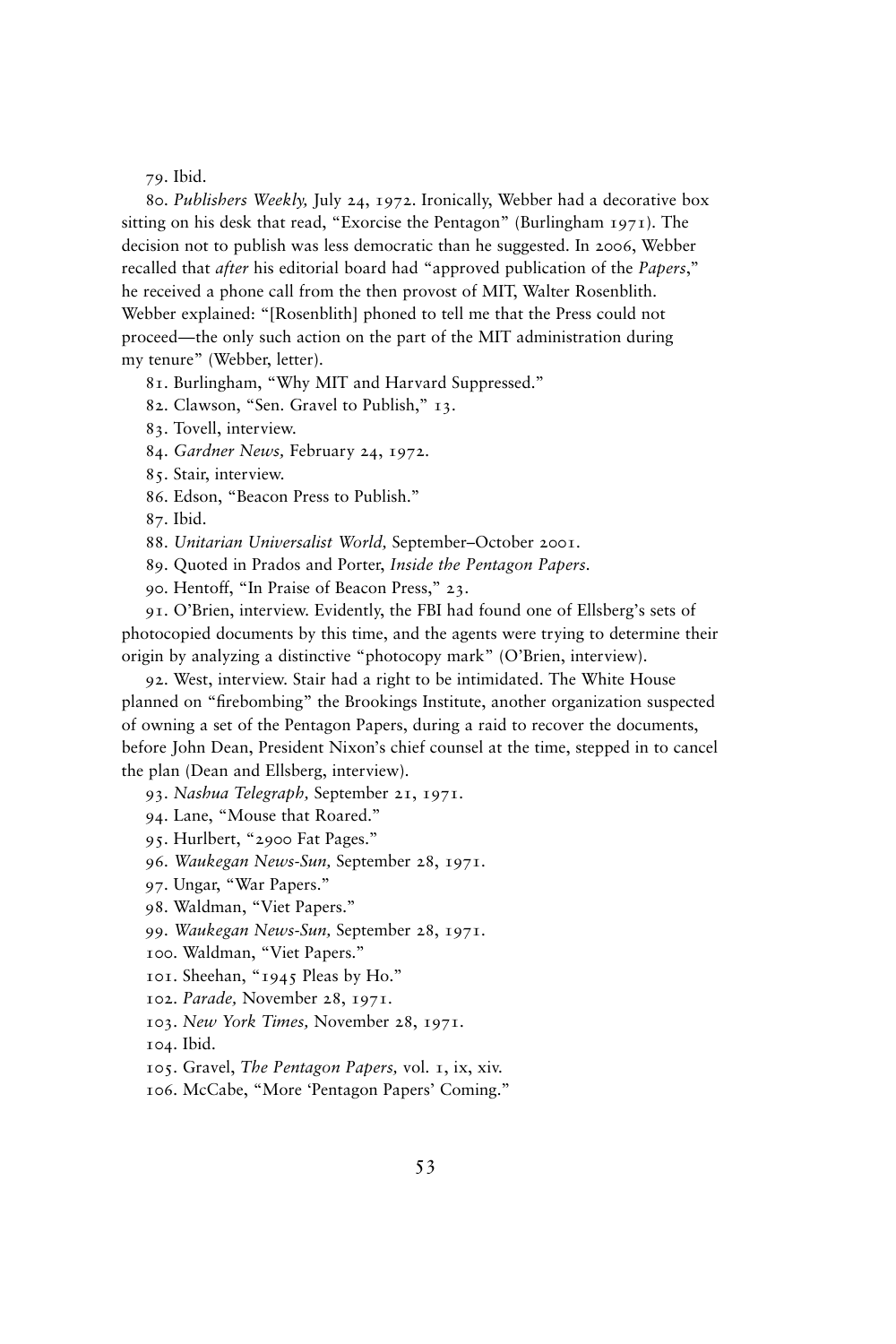107. Smyth, "More Pentagon Papers," B4.

108. Bigart, "Unitarians See U.S. Harassment," 8.

109. UUA's legal counsel was Frank B. Frederick and William B. Duffy Jr. At the time, Duffy was fond of saying that his job was to keep Gobin Stair and Robert West out of jail. Regarding the rights of senators and representatives, U.S. Const. art. I, § 6, cl. 1 reads, "For any Speech or Debate in either House, they shall not be questioned in any other place."

110. Quoted in Reese, memorandum, 1972.

111. *Herald-Traveler,* November 6, 1971.

112. *Newport News,* November 8, 1971.

113. Lane, "Mouse that Roared."

114. Ibid.

115. Ibid.

116. *Gravel,* 408 U.S. at 606.

117. *Quincy Patriot Ledger,* October 30, 1972.

118. Frederick and Duffy, memorandum, 1972.

119. Tovell, memorandum, 1971.

120. Frederick and Duffy, memorandum, 1972.

121. Ibid.

122. *Newport News*, November 8, 1971.

123. Friedman, "A Test of Senatorial Immunity," E5.

124. *New York Times,* April 20, 1972.

125. Frederick and Duffy, memorandum, 1972.

126. *Worcester Gazette,* August 10, 1972.

127. Lane, "Mouse that Roared."

128. Bigart, "Unitarians See U.S. Harassment," 8.

129. Lane, "Mouse that Roared."

130. Ibid.

131. Tovell, interview.

132. UUA treasurer Arthur Root was similarly subpoenaed, then unsubpoenaed. When FBI agents returned to retract the subpoena, West recalled that they used the "back stairway" (West, interview).

133. Koning, "Did Papers Make Difference?," 14.

134. Rubin, "Stalking Beacon Press."

135. Tovell, memorandum, 1972.

136. Beacon's Web site displays the following praise from Ellsberg: "Beacon Press has consistently shown the kind of civic courage that we must have for our country to survive as a democracy" (www.beacon.org/client/client\_pages/about\_ mission.cfm, accessed April 4, 2006).

137. *Chicago Sun-Times,* February 9, 1972. West's many speaking engagements included an on-air radio program with Studs Terkel.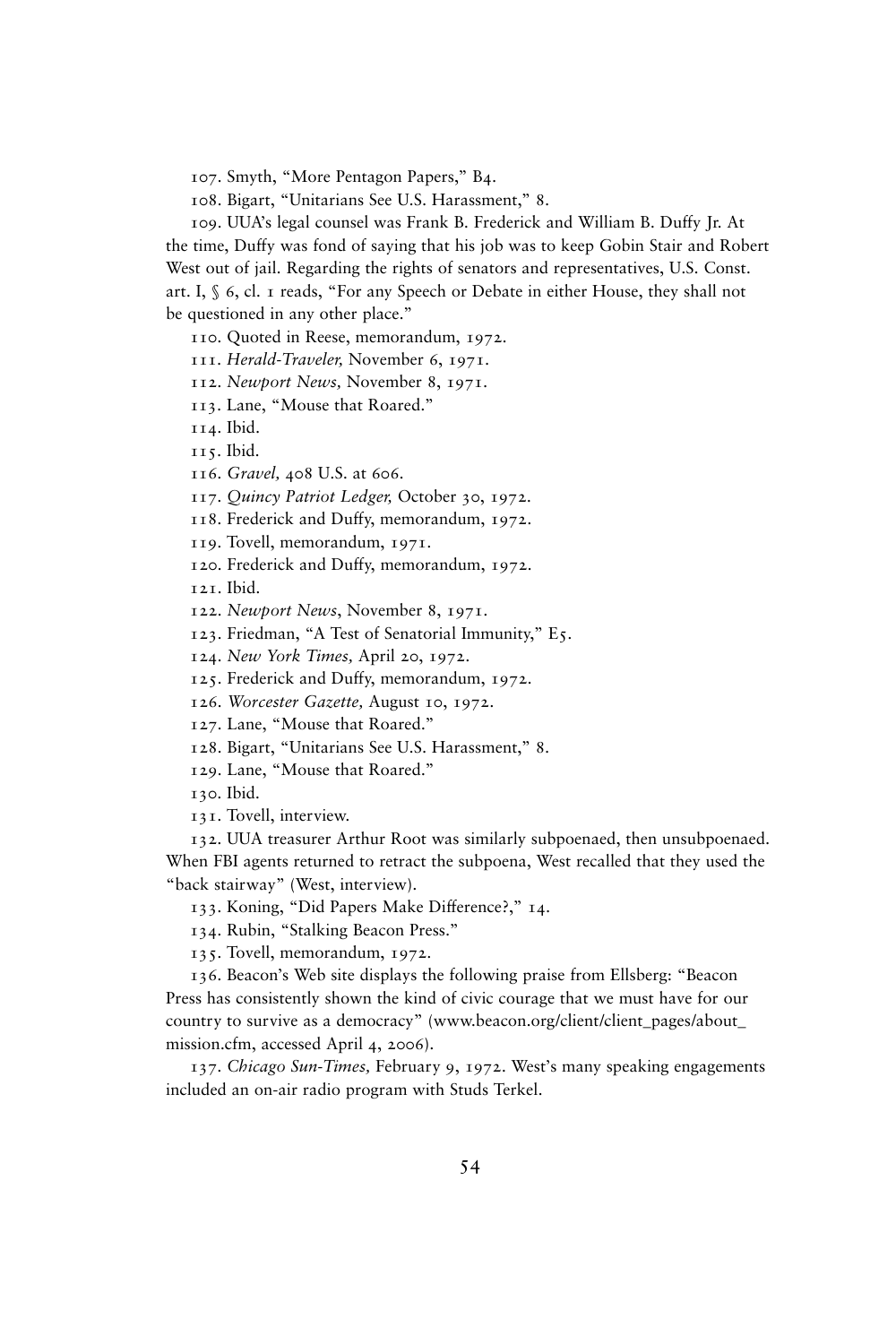138. *New York Times,* May 2, 1972.

139. West, interview.

140. Paulson, memorandum, 1972.

141. *Los Angeles Times,* March 5, 1972.

142. Forum, 2002.

143. Rubin, "Stalking Beacon Press."

144. Leonard, "Playing with Its Subpoenas."

145. Ross, *Funding Justice,* 28, 39–40.

146. Leonard, "Playing with Its Subpoenas."

147. McCollum, "Papers and the Papers."

148. Justice William H. Rehnquist voted with the majority despite calls for him to recuse himself based on the fact that, as an Assistant Attorney General in 1971, Rehnquist "had helped prepare the Justice Department's suit to block the *New York Times*'s publication of material from the Pentagon papers" (Grahams 1972). Briefs of amicus curiae were filed by the UUA, the American Civil Liberties Union, and Leonard Rodberg.

149. Weaver, "Impetuous Senator," 13.

150. *New York Times,* April 20, 1972.

151. *Gravel,* 408 U.S. at 606.

152. Raymont, "Beacon Press Case," 13.

153. Ibid.

154. Ibid.

155. Leonard, "Playing with Its Subpoenas"; Rubin, "Stalking Beacon Press."

156. *Publishers Weekly,* July 24, 1972.

157. Rubin, "Stalking Beacon Press."

158. Hoffman, "Happy Birthday, Big Brother," 21.

159. Schell to Tovell letter, housed in Harvard-Andover, date unknown.

160. *Minneapolis Star,* May 19, 1973.

161. Ibid.

162. Ellsberg, *Secrets,* 457.

163. McCollum, "Papers and the Papers."

164. Koning, "Did Papers Make Difference?," 15.

165. Lane, "Mouse that Roared."

166. *Unitarian Universalist World,* April 15, 1972, 5.

167. Zinn, interview.

168. *Unitarian Universalist World,* September–October 2001.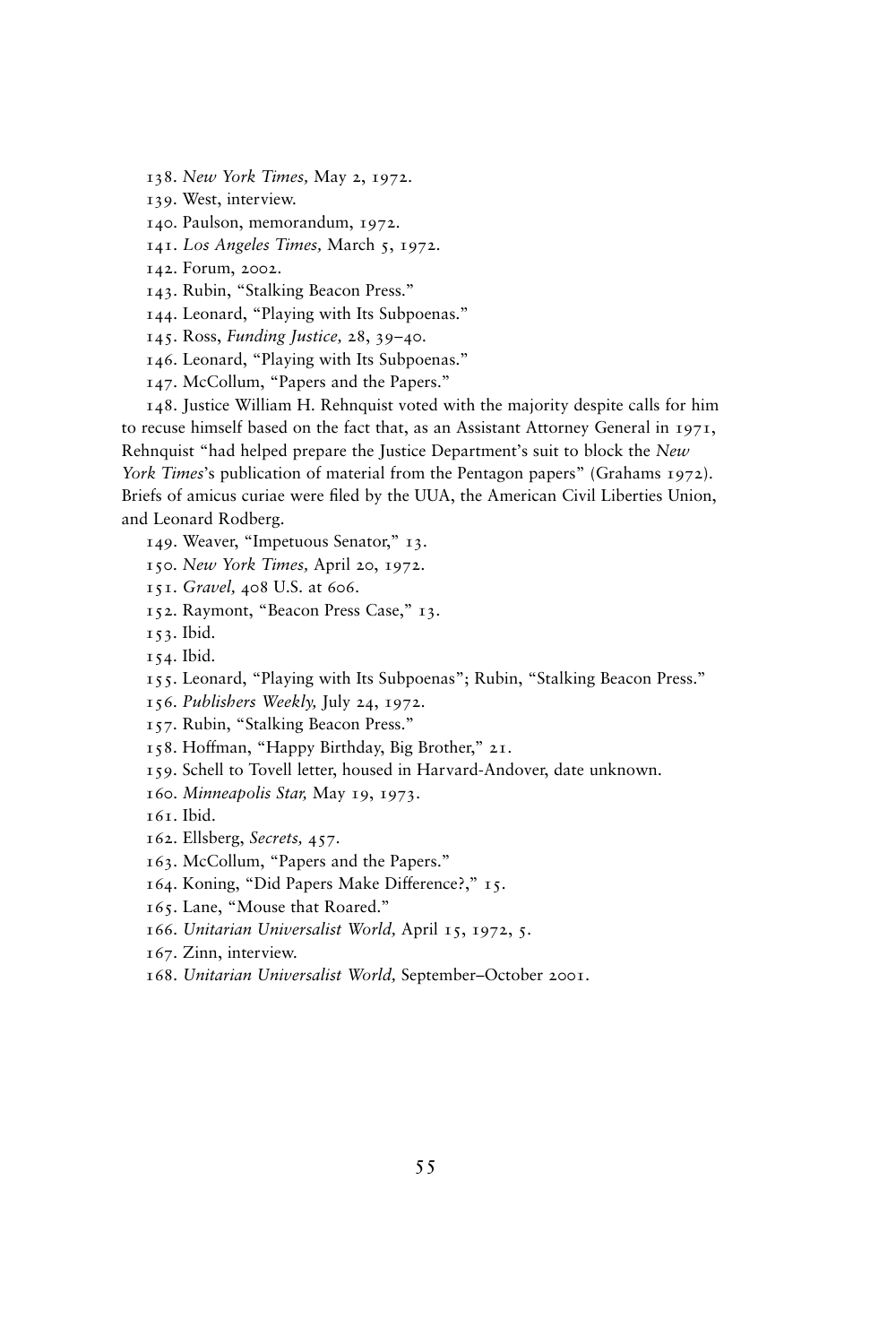

### works cited

- Bagdikian, Ben H. *Double Vision: Reflections on My Heritage, Life, and Profession.* Boston: Beacon Press, 1995.
- Bigart, Homer. "Unitarians See U.S. Harassment on Gravel Papers." *New York Times*, July 31, 1972, 8.
- Buehrens, John. E-mail to UUA-L mailing list. June 15, 1997. http://lists.uua.org/ pipermail/uua-l/Week-of-Mon-19970609/000113.html.
- Burlingham, Bo. "Why MIT and Harvard Suppressed the Pentagon Papers." *Boston After Dark,* August 24, 1971, 1+.
- *Chicago Sun-Times,* "The FBI Church Threat," February 9, 1972.
- Clawson, Ken W. "Sen. Gravel to Publish War Papers." *Washington Post,* August 18, 1971, 1+.
- Edson, Cynthia. "Beacon Press to Publish Pentagon Papers." *Unitarian Universalist World,* September 15, 1971.
- Ellsberg, Daniel. *Secrets: A Memoir of Vietnam and the Pentagon Papers.* New York: Penguin, 2002.
- Epps, Garrett. "30 Years Ago: A Paper Victory for Freedom." *Plain Dealer,* July 8, 2001, 1G.
- Forum, Arlington Street Church, Boston. October 17, 2002.
- Frederick, Frank B. , and William B. Duffy Jr. "Relevance of Stair Testimony and UUA Records." Memorandum, November 27, 1972. Collection of Beacon Press.
- Friedman, Leon. "Privilege: A Test of Senatorial Immunity." *New York Times,* April 30, 1972, E5.
- *Gardner News,* "Publisher Airs Views," February 24, 1972.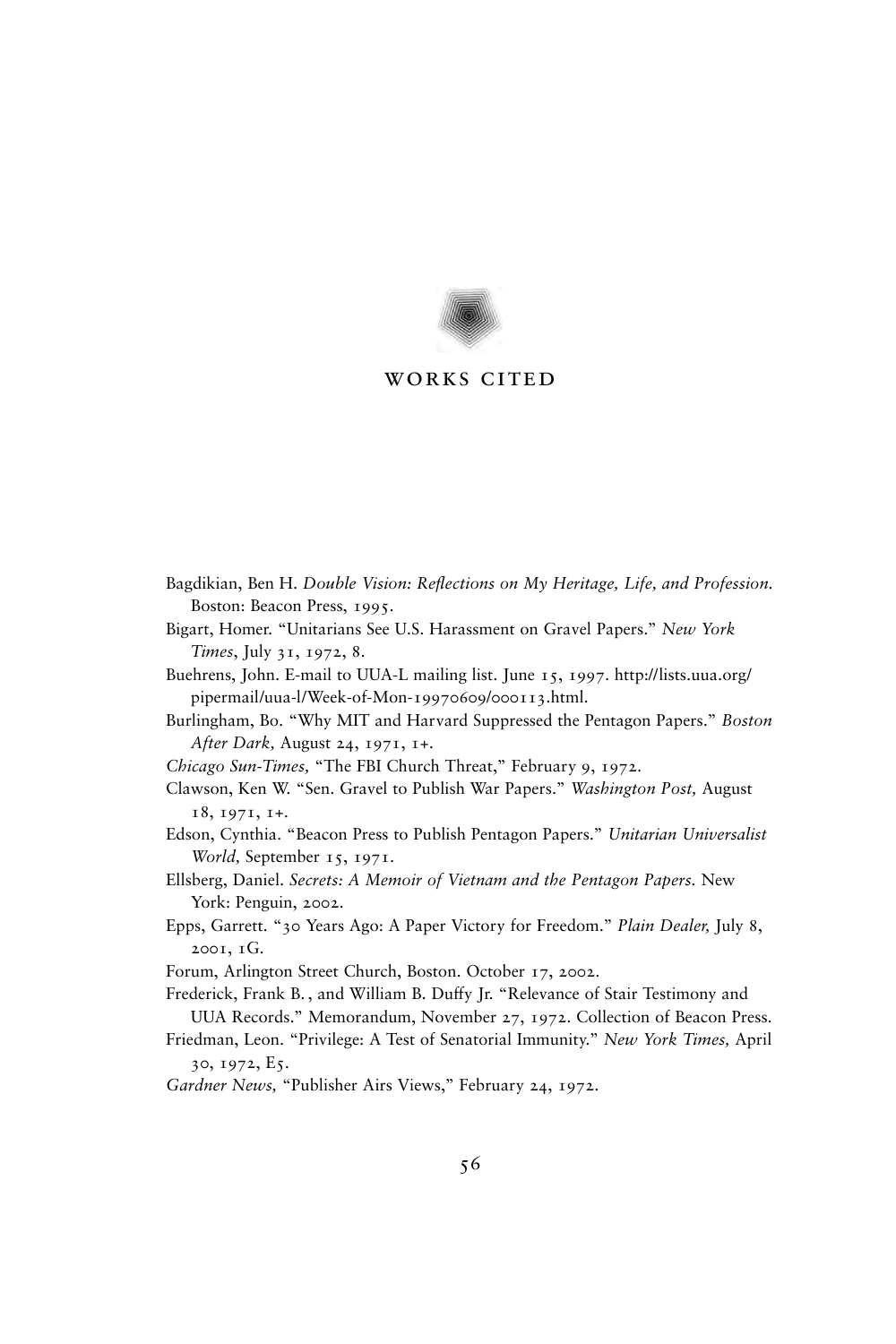- Goodman, Amy, and Juan Gonzalez. Interview with John Dean and Daniel Ellsberg. *Democracy Now!,* April 27, 2006.
- Grahams, Fred P. "Issue of Propriety for Rehnquist." *New York Times,* February 28, 1972, 11.
- *Gravel v. United States,* 408 U.S. 606 (1972).
- Hentoff, Nat. "In Praise of Beacon Press." *Village Voice,* October 28, 1971, 23+.
- *Herald-Traveler,* "Gravel Withdraws Action in 'Papers' Probe," November 6, 1971.
- Hoffman, Alexander C. "Happy Birthday, Big Brother." *New York Times,* September 2, 1972, 21.
- Hoover, J. Edgar, to James L. Buckley, January 31, 1972. Harvard-Andover Theological Library.
- Hurlbert, Roy. "2900 Fat Pages of 'Secrets.'" *Redwood City Tribune,* November 20, 1971, 33+.
- Koning, Hans. "Did The Pentagon Papers Make Any Difference?" (includes an interview with Neil Sheehan, Daniel Ellsberg, Noam Chomsky, Arnold Tovell, Robert West, and Howard Zinn) *SR,* June 10, 1972, 13–15.
- Lane, Edwin. "The Mouse That Roared: A Memoir on the Experience of Publishing *The Pentagon Papers*." Lecture, Unitarian Church, Westport, CT, March 5, 1972.
- Leonard, John. "The Government Playing with Its Subpoenas." *New York Times Book Review,* June 8, 1972.
- *Los Angeles Times,* "Unitarians Face Challenge, Take Beliefs to Court," March 5, 1972.
- Mauro, Tony. "Pentagon Papers Case Resonates Today." *USA Today,* June 27, 2001, 15A.
- McCabe, Bruce. "More 'Pentagon Papers' Coming." *Boston Globe,* August 18, 1971.
- McCollum, Charlie. "The Papers and the Papers and the Press." *Real Paper,* September 27, 1972, 7+.
- Milbank, Dana. "A Democratic Dark Horse Who Isn't Afraid to Take the Lead." *Washington Post,* April 18, 2006.
- *Minneapolis Star,* "Church Groups Sees No More Printing Probe," May 19, 1973.
- *Nashua Telegraph,* "Gravel Willing to Air Pentagon Papers Issue," September 21, 1971.
- National Council of Churches, Synagogue Council of America, United States Catholic Conference, Union of American Hebrew Congregations, and Central Conference of American Rabbis. "Expressions of Support." n.d. Harvard-Andover Theological Library.
- *New York Times*, "Catholics Number 24,402,124 in U.S. ," June 14, 1946, 23.

*New York Times*, "Catholic Power Scored," April 11, 1949, 5.

*New York Times,* Display Ad 345, November 28, 1971, BR53.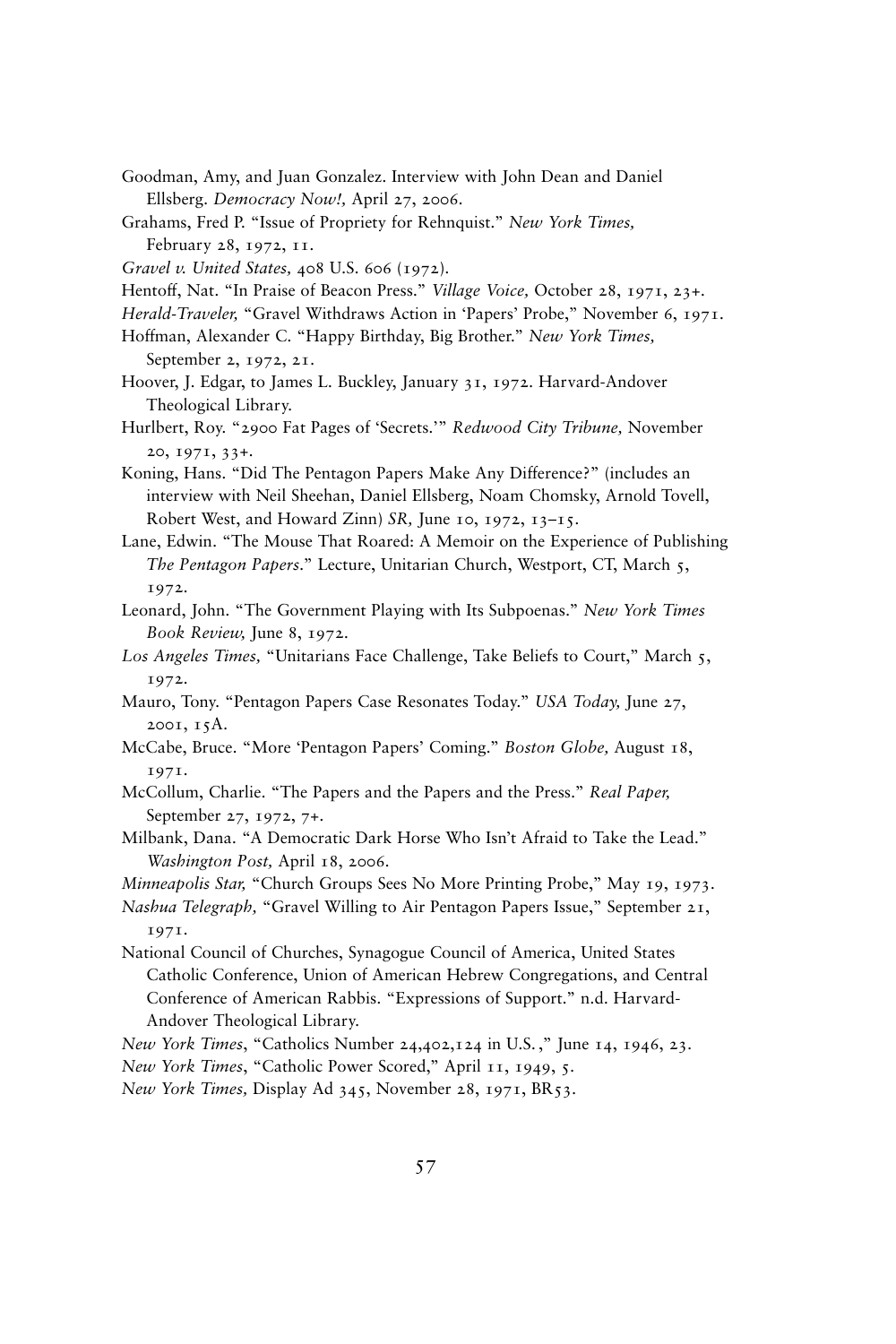- *New York Times,* "Publishers Told of Censor Peril," May 2, 1972.
- *New York Times,* "Religious Favor Charged," July 14, 1951, 14.
- *New York Times,* "Senate Defends Its Prerogatives," April 20, 1972.
- *New York Times Co. v. United States,* 403 U.S. 713 (1971).
- *Newport News,* "Senator Criticizes FBI Probe of Publisher," November 8, 1971.
- O'Brien, Burnell. Interview with Susan Wilson. May 2, 2002. Collection of Beacon Press.
- *Parade,* "Read and Write," November 28, 1971.
- Parke, Mildred L. Letter to the editor. *New York Times,* July 11, 1971, E10.
- Parke, Richard H. "Clergymen Enter the Controversy of Spellman and
	- Mrs. Roosevelt," *New York Times,* July 25, 1949, 13.
- Paulson, Vonne. Memorandum, January 24, 1972. Harvard-Andover Theological Library.
- *The Pentagon Papers: The Defense Department History of United States Decisionmaking on Vietnam.* 5 vols. , Senator Gravel edition. Boston: Beacon Press, 1971.
- Prados, John, and Margaret Pratt Porter, eds. *Inside the Pentagon Papers.* Lawrence: University Press of Kansas, 2004.
- *Publishers Weekly,* "Webber: The Amazing Power of Government," July 24, 1972.
- *Quincy Patriot Ledger*, "Beacon Press Director Defends Publication of the Pentagon Papers," October 30, 1972.
- Raymont, Henry. "Publisher Calls Beacon Press Case Threat to Freedom." *New York Times,* July 18, 1972, 13.
- Reese, Warren P. "Reasons Given by Department of Justice for Investigation of UUA Financial Records at the Bank." Memorandum, January 14, 1972. Harvard-Andover Theological Library.
- Rosenbaum, David E. "Gravel Speaks 3 Hours." *New York Times,* June 30, 1971, 1.
- Rosenthal, A. M. "What a Free Press Is All About." *New York Times,* June 11, 1972.
- Ross, Warren. *Funding Justice: The Legacy of the Unitarian Universalist Veatch Program.* Boston: Skinner House Books, 2005.
- Rubin, Trudy. "Stalking Beacon Press." One copy available at the Harvard-Andover Theological Library.
- Sheehan, Neil. "1945 Pleas by Ho Revealed by U.S.: Censored Pentagon Papers to be Published Monday." *New York Times,* September 22, 1971.
- Smyth, Jeannette. "More Pentagon Papers." *Washington Post*, October 15, 1971, B<sub>4</sub>.
- Stair, Gobin, to Senator Mike Gravel, July 23, 1971. Harvard-Andover Theological Library.
- Stair, Gobin. Interview with Susan Wilson. April 11, 2002. Collection of Beacon Press.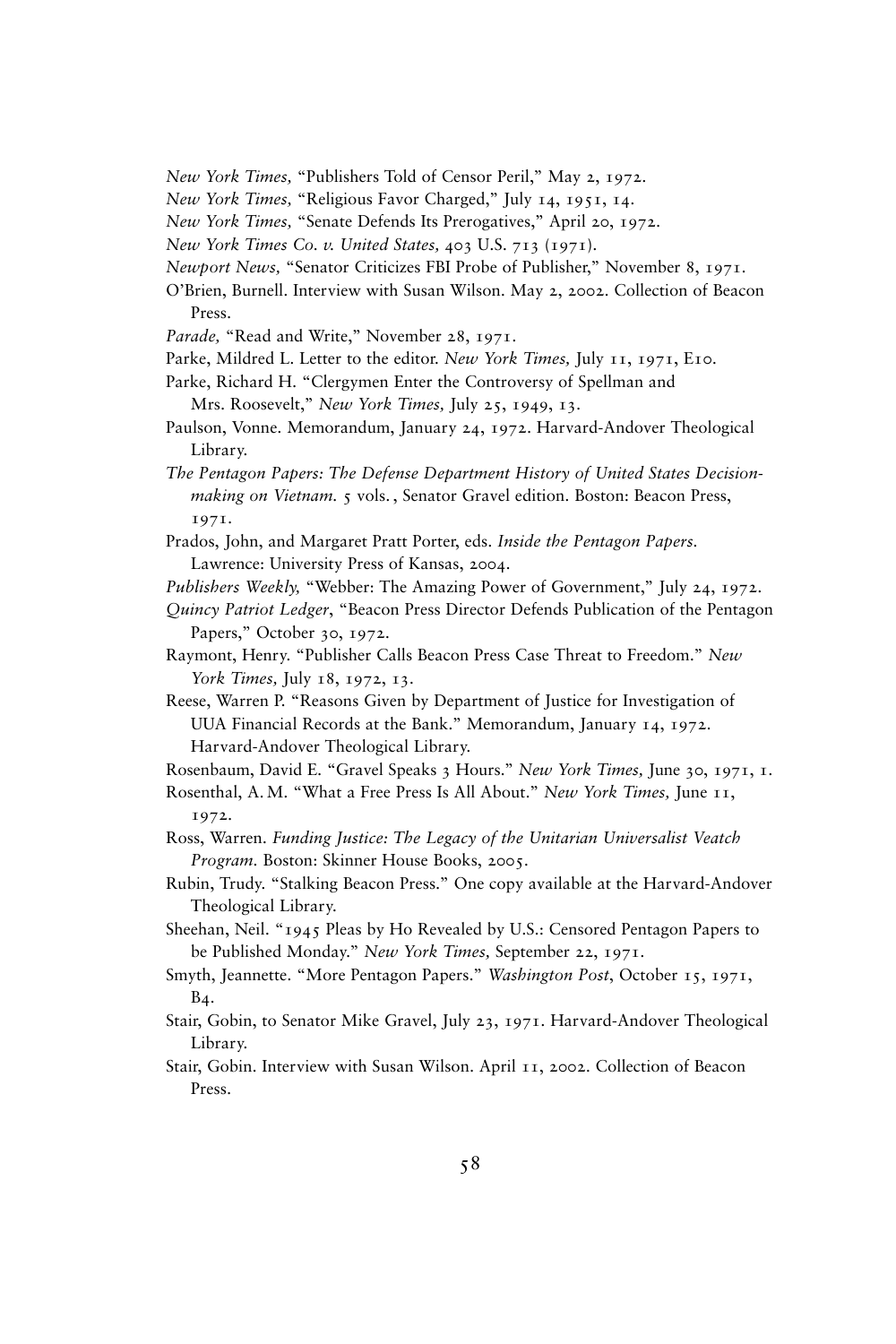Tovell, Arnold. Interview with Susan Wilson. April 18, 2002. Collection of Beacon Press.

———. Memorandum, August 23, 1971. Harvard-Andover Theological Library.

———. Memorandum, August 17, 1972. Harvard-Andover Theological Library.

Ungar, Sanford. "War Papers, Censored, on Sale Monday." *Washington Post,* September 22, 1971, A8+.

Unitarian Universalist Association Board of Trustees. "Resolution of Support." January 28, 1972. Harvard-Andover Theological Library.

*Unitarian Universalist World*, "Gravel Oratory Stirs," September 15, 1971.

*Unitarian Universalist World*, "Looking Back: A Courageous Press Confronts a Deceptive Government," September–October 2001.

*Unitarian Universalist World,* "Why Did We Publish the *Pentagon Papers*?," April 15, 1972, 5.

Waldman, Myron S. "Viet Papers: Once More with Feeling." *Garden City Newsday,* October 15, 1971.

*Washington Post,* "Sen. Gravel to Publish War Papers," August 18, 1971, 8.

*Waukegan News-Sun,* "Official Pentagon Papers Go on Sale," September 28, 1971.

Weaver, Warren, Jr. "Impetuous Senator." *New York Times,* July 2, 1971, 13.

Webber, Howard, to Helene Atwan, October 24, 2006. Collection of Beacon Press.

West, Robert. Interview with Susan Wilson. November 21, 2002. Collection of Beacon Press.

———. Statement, November 4, 1972. Harvard-Andover Theological Library. Wilson, Susan. *A Brief History of Beacon Press.* Boston: Beacon Press, 2004. *Worcester Gazette,* "Gravel Seeks Church Funds," August 10, 1972.

Zinn, Howard. Interview with Susan Wilson. November 21, 2002. Collection of Beacon Press.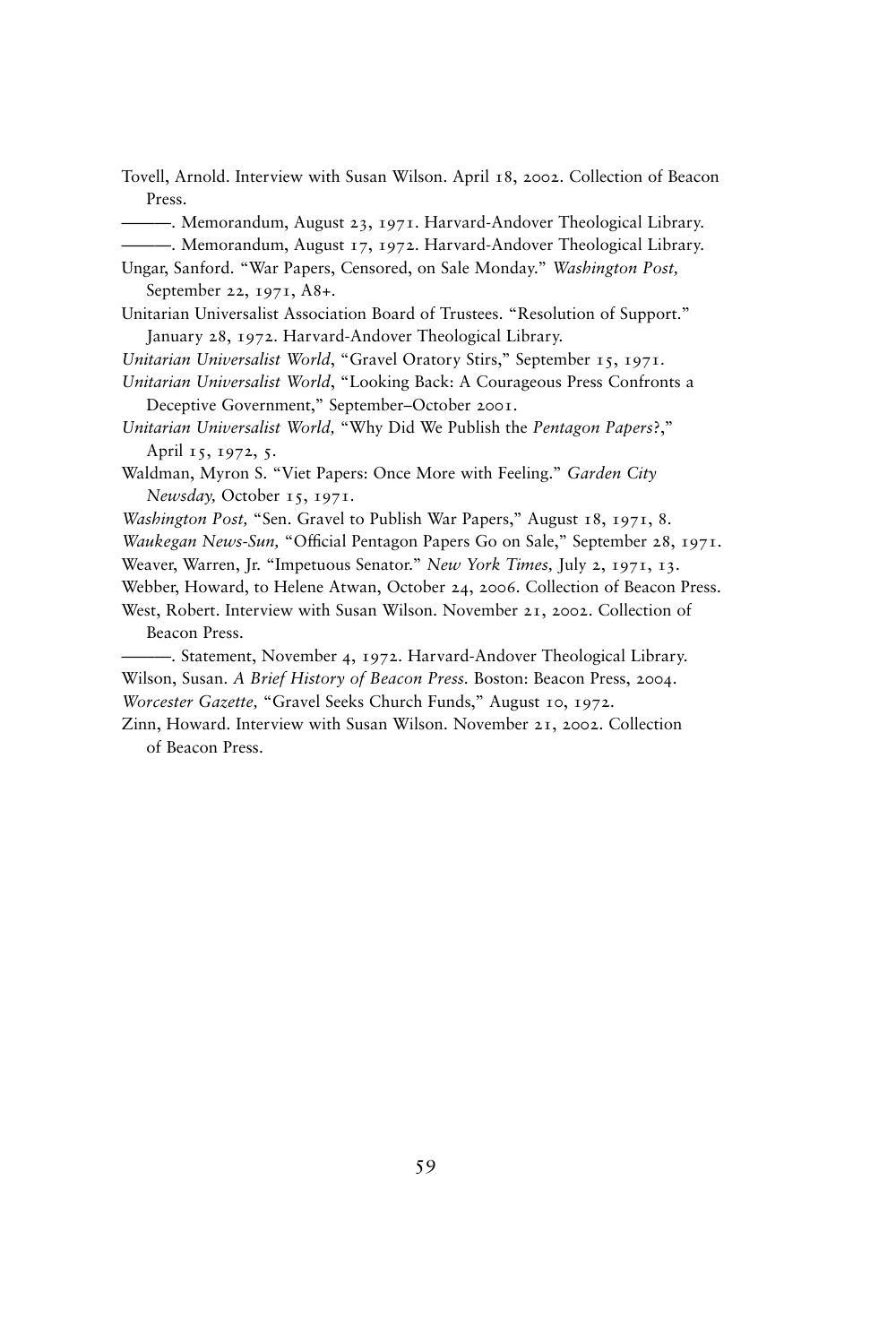# an outpouring of support from uu communities for beacon press

"Keep the fumbling thumb of government out of our private religious business." REV. R.C.A. MOORE (BROOKEFIELD, WI)

"We have ordered a cloth-bound set of the Pentagon Papers and will donate them to the Carbondale Public Library."

unitarian fellowship (carbondale, il)

"My friends and fellow churchmen, a bully has crossed a sacred threshold. As a tigress smites for her cubs, so may you protect vour own Press." REV. CLARKE DEWEY WELLS (south weymouth, ma)

| "Right on in your fight." | REV. ARTHUR GRAHAM |
|---------------------------|--------------------|
|                           | (OAK RIDGE, TN)    |

"I gave a 5 minute pulpit editorial on the UUA and the Pentagon Papers. Result: a request that a second offering be taken up. Hence the enclosed check."

rev. f. danford lion (palo alto, ca)

"Now that the government has begun to harass our headquarters, I feel more strongly that [publishing] was the right thing to do." rev. carl scovel (boston, ma)

"We are concerned about the ever-increasing use of the secretive police state procedures now favored by our government."

unitarian fellowship (santa fe, nm)

"Our Board of Trustees voted unanimously to support your stand on this important matter."

first unitarian church (berkeley, ca)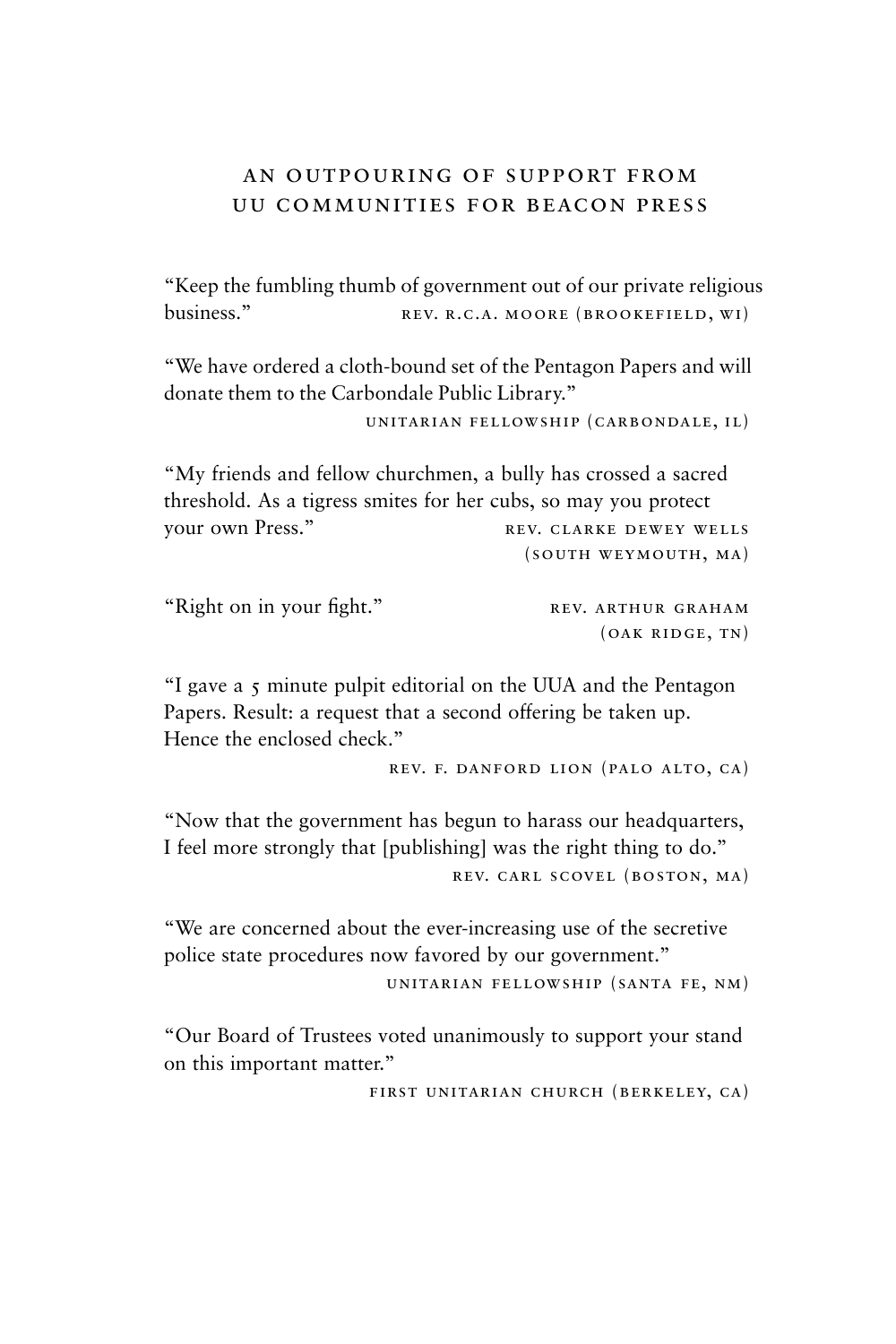"We support [the UUA President and Board] in their recent action to uphold the freedom of religion and freedom of the press." board of trustees (thomas starr king school for the ministry, berkeley, ca)

"We commend the President and Board of the UUA and the Beacon Press for taking steps to resist these encroachments."

pacific northwest district

"A shameful harassment of those who exercise their American liberties." REV. ROBERT S. LEHMAN (MINNEAPOLIS, MN)

"We do not see grounds on which federal action could be justified." petition, unitarian universalist society  $(10WA$  CITY,  $IA)$ 

"We applaud your determined stand against intimidation by government agencies." BOARD OF TRUSTEES, community church (new york, ny)

"Our youth group has voted \$50 of our Treasury to aid in the legal defense." FIRST UNIVERSALIST CHURCH (DENVER, CO)

"We condemn the actions of the Department of Justice and call for an immediate cessation of their unconstitutional actions." pacific southwest district, unitarian universalist ministers' association

"This congregation firmly supports your position."

board of trustees, unitarian church (germantown, pa)

"I write to express my abhorrence, and that of the members of this congregation, of the recent efforts of the federal government." rev. jack mendelsohn (chicago, il)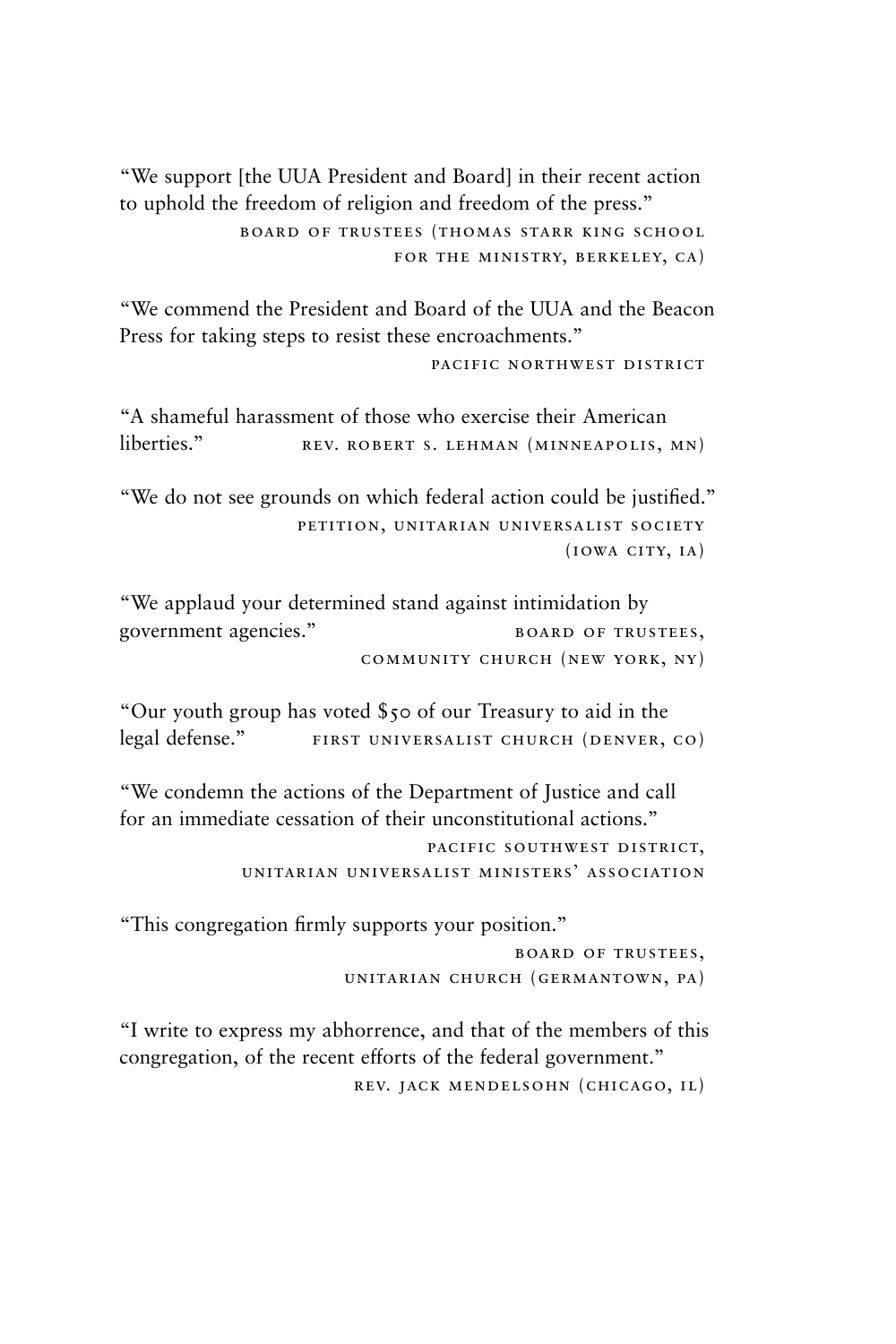"We express our wholehearted support . . . for your vigorous resistance." EXECUTIVE BOARD, UNITARIAN UNIVERSALIST ministers' association (boston, ma)

"I don't think it is at all healthy for the government to inspire its citizens to sense suspicion, distrust, and fear."

rev. glenn h. turner (tacoma, wa)

"We support you in your case against the Justice Department/ Grand Jury/FBI investigation." BOARD OF TRUSTEES, unitarian universalist church (keene, nh)

"We express our vote of confidence in you and . . . commend you for your action." PRESIDENT, UNITARIAN UNIVERSALIST fellowship (gulfport, ms)

"We support our denomination . . . for their defense of religious freedom and freedom of the press."

petition, unitarian fellowship (bedford hills, ny)

"This action is ... symptomatic of an increasing effort to stifle dissent in America."

petition, the unitarian church (westport, ct)

"We support the UUA in its fight in the courts and in the forum of public opinion." BOARD OF TRUSTEES, emerson unitarian church (canoga park, ca)

"The congregation . . . commends and supports the [UUA Board of Trustees] in its determination to resist the unwarranted and unconstitutional attack." UNITARIAN SOCIETY (west los angeles, ca)

"This action strikes at the heart of the constitutional protections." petition, throop memorial church (pasadena, ca)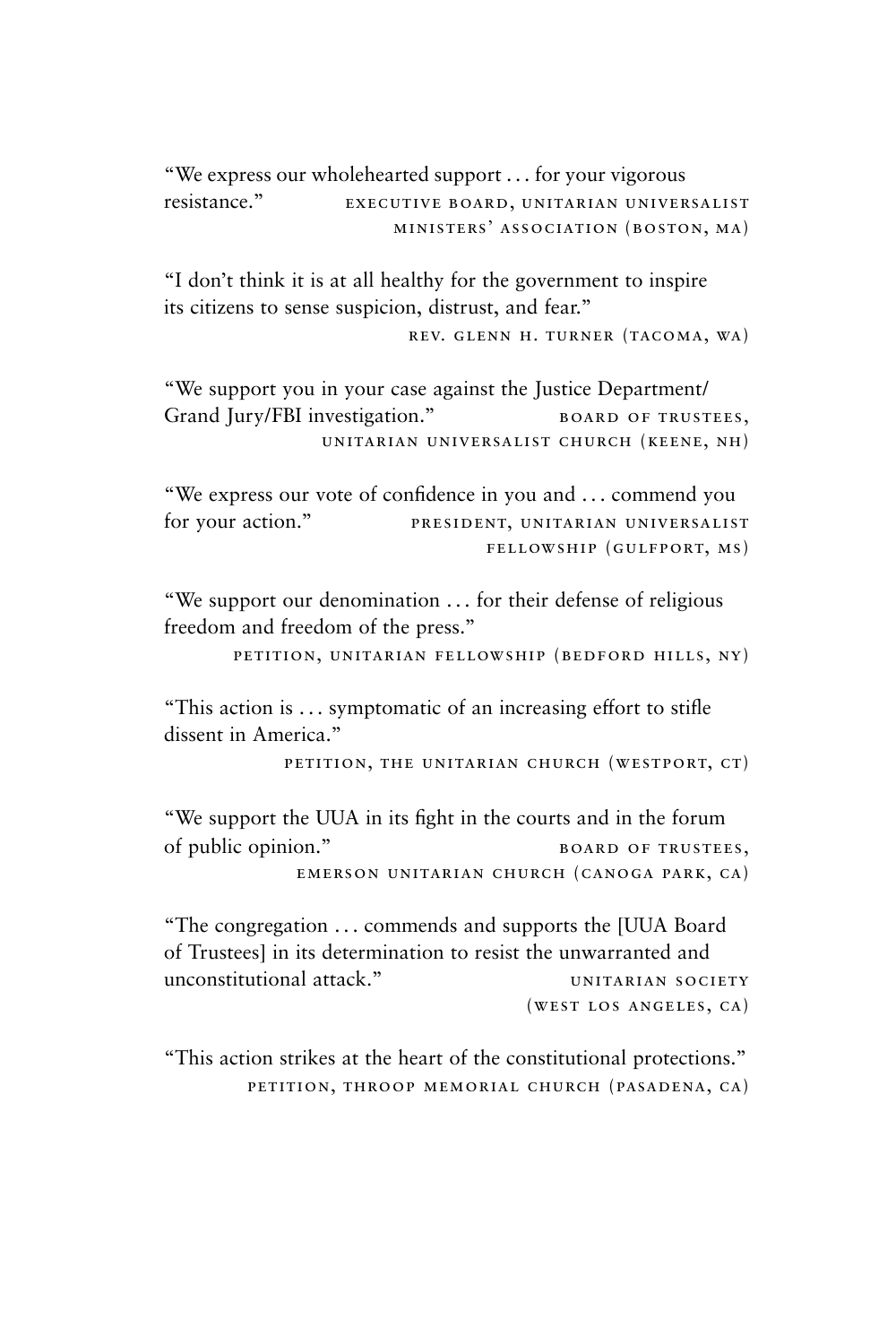"We are enclosing \$50 to add our support to you in the fight." unitarian universalist fellowship (mendocino, ca)

"We urge that the Department of Justice cease at once its campaign of intimidation against the UUA." BOARD OF TRUSTEES, first unitarian church (los angeles, ca)

"Let us fight on this issue until it is again declared that the First and Fourth Amendments continue to hold sway over the interests of the government." PETITION, FIRST UNITARIAN CHURCH (stoneham, ma)

"We wish to protest strenuously the interference of the FBI." unitarian society (new brunswick, nj)

"At our annual congregational meeting, those present cast a unanimous vote of confidence."

the unitarian church (boulder, co)

"My hearty congratulations to you on your strong defense." rev. dana mclean greeley (concord, ma)

"I trust that you will be able to hold back investigation." rev. john r. christensen (taunton, ma)

"We express our feelings of dismay and concern at the invasion of privacy." st. lawrence district presidents conference

"The Justice Department's action constitutes harassment." petition, first unitarian church (rochester, ny)

"We wish to express our deep concern about the actions." petition, the unitarian church (media, pa)